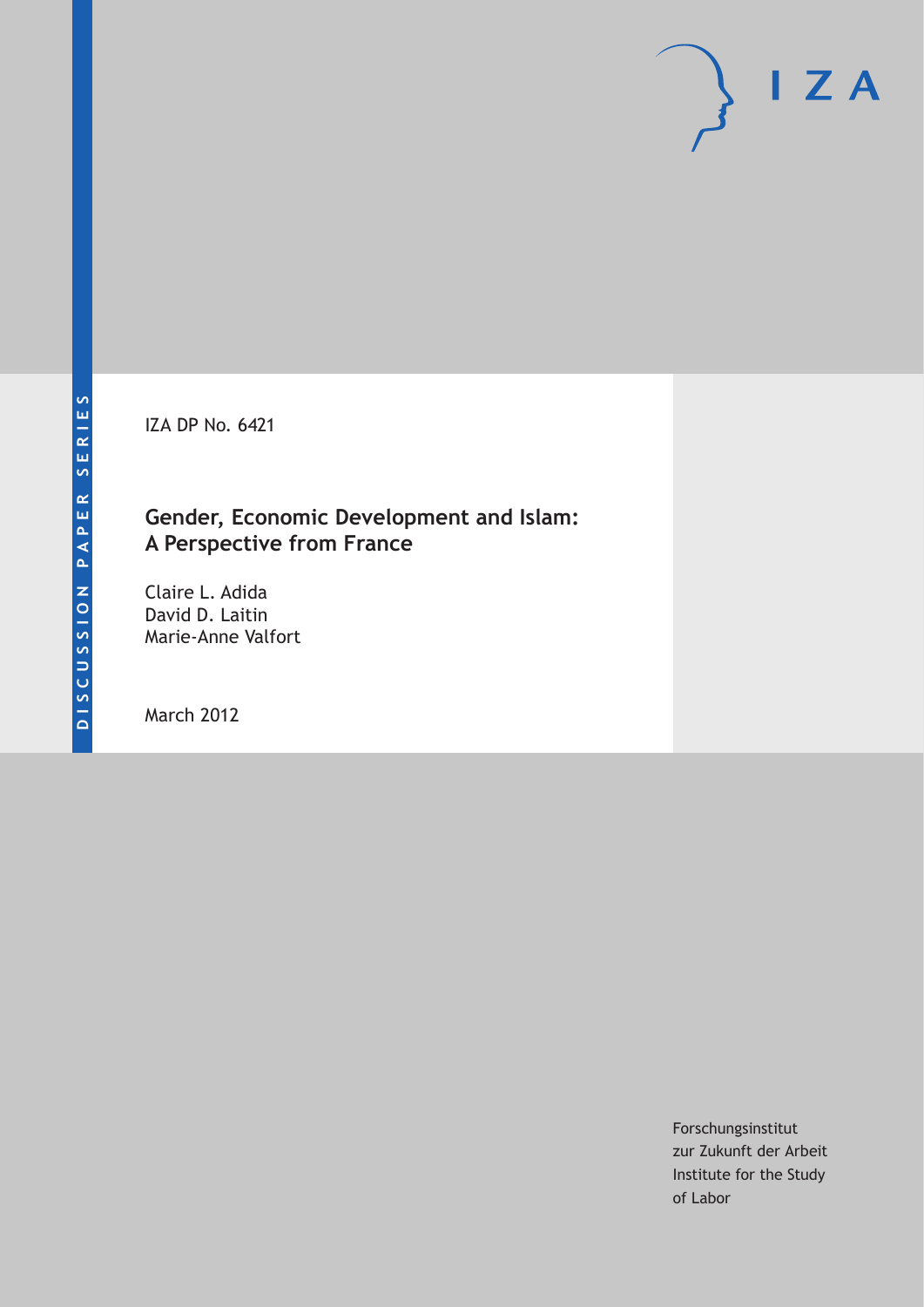# **Gender, Economic Development and Islam: A Perspective from France**

### **Claire L. Adida**

*University of California, San Diego* 

### **David D. Laitin**

*Stanford University and IZA* 

#### **Marie-Anne Valfort**

*PSE - Paris 1 Panthéon Sorbonne University* 

Discussion Paper No. 6421 March 2012

IZA

P.O. Box 7240 53072 Bonn Germany

Phone: +49-228-3894-0 Fax: +49-228-3894-180 E-mail: [iza@iza.org](mailto:iza@iza.org)

Any opinions expressed here are those of the author(s) and not those of IZA. Research published in this series may include views on policy, but the institute itself takes no institutional policy positions.

The Institute for the Study of Labor (IZA) in Bonn is a local and virtual international research center and a place of communication between science, politics and business. IZA is an independent nonprofit organization supported by Deutsche Post Foundation. The center is associated with the University of Bonn and offers a stimulating research environment through its international network, workshops and conferences, data service, project support, research visits and doctoral program. IZA engages in (i) original and internationally competitive research in all fields of labor economics, (ii) development of policy concepts, and (iii) dissemination of research results and concepts to the interested public.

IZA Discussion Papers often represent preliminary work and are circulated to encourage discussion. Citation of such a paper should account for its provisional character. A revised version may be available directly from the author.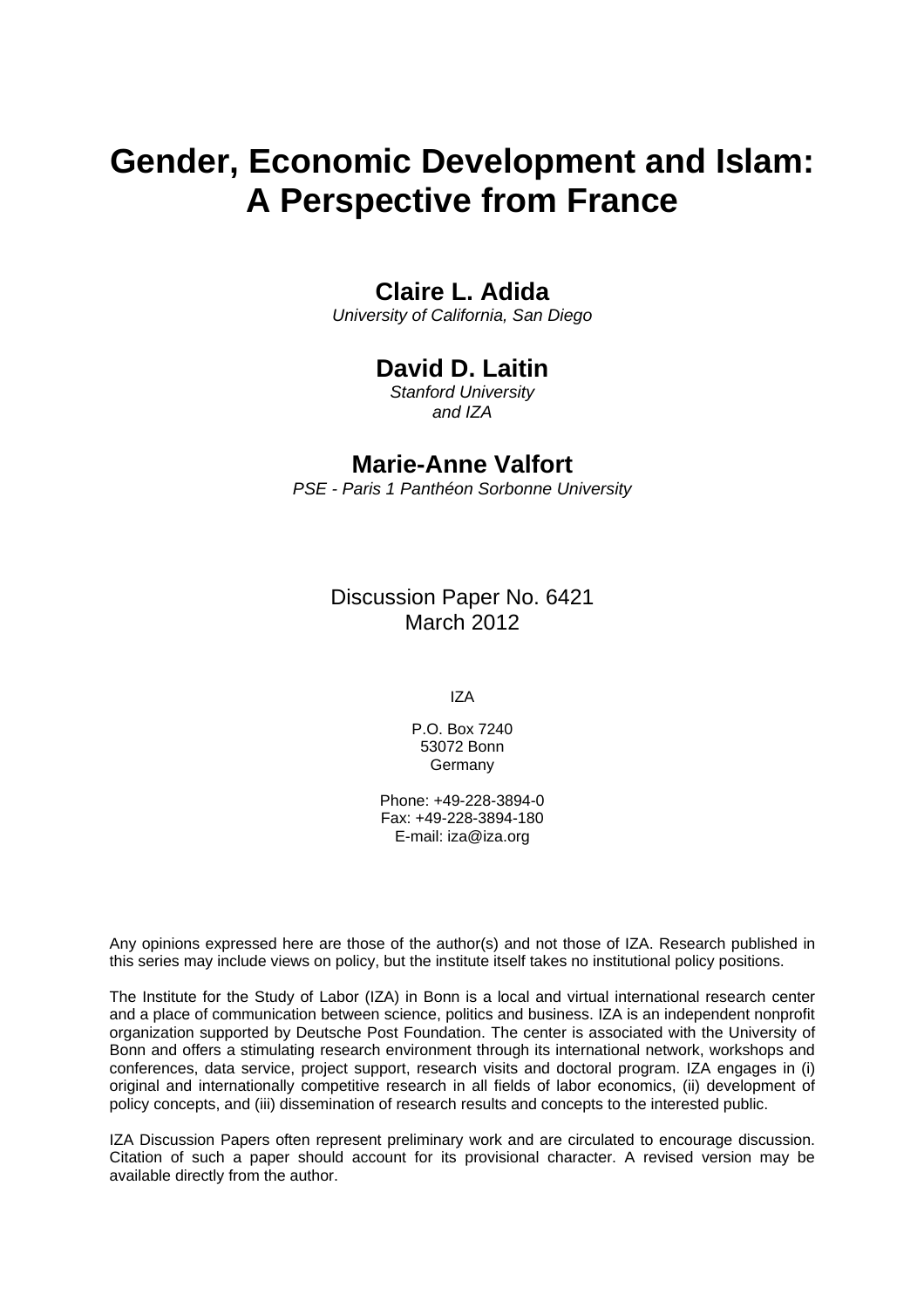IZA Discussion Paper No. 6421 March 2012

# **ABSTRACT**

# **Gender, Economic Development and Islam: A Perspective from Franc[e\\*](#page-2-0)**

Muslims do less well on the French labor market than their non Muslim counterparts. One explanation for this relative failure can be characterized by the following syllogism: (1) the empowerment of women is a sine qua non for economic progress; (2) in-group norms among Muslims do not empower women; and hence (3) Muslim communities will underperform economically relative to non-Muslim communities. This paper, relying on a unique identification strategy that isolates religion from national origin and ethnicity, and on experimental as well as survey evidence collected in France, puts this syllogism to a test. Our data show that Muslim and Christian gender norms are as postulated. However, the correlations between Muslim vs. Christian immigrants and the channels purported to link ingroup gender norms to economic progress are weak and inconsistent. Speculations are offered on the intervening variables that mitigate the effect of Muslim gender norms on economic performance.

JEL Classification: C90, D03, J15, J16, J71, Z12

Keywords: development, Islam, gender, discrimination, France, experimental economics

Corresponding author:

 $\overline{a}$ 

Claire L. Adida University of California, San Diego Department of Political Science Social Sciences Building 389 9500 Gilman Drive, #0521 La Jolla, CA 92093-0521 USA E-mail: [cadida@ucsd.edu](mailto:cadida@ucsd.edu)

<span id="page-2-0"></span><sup>\*</sup> This research was funded by the National Science Foundation, "Muslim Integration into EU Societies: Comparative Perspectives", Grant SES-0819635, David Laitin, P.I. The authors would like to thank Marisa Abrajano, Ben Adida, Rafaela Dancygier, Jesse Driscoll, Tanya Luhrmann, Neil Malhotra, Craig McIntosh, Megumi Naoi, Christina Schneider, Jasjeet Sekhon, Piero Stanig, Jonathan Wand and participants at the 2011 Princeton University Luce Conference, Annual meeting of the Midwest Political Science Association, Spring meeting of the Working Group on African Political Economy, and Annual Meeting of the American Political Science Association in Seattle, WA.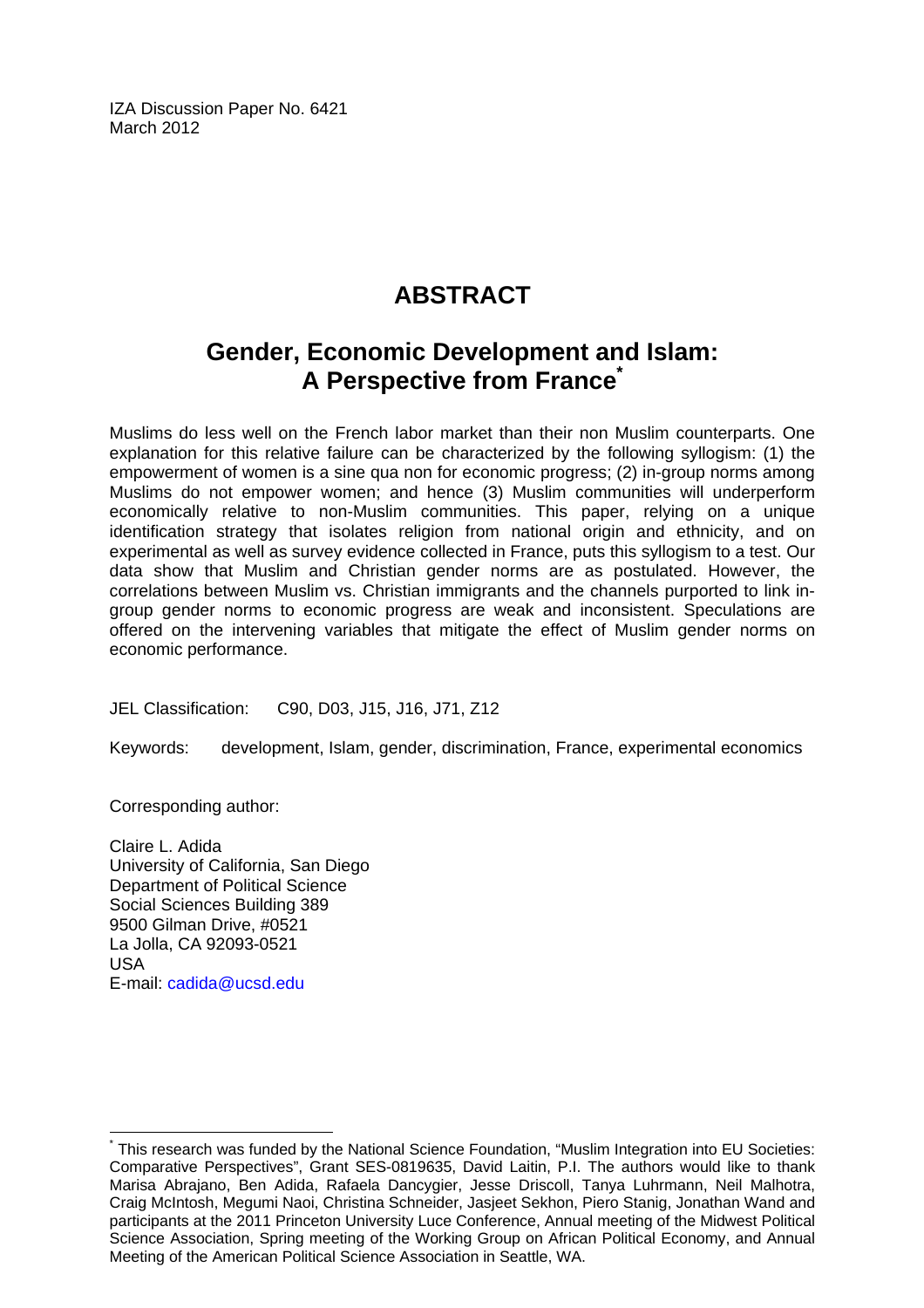"[P]atterns of progress and persistence in gender equality matter, both for development outcomes and policy making. They matter because gender equality is a core development objective in its own right. But greater gender equality is also smart economics, enhancing productivity and improving other development outcomes..."i

### 1 Introduction

The fate of Muslim migrants and their descendants in modern democratic societies is of increasing concern for public policy and consequently in political science (Bleich (2009); Howard (2009); Lawrence and Vaisse (2006)). On a social and political level, relations between Muslim communities and their host societies are reminiscent of a *clash of civilizations* perspective on inter-state relations (Huntington (1993)).<sup>1</sup> Values that define today's liberal democracies – such as freedom of the press and gender equality – are challenged by Muslim cultural practices, such as the prohibition to profane what is considered sacred (Klausen (2009)) and the veiling of Muslim women (Bowen (2007)). Initiatives to restrict veiling, for instance, have taken legislative form in a number of European countries such as Denmark, the Netherlands, Italy, Belgium and France.<sup>2</sup> Furthermore, on an

<sup>&</sup>lt;sup>i</sup>See the 2012 World Bank Development Report, which is dedicated to gender equality and development (The World Bank (2011)).

<sup>&</sup>lt;sup>1</sup>Sniderman and Hagendoorn (2007), using a set of survey experiments in the Netherlands, and Bowen (2007), using ethnographic observations in France, highlight systematic intolerance of Muslim immigrants by the rooted populations of Europe that see their cultures under threat.

<sup>&</sup>lt;sup>2</sup>Recent work suggests that such prohibitions might actually have negative effects on integration. Meyersson (2011), relying on a regression discontinuity design, shows how bans on religious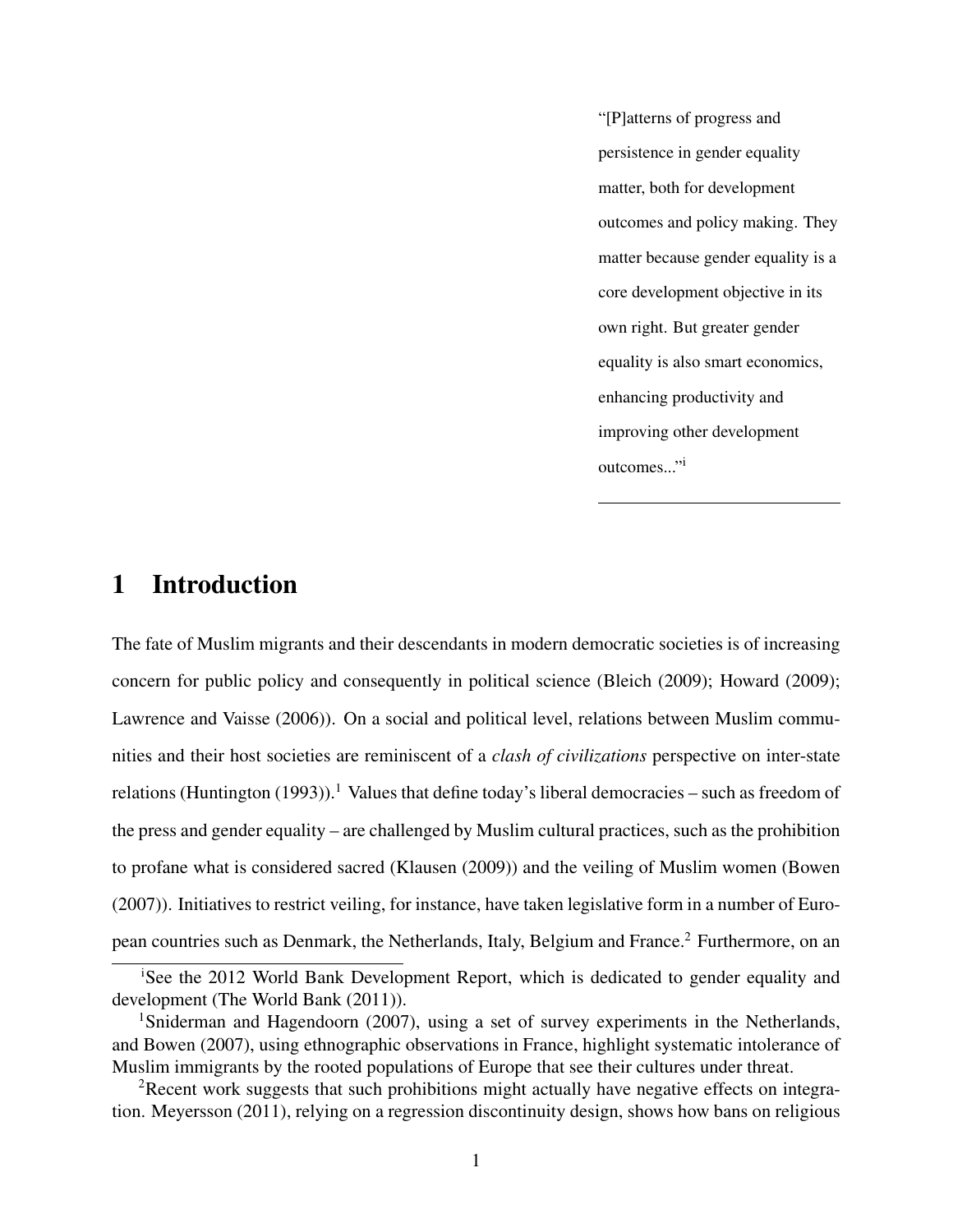economic level, Muslim immigrants are less integrated than their non-Muslim counterparts: Adida, Laitin, and Valfort (2010) show, in the case of France, that relative to a matched set of Christian immigrants (and thus controlling for national origin, race, ethnicity, socio-economic status and other key demographic variables), Muslim immigrant households earn on average 400 euros less than Christian immigrant households each month (equivalent to 14% of the average monthly income in France in 2009). Lower economic integration on the part of Muslims in France, these authors argue, is partly due to labor-market discrimination: results from a correspondence test show that Muslim applicants are 2.5 times less likely to receive a callback for an interview than are their otherwise-matched Christian counterparts.

Political scientists have offered several accounts for the apparent failure of Muslim integration into Christian-heritage societies such as France. One of the principal accounts focuses on gender norms (Fish (2011); Inglehart (2003)) and supports a conventional wisdom about Muslims, women and economic progress, illustrated in the epigraph and systematized with the following syllogism: (1) the empowerment of women is a *sine qua non* for full-fledged economic progress; (2) in-group norms among Muslims do not empower women to the degree to which in-group norms among non-Muslims do. Therefore, (3) Muslim communities will underperform economically relative to non-Muslim communities.3

Previous work has provided evidence on each of the elements of this syllogism, but its full logic has not yet been explored empirically. On the first premise, there is wide agreement (Behrman in Tilak (2003); Duflo (2011); Schultz in King and Hill (1993)), and the literature highlights two channels through which female empowerment promotes economic progress. The first is a human capital channel: female education is correlated with female earnings (Duflo (2011)), and has been shown to lower fertility rates (Breierova and Duflo (2004)) and improve child mortality (Chou expression – such as veiling – in public institutions in Turkey raise barriers to entry in education and the labor market and thus may do more harm than good for Muslim women. Similarly, Carvalho (2011) argues that veiling among Muslim women is a strategy for integration.

<sup>&</sup>lt;sup>3</sup>Although the syllogism is of our construction, Nobelist A. K. Sen aroused the policy community and social scientists in similar terms about the implications of oppressive gender norms for development (see Duflo (2011)).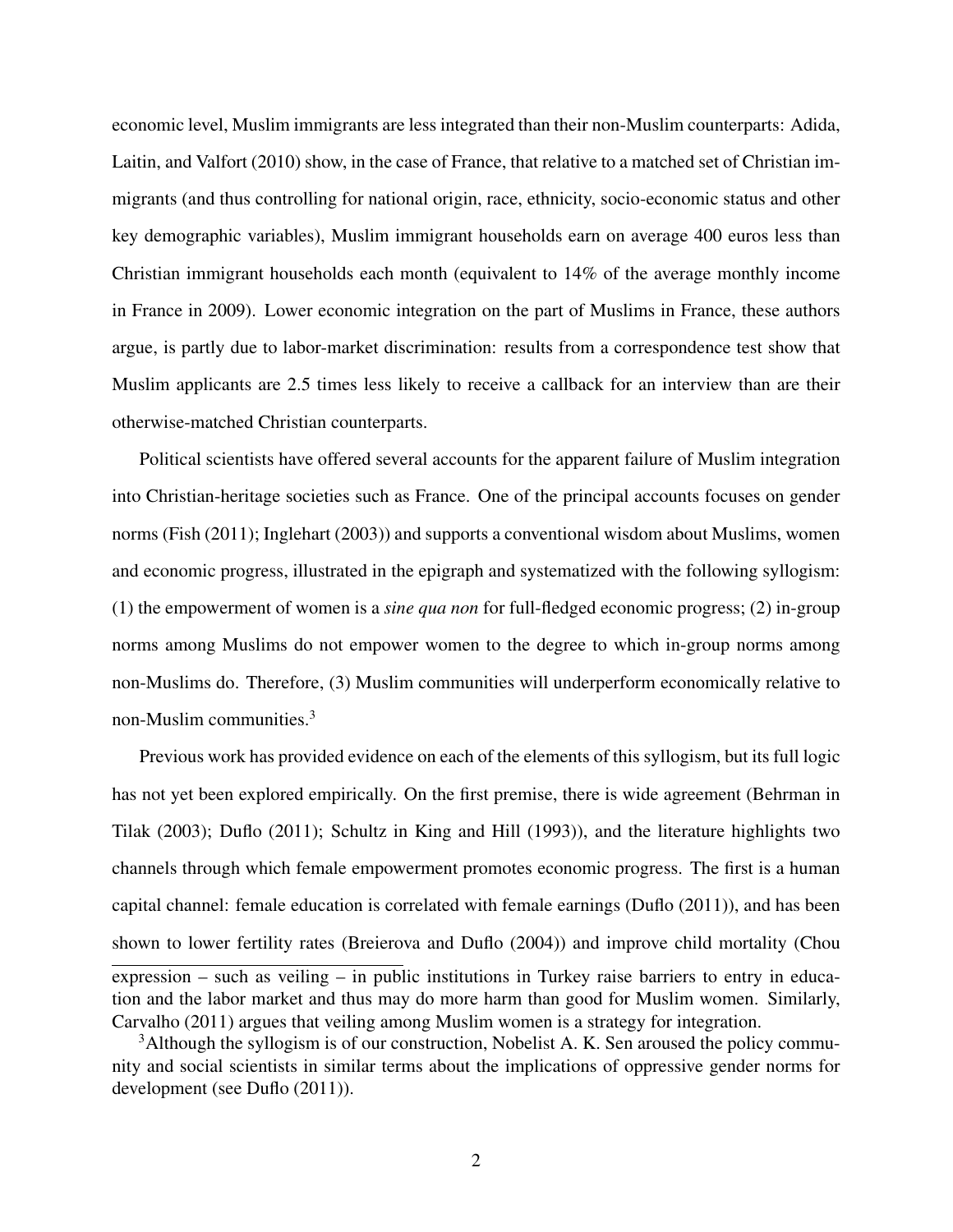et al. (2010)). The policy world has embraced this view whole-heartedly, claiming that education has a "catalytic effect on every dimension of development" (former World Bank President James Wolfensohn, as cited in Duflo (2011)). The second is a bargaining-power channel: e.g., providing women greater bargaining-power in household decisions translates into higher female participation in the labor force; it also improves child health (Duflo (2003); Thomas (1990)).

The second premise finds more ambiguous support. Caldwell (2009), Fish (2011), Inglehart (2003) and Sharabi (1988), mostly relying on surveys or sociological accounts, offer evidence linking Islam and the repression of women. But Ross (2008) presents data revealing that the sources of women's absence in the labor force and in political representation lie with oil rather than religion. As for the syllogistic conclusion, the evidence is therefore similarly ambiguous. A World Bank report, for example, shows no consistent relationship between gender norms of Muslims and Muslim countries' economic development (The World Bank (2001): 112). In sum, a syllogism linking Islam, gender and economic failure may be conventional wisdom in some circles, but it is hardly conclusive.

Our paper puts this syllogism to a test by bringing experimental data to bear on the premise that in-group gender norms among Muslims do not empower women to the degree to which in-group gender-norms among non-Muslims do. To do so, it uses a unique identification strategy. Relying on experimental data with a sample of Serer and Joola immigrants to France – two language communities from Senegal that are similar in race and culture but divided along religious lines, and that migrated to France at the same time – this paper isolates the religious effect on gender norms. We call these Muslim and Christian immigrants our *Senegalese subjects*, and refer to Senegalese Muslims as SM and Senegalese Christians as  $SX^4$ . We compare the donations of SM and SX players to co-ethnic and non co-ethnic male and female recipients in a dictator game. Therefore, controlling for national origin and ethnicity, this paper identifies the *Muslim* effect on in-group gender norms and confirms that Muslim gender norms differ significantly from non-Muslim gender norms. In so doing, it improves upon the literature in two ways. First (with the exception of Ross (2008)),

<sup>4</sup>See Adida, Laitin, and Valfort (2010) for a comprehensive description of the ways in which these groups compare.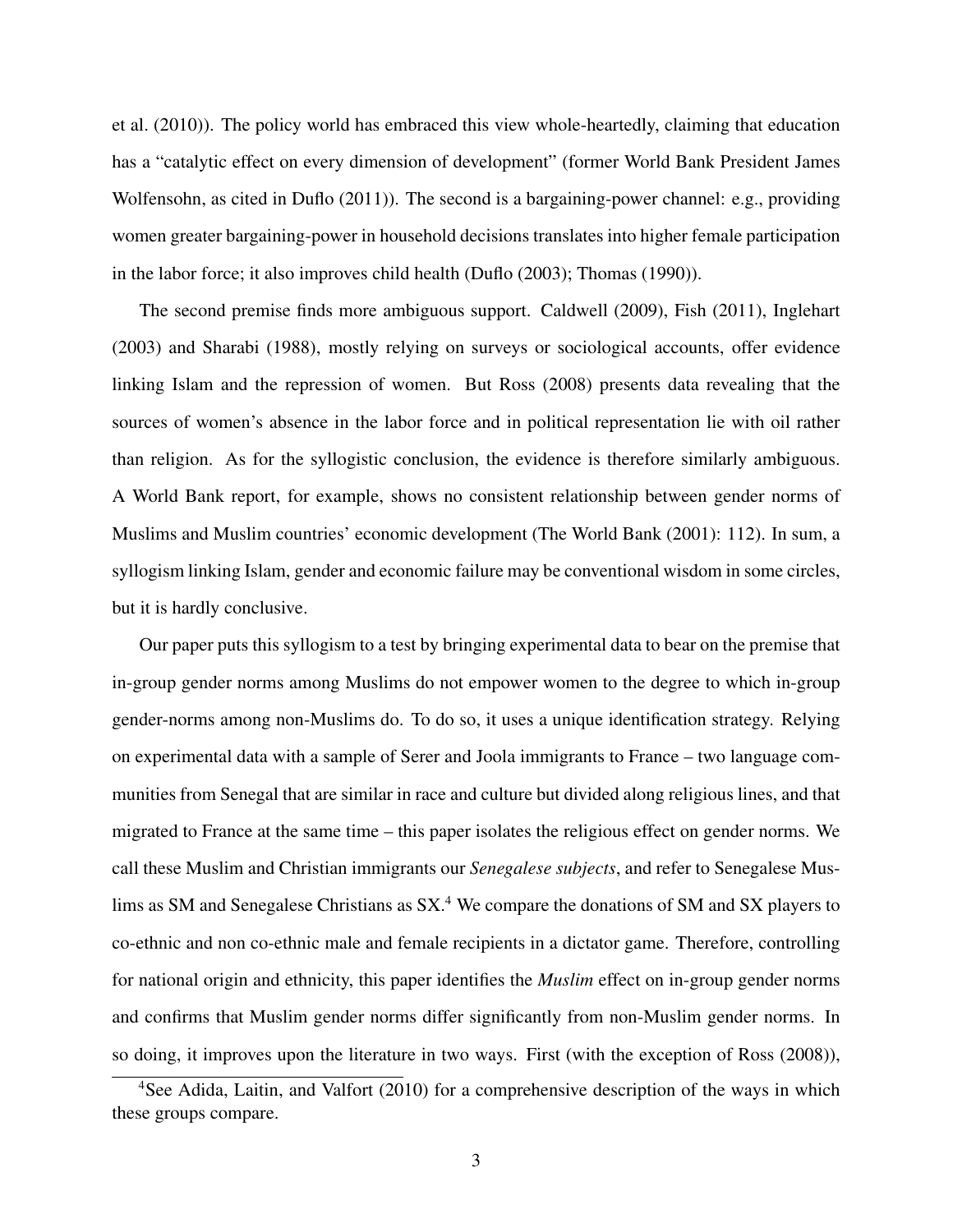studies on Muslim gender norms so far fail to isolate the *Muslim effect* from possible confounds, such as race, ethnicity, or nationality. Our study successfully avoids such confounds. Second, existing research relies on survey measures or cross-national indicators of discrimination and thus never looks directly at discriminatory behavior.<sup>5</sup> By contrast, the data we use to identify gender norms are behavioral: we measure players' donations in a dictator game with monetary stakes.

Our dictator game results indicate significant differences in gender behavior between the two matched religious groups: (1) SM male players are less generous toward the average female recipient (but not toward the average male recipient) than are SX male players, largely due to the fact that SX male players give more to the average female recipient than to the average male recipient; (2) SM male players discriminate against SM women relative to SM men. This is in comparison to SX male players who are more generous toward SX women than SX men. (3) SM female players give less to SM women than to SM men (but give equally to the average male and female recipients), thereby taking an active part in supporting an in-group norm that favors co-ethnic men over women. This last result is consistent with Blaydes and Linzer (2008), who show that many women in Muslim countries – in particular those facing financial insecurity – subscribe to fundamentalist beliefs and practices to improve their opportunities on the marriage market. Our experimental strategy thus enables us to demonstrate that, *ceteris paribus*, the syllogism holds.

In a second set of tests relying on a mixed-methods approach that draws from survey and experimental data, we analyze the correlation between SM immigrant households (vs. SX immigrant households), and three possible channels through which Muslim gender norms might account for lapsed economic integration: $6(1)$  the human capital channel, whereby SM women are less educated than SX women; (2) the bargaining-power channel, whereby SM women have less of a say in

<sup>&</sup>lt;sup>5</sup>There are a couple of notable exceptions. First, Delavande and Zafar (2011) identify gender discrimination in the educated Pakistani society using an experimental approach. However, their empirical strategy does not identify a religious effect. Second, ethnographic data present direct evidence of discriminatory behavior; this approach, however, typically suffers from selection bias by looking only at the more conservative Muslim families. See, for example, Kakpo (2007): chapter 3.

<sup>&</sup>lt;sup>6</sup>The first two channels are well-established in the literature. The third is our addition, and is inspired by results in Adida, Laitin, and Valfort (2010).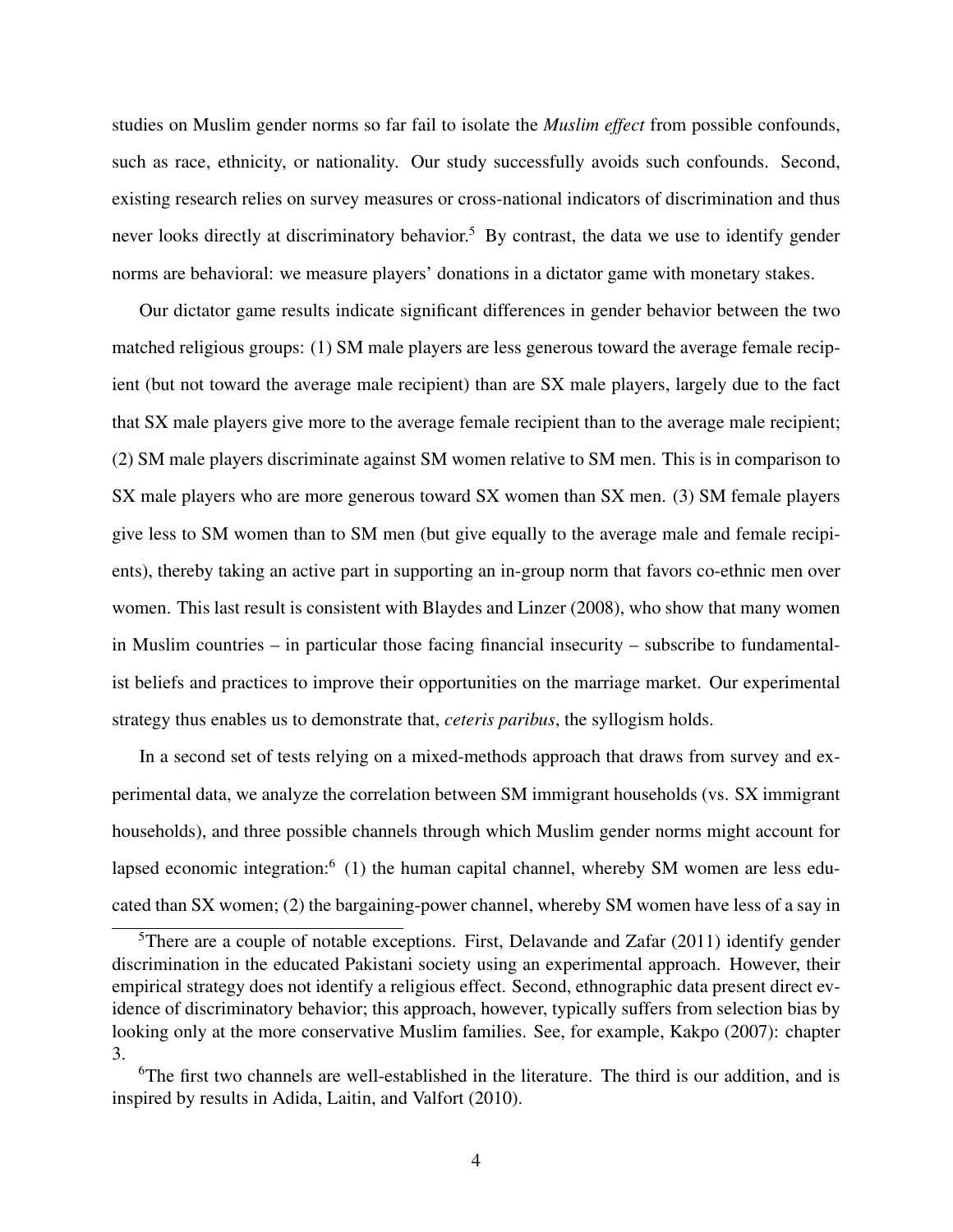household decisions than do SX women; and (3) the recruiter channel, whereby French recruiters perceive Muslim gender norms and refuse to hire candidates they believe to be threatening to the work environment.<sup>7</sup> We provide indirect tests of all three of these channels and find no conclusive evidence that there is a link between in-group gender norms among Muslims and their lower economic performance relative to their Christian counterparts.

In sum, we assume the first premise – widely researched and demonstrated – concerning gender rights and development. We then provide conclusive evidence for the second premise by identifying a relationship that shows a significant difference in gender norms among Muslims compared to a matched set of Christians. However, our correlational data on the links between religious gender norms and three channels conducive to economic performance fail to give strong support to the logic of the syllogism. While the syllogism may hold *ceteris paribus*, the world is not *ceteris paribus*: we explore intervening factors, specific to the French context, that might mitigate the negative implications of the syllogism for the economic success of Muslim immigrants in France. We conclude that the relationship between gender norms and economic integration among Muslims is much more complex than today's conventional wisdom would have us believe.

We proceed as follows. In section 2, we review the secondary literature in support of the two premises underlying the syllogism that links Muslim economic underperformance to Muslim gender discrimination: the positive impact of female empowerment on economic development and the existence of gender discrimination among Muslims. In sections 3 and 4, we report the results of our empirical test of the second premise of the syllogism, and of the correlation between religious gender norms and three channels conducive to economic development. Section 5 interprets these results. Section 6 addresses concerns of measurement and external validity. Finally, section 7 summarizes and concludes with implications for the economic integration of Muslim immigrants into Western societies.

 $<sup>7</sup>$ In fact, our experimental data indicate that SX gender norms are in line with rooted French</sup> gender norms (results available upon request), in that in the context of allocations in a dictator game, both favor women over men.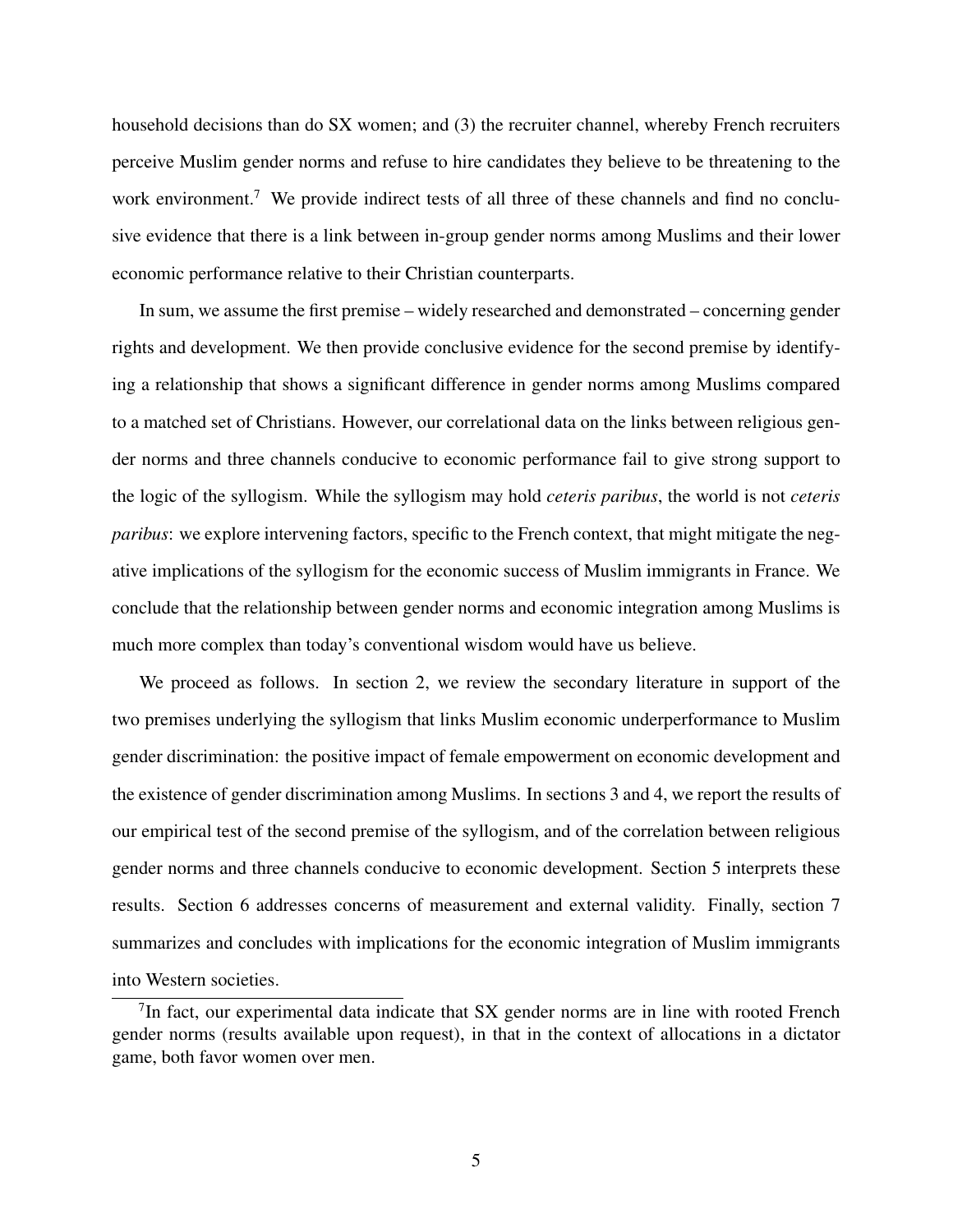### 2 Islam, women and development

Why might gender norms explain the deficit in Muslim immigrant integration in France? Today's conventional wisdom relies on a syllogism linking female empowerment to economic progress on one hand, and Islam to female discrimination on the other. In this section, we survey what the academic literature says about each of these premises.

#### 2.1 Women empowerment and economic development

In a literature review on the empowerment of women and economic development, Duflo (2011) distinguishes between the two channels through which the empowerment of women might promote economic development: education and bargaining-power. We consider the evidence for each of these below.

#### 2.1.1 The education channel

In their review of the theoretical and empirical literature on gender equity, Abu-Ghaida and Klasen (2004) emphasize the positive role that female education plays in determining growth. These findings are unambiguous, showing not only that there are direct benefits to educating girls, $8$  but also that a number of positive externalities to female education exist. These range from the quantity and quality of children's education, improved child health and nutrition, reduced fertility, and a larger share of the working age population in the total population, thus increasing per capita economic growth (Abu-Ghaida and Klasen (2004): 1079). For example, their review shows that an extra year of female schooling reduces fertility by 0.3 to 0.5 children per woman and child mortality by 18.1 per 1,000 in 1990 (Abu-Ghaida and Klasen (2004): 1083-4).

 $8$ Abu-Ghaida and Klasen write that "the negative impact of gender inequality in education on growth has been substantiated in studies that use a growth regression framework addressing problems of multicollinearity, simultaneity, and specific issues (Forbes (2000); Klasen (2002); Klasen and Lamanna (2003); Yamarak and Ghosh (2003)) and a Solow framework (Hill and King (1995); Knowles, Lorgelly, and Owen (2002))" Abu-Ghaida and Klasen (2004): 1082.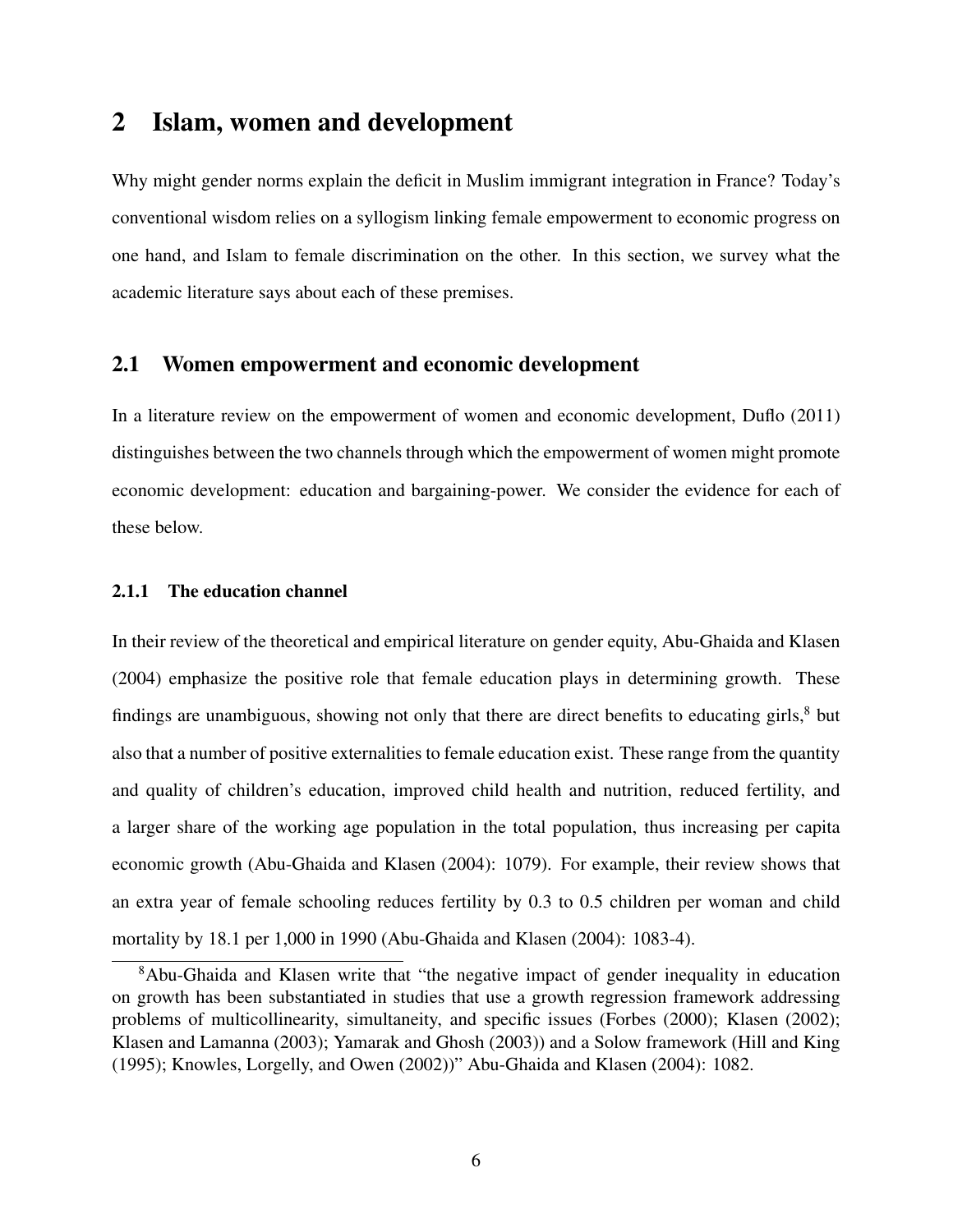Duflo (2011)'s review further corroborates the positive effects of female education on outcomes that matter for development, although she qualifies the evidence as less strong than is commonly believed. Breierova and Duflo (2004), for example, demonstrate that female education lowers fertility rates in Indonesia. In Taiwan, Chou et al. (2010) show that the introduction of compulsory junior secondary schooling in 1968 reduced child mortality.

#### 2.1.2 The bargaining-power channel

Empirical and theoretical evidence linking female bargaining-power and development abound. Doepke and Tertilt (2010) show, in their literature review, that female empowerment (at least within the household) yields outcomes amenable to development. They summarize results showing that female empowerment increases expenditures on children's clothing (Lundberg, Pollack, and Wales (1997); Phipps and Burton (1998)), food (Doss (2006); Duflo and Udry (2004); Gitter and Barham (2008); Hoddinott and Haddad (1995); Phipps and Burton (1998)), child care (Phipps and Burton (1998)), education (Doss (2006); Pitt and Khandker (1998)) and child health (Atkin (2009); Duflo (2000); Duflo (2003); Thomas (1990)); it decreases expenditures on alcohol and cigarettes (Case and Deaton (1998); Doss (2006); Hoddinott and Haddad (1995); Kennedy and Peters (1992)). Duflo (2011) confirms that the literature demonstrates a positive link between female bargainingpower in the household and development outcomes such as child health.

The link between female education and development on one hand, and between female bargainingpower and development on the other, is – in a wide range of reports – not only statistically but also substantively significant.<sup>9</sup> But what do we know of the link between Islam and the treatment of women?

 $9$ Note, however, that Doepke and Tertilt (2010) point out that their reported results on women's bargaining power are only partial equilibria, and could be undermined in a general equilibrium analysis. For example, if women's household bargaining power increased, their consumption preferences could regress toward that of their husbands.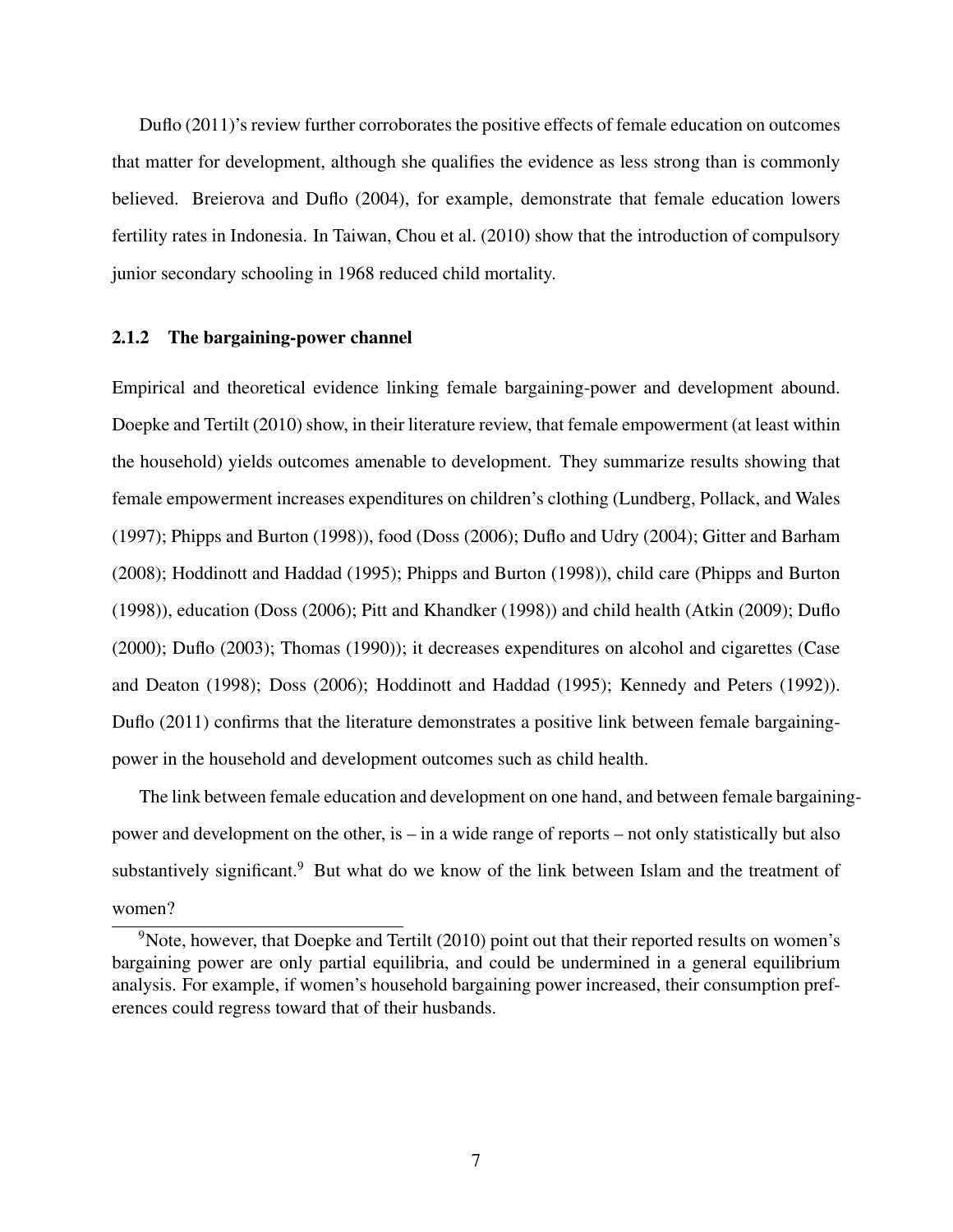#### 2.2 Islam and discriminatory gender norms

Scholarship on the place of women in Islam and among Muslims delivers ambiguous results. Historical accounts of women's status in the Middle East claim that Islamic traditions explain female repression in both public and private life in the region (Mernissi  $(1987)$ , Sharabi  $(1988)$ ).<sup>10</sup> Crosscountry analyses have shown that Muslim-majority countries tend to repress their women (Alexander and Welzel (2011); Boone (1996); Dollar and Gatti (1999); Hajj and Panizza (2009)). Survey analysis has corroborated this (Fish (2011); Inglehart and Norris in Inglehart (2003)). And a comprehensive scholarship has focused on explaining why and how Islamic fundamentalism represses women (Blaydes and Linzer (2008)).

More recently, carefully controlled analyses that emphasize the role of confounding factors suggest instead that there is no significant relationship between Islam and the repression of women. Ross (2008) contends that oil is an important omitted variable that accounts for female underrepresentation in public life in oil-abundant Muslim countries.<sup>11</sup> Hajj and Panizza (2009) analyze individual-level data and use a difference-in-difference approach to compare the investment of Muslims and Christians in female education in Lebanon. They find "that other things equal, both Muslim and Christian girls receive more education than their male counterparts, and that there is no significant (either statistical or economic) difference between the education gender gap of Muslims and Christians" (Hajj and Panizza (2009): 344).

But popular opinion, and what is now becoming conventional wisdom, asserts that Muslims treat women differently. Scholars relying on the World Values Survey point to the fact that the only place where the Muslim world is consistently different from the rest is with regard to gender issues (Fish (2011)). And one top-selling book trying to understand Muslim integration in Europe buys wholesale this conventional wisdom, for example in arguing that Muslim males prefer to import women from the home country, who are ignorant of their rights in the host country, in order

<sup>&</sup>lt;sup>10</sup>Mernissi (1987) focuses on the role that male theologians played in distorting religious texts to preserve a patriarchal system.

 $11$ According to Ross, oil production reduces the number of women in the work force; this suppresses their political influence (Ross (2008)).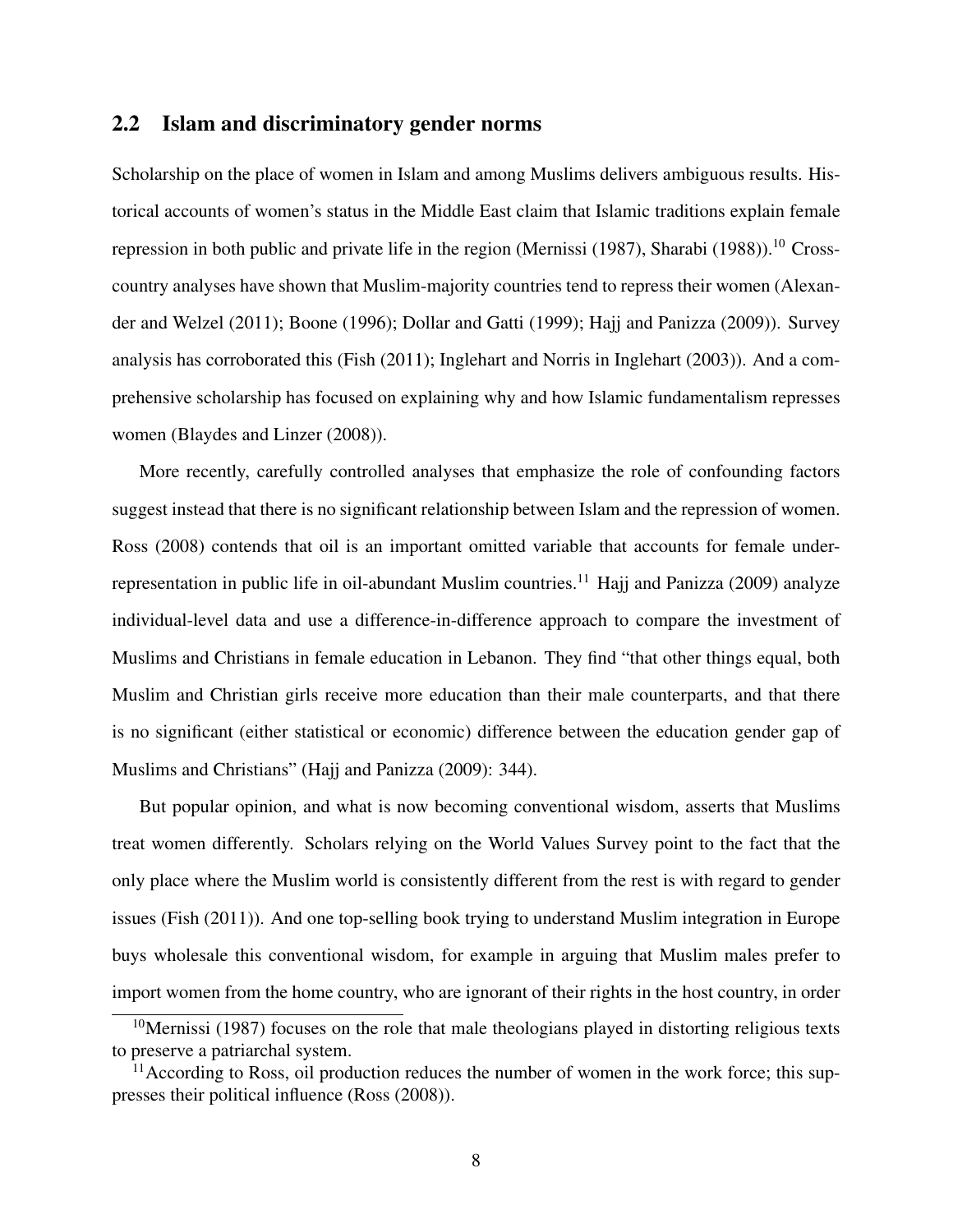to perpetuate antediluvian gender roles (Caldwell (2009): 226).

In this paper, we put this second premise to a test. In doing so, we bring systematic analysis to a contentious question, and build on the latest academic work in two ways. First, we successfully isolate the Muslim effect from potential confounds. To the best of our knowledge, Hajj and Panizza (2009) are the only ones to overcome this problem with their single-country survey analysis of Lebanese Christians (the Maronites) and Muslims (both Shi'as and Sunnis).<sup>12</sup> But other work conflates religion with ethnicity, race or national origin.<sup>13</sup> Second, quantitative analyses of the effect of Islam on gender equality focus either on broad indicators of gender equality (as Ross does by looking at female participation in the workforce and as Boone does by looking at indicators of human rights abuses) or on individual attitudes toward women (as Fish, and Inglehart and Norris do by looking at the World Values Survey). What is missing is an approach that explicitly captures individual discriminatory behavior.<sup>14</sup>

<sup>14</sup>Delavande and Zafar  $(2011)$  offer an experimental investigation into gender discrimination among educated Pakistanis; they do not, however, identify a *Muslim* effect.

 $12$ Still, problems remain: they rely on regression analysis of two populations that share only a small overlap in their distributions across the dimension of socio-economic status, introducing estimation bias in regression analyses. This is because the algorithm used in regression analysis extrapolates from a comparison of those overlapping populations (i.e. rich Muslims with poor Maronites), two population sub-sets that surely differ on many unobservables. Our strategy, to be explained in the following section, avoids this problem, as the overlap in socio-economic status between our comparison groups is large.

<sup>&</sup>lt;sup>13</sup>Read and Oselin (2008) offer a small-N study of Christian and Muslim Arab-Americans in Houston, Texas. However, their sample relies on respondents who are originally from a diversity of countries, including Syria, Lebanon, Jordan, Egypt, Libya, and Kuwait. The authors do not control for country-of-origin. Similarly, Read (2004) analyzes the employment rates of a nationally representative, medium-N survey of Christian and Muslim Arab-American women; she does not, however, control for country-of-origin.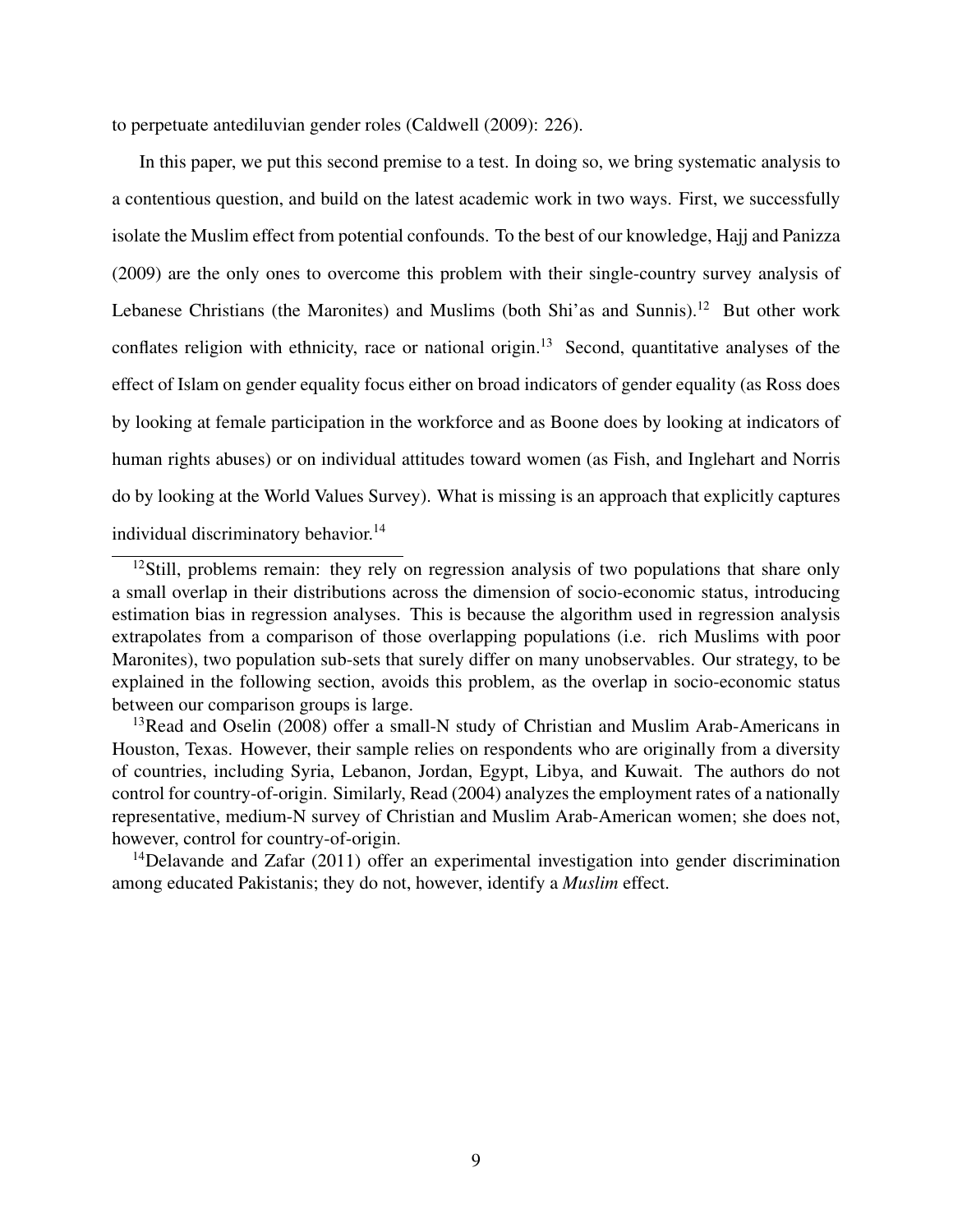### 3 Testing the relationship between Islam and gender norms

#### 3.1 Data and research design

To address the premise that Muslims are less generous toward women than are non-Muslims, we designed a dictator game where we analyze differential donations toward men vs. women, interpreting differential donations in this dictator game as an indicator of discrimination.<sup>15</sup> We understand discrimination to be the outcome when individuals, in specified transactions, condition their behavior on criteria of groups of people that are irrelevant to those transactions, with welfare effects on those people who meet such criteria.

Our version of the dictator game is played among a series of experimental games, in which we bring together our Senegalese players and a quasi random sample of residents living in the diverse 19th district of Paris. We chose to conduct our games in this ethnically diverse setting because we did not want any of our players to consider the ethno-religious diversity of our game sessions (and notably the presence of SM and SX players) as exceptional, thus avoiding potential socialdesirability bias in their behavior. The non-Senegalese players were solicited at twenty-one metro stations within that district. Recruiters were sent to these stations by a population-weighted lottery, and for each station/day of recruitment, we randomly drew a number for how many passers-by to ignore between solicitations.<sup>16</sup> Recruits were told that they could earn up to 148 euros for two and a half hours of play; turn downs were at about 30 percent.<sup>17</sup>

We recruited 29 Senegalese players – 18 self-identified as Muslims (SM) and 11 as Christians (SX) – from three separate networks. Two of the networks came from ethnographers who were

 $17$  For purposes of ethical oversight, all experimental protocols were reviewed and approved by the Stanford University IRB.

<sup>&</sup>lt;sup>15</sup>The dictator game was introduced by Kahneman et al. (1986). Camerer (2003) provides a useful review.

<sup>&</sup>lt;sup>16</sup>We deviated from this number if we saw a passer-by who appeared to be a rooted French resident, as we needed to overdraw from this segment of the population for aspects of our protocol not relevant to this paper; we thus call our procedure quasi-random. By rooted French, we refer to French citizens with four grandparents born inside metropolitan France. We identify this set in order to maximally differentiate French citizens with no recent immigrant background from those of recent migration to France.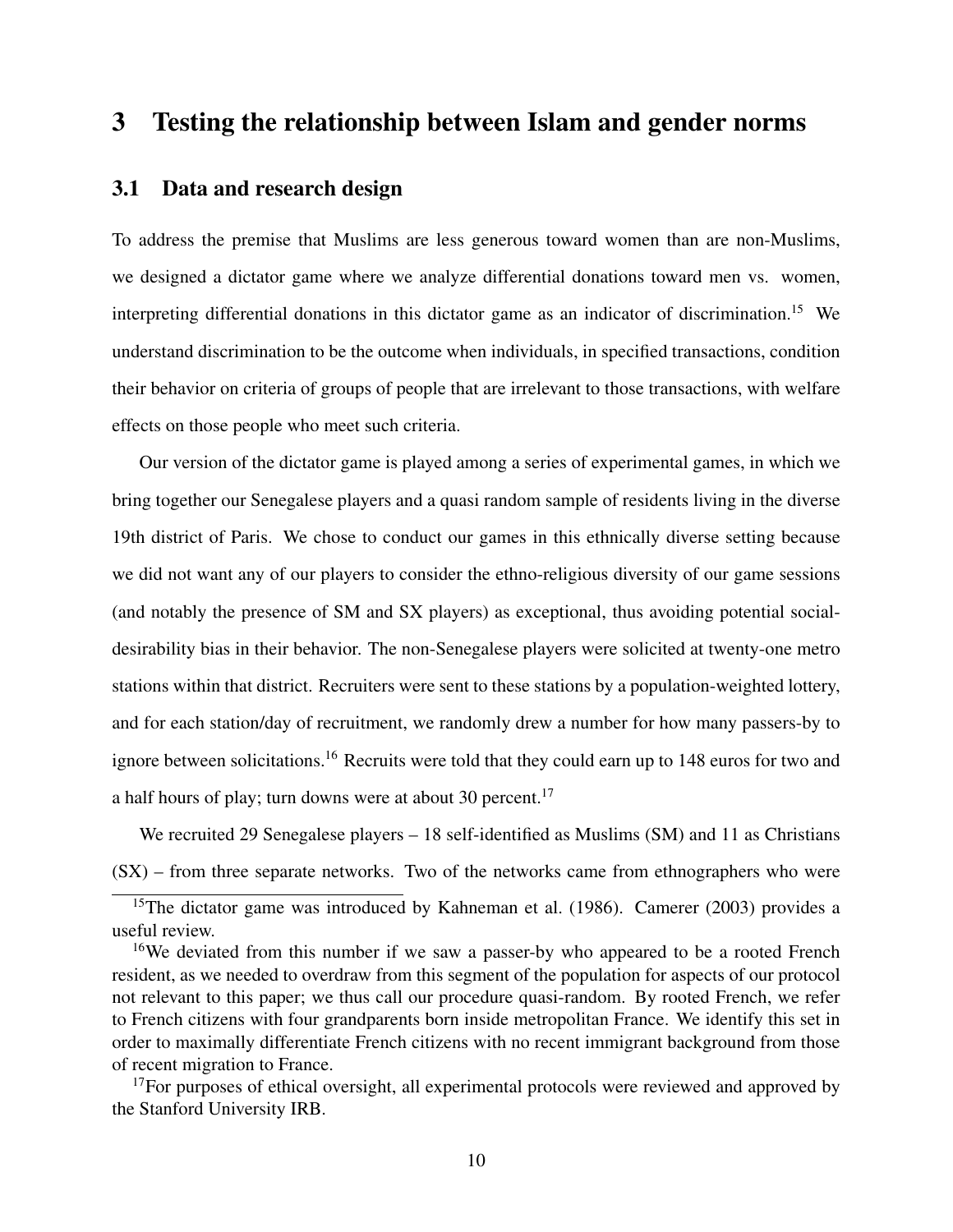conducting family histories for our wider research project; they were asked to recruit Senegalese subjects by merely telling them they had heard about experiments with a chance to earn a lot of money. No mention was made about Senegalese specificity or religion. The third network came from a Senegalese night watchman who worked at a student dorm. He was given a quota and paid for each recruit who showed up to participate in the games. Here again, no mention was made about Senegalese specificity or region.<sup>18</sup> Table 1 presents summary statistics for our two target populations, SM and SX.19

In our version of the dictator game, players (whom we call dictators) sat in groups of ten in a single room and were shown the same set of six partners (whom we call recipients) on a large screen revealing only their faces and their first names. The dictators were asked to make a decision to allocate  $a = \{0, 1, 2, 3, 4, 5\}$  euros to each recipient, out of 5 euros allotted to them for each recipient. Dictators were handed a piece of paper and provided with enough space to record their decisions in a private manner, albeit in a public space. We varied the first names of the recipients such that dictators would see the same face but with alternated religious identities. More precisely, among the six recipients, two were apparent rooted French with typical French names, two were ambiguous with alternatively Muslim and Christian names (such that dictators could reasonably think they were rooted French with Christian names or North Africans with Muslim names), and two were apparent black Africans (these were our Senegalese recipients, alternatively SM or SX). For half of the sessions, subjects viewed one of the ambiguous recipients and one of the Senegalese recipients with a Christian name and the other with a Muslim name; for the other half of the sessions, this was reversed. The purpose of this treatment is to avoid confounds between the ethnic type of the recipient and the face of the recipient.

Figure 1 illustrates the faces and alternating names of our recipients. It shows, for example, that

<sup>&</sup>lt;sup>18</sup>For greater elaboration on the recruitment of the full subject pool, see Adida, Laitin, and Valfort (2012).

<sup>&</sup>lt;sup>19</sup>Note that Table 1 indicates that the Senegalese Muslims and Christians sampled do not differ significantly on a number of critical variables, such as household income. They do differ on their level of religiosity, with SX significantly more religious than SM. This introduces a bias that we control for in subsequent analysis. Moreover, this bias runs against us finding religiously-based differences in gender norms that work against women.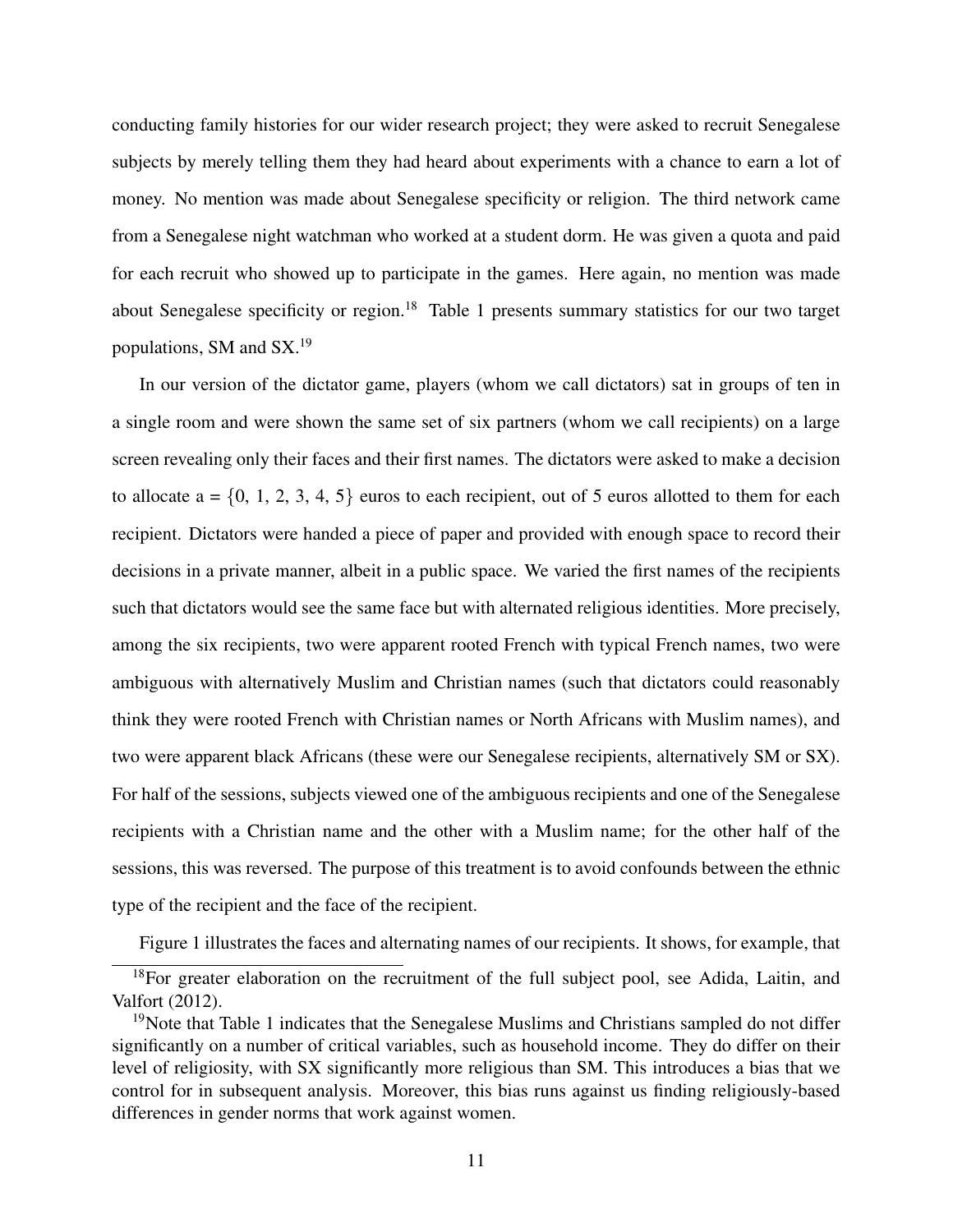a random half of our dictators could choose to give money to Khadija and Michel, while the other random half could choose to give money to Joséphine and Aboubacar. Khadija and Joséphine on one hand, and Michel and Aboubacar on the other, are exactly the same recipient: the only parameter that varies is their first name, one that signals a Muslim affiliation (Khadija and Aboubacar) and one that signals a Christian affiliation (Joséphine and Michel). This protocol thus allows us to measure generosity levels of SM and SX dictators toward male and female rooted French recipients ({Jean-Marc, Georges} – {Sylvie, Christine}), toward male and female North African recipients (Mohammed – Farida) and toward male and female co-ethnic recipients ((Aboubacar – Khadija) and (Michel – Josephine)), all else equal. A difference-in-difference analysis, such as the one that ´ compares the donations to (Khadija – Aboubacar) versus the donations to (Josephine – Michel), ´ cleanly isolates the effect of gender on generosity levels among matched Christian and Muslim dictators.

#### 3.2 Empirical results

Results from our 2009 dictator game described above permits us to analyze (a) the behavior of both male and female dictators to identify the drivers of discrimination; and (b) donations to all female recipients, to rooted French female recipients, and to co-ethnic female recipients. We begin with an analysis of male behavior, since men are typically assumed to be the perpetrators of gender discrimination.

#### 3.2.1 Finding 1: SX male dictators favor women over men, while SM male dictators do not.

Table 2.A provides a first glance at SM and SX male behavior toward male vs. female recipients. We find that SM male dictators give on average 0.70 euros to male recipients, but only 0.27 euros to female recipients. This difference of 0.43 euros is significant at the 90% confidence level. By contrast, SX male dictators offer 1.53 euros to male recipients and 1.67 euros to female recipients, a difference that is not statistically significant. The difference-in-difference, therefore, is statistically significant at the 99% confidence level.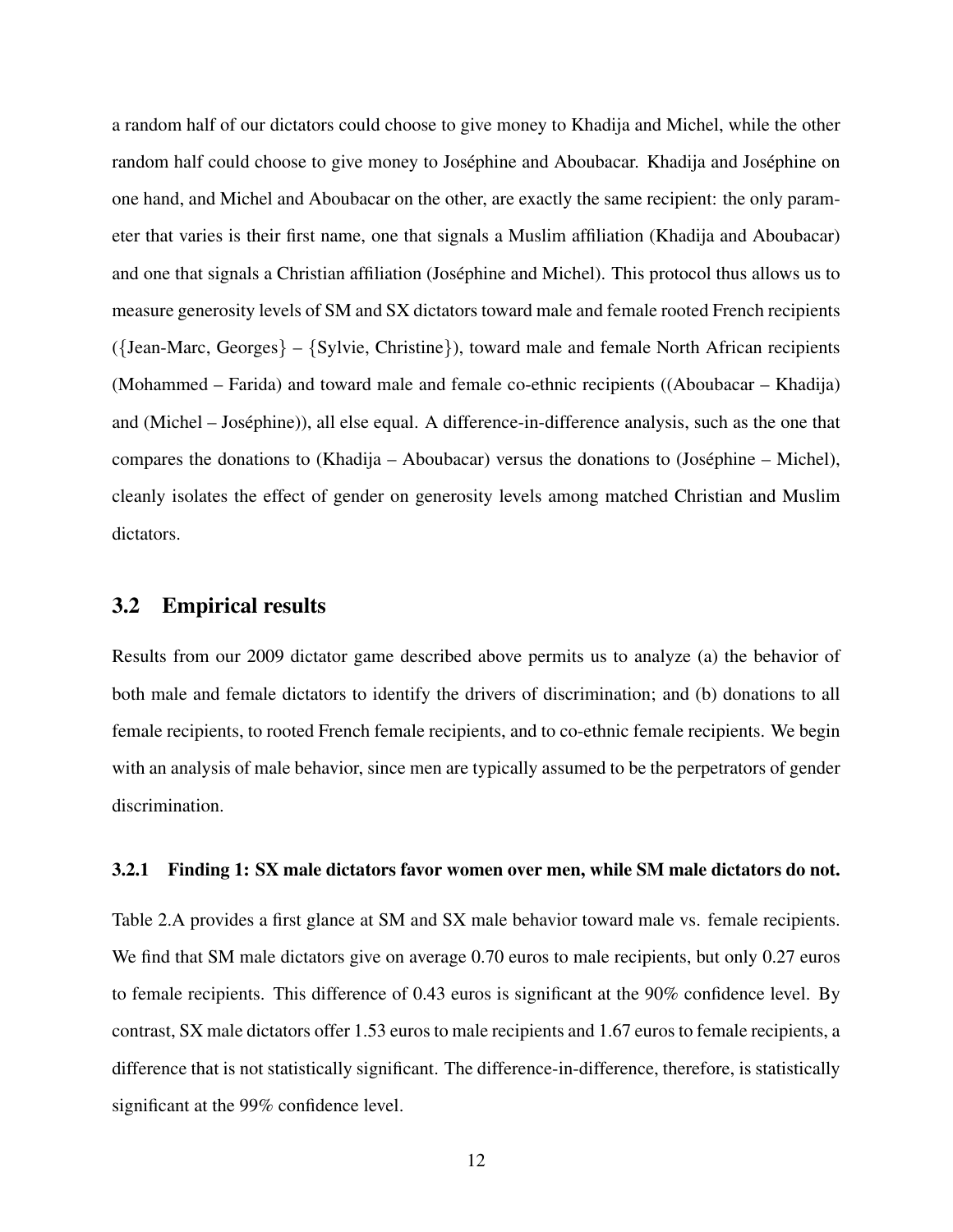With proper controls, the data show that a clear difference between our male SX and SM dictators prevails, but that it is driven by relative SX male generosity rather than SM male miserliness toward women. Table 3 illustrates these patterns via the following model applied only to SM male and SX male dictators:

Donation = 
$$
a + b_1
$$
. (SM  $\rightarrow$  FemaleRecipient) +  $b_2$ . (SX  $\rightarrow$  MaleRecipient)

\n $+ b_3$ . (SX  $\rightarrow$  FemaleRecipient) +  $b'_4$ . (X) +  $b'_5$ . (Session(Mundlak-Chamberlain))

\n $+ b'_6$ . (RecipientEthnoReligiousID) +  $b'_7$ . (RecipientFace) +  $e$ 

\n(1)

where *Donation* refers to the amount given by the dictators to the recipients in the dictator game. The dummy  $SM \rightarrow FemaleRecipient$  is equal to 1 if the dictator is SM and the recipient is female, and to 0 otherwise. Similarly, the dummy  $SX \rightarrow MaleRecipient$  is equal to 1 if the dictator is SX and the recipient is male, and to 0 otherwise; and the dummy  $SX \rightarrow FemaleRecipient$  is equal to 1 if the dictator is SX and the recipient is female, and to 0 otherwise. The omitted interaction is the donation of SM dictators to male recipients. Coefficient  $b_1$  thus compares the donation of SM dictators to female recipients with that of SM dictators to male recipients. Coefficients  $(b_3 - b_2)$  compare the donation of SX dictators to female recipients with that of SX dictators to male recipients. With *X*, we control for a vector of socioeconomic characteristics of the dictator.<sup>20</sup>  $\mathbf{b}'_4$  summarizes the effect of this vector X. <sup>21</sup> *Session(Mundlak-Chamberlain)* is a vector of the average value of donations to all recipients in the session, such that  $\mathbf{b}'_5$  captures the effect of session-specific characteristics.<sup>22</sup> **RecipientEthnoReligiousID** is a vector of controls for the ethno-religious identity of the recipient (relevant only for the analysis of donations to all recipients) and *RecipientFace* is a vector of

<sup>20</sup>The results we present in Table 3 are specifications that control only for *Age*, the dictator's age, and *Previous sessions*, whether the dictator knows players who played in previous sessions. In robustness checks, we also control for post-treatment factors, or controls that are endogenous to the player's migration to France, e.g. household income, education, and religiosity.

<sup>&</sup>lt;sup>21</sup>The notation  $\mathbf{b}'_4$  is the transpose of  $\mathbf{b}_4$ , a mathematical requirement for the product of two vectors.

 $22$ We rely on this Mundlak-Chamberlain device, rather than session fixed effects, which we cannot use in our model.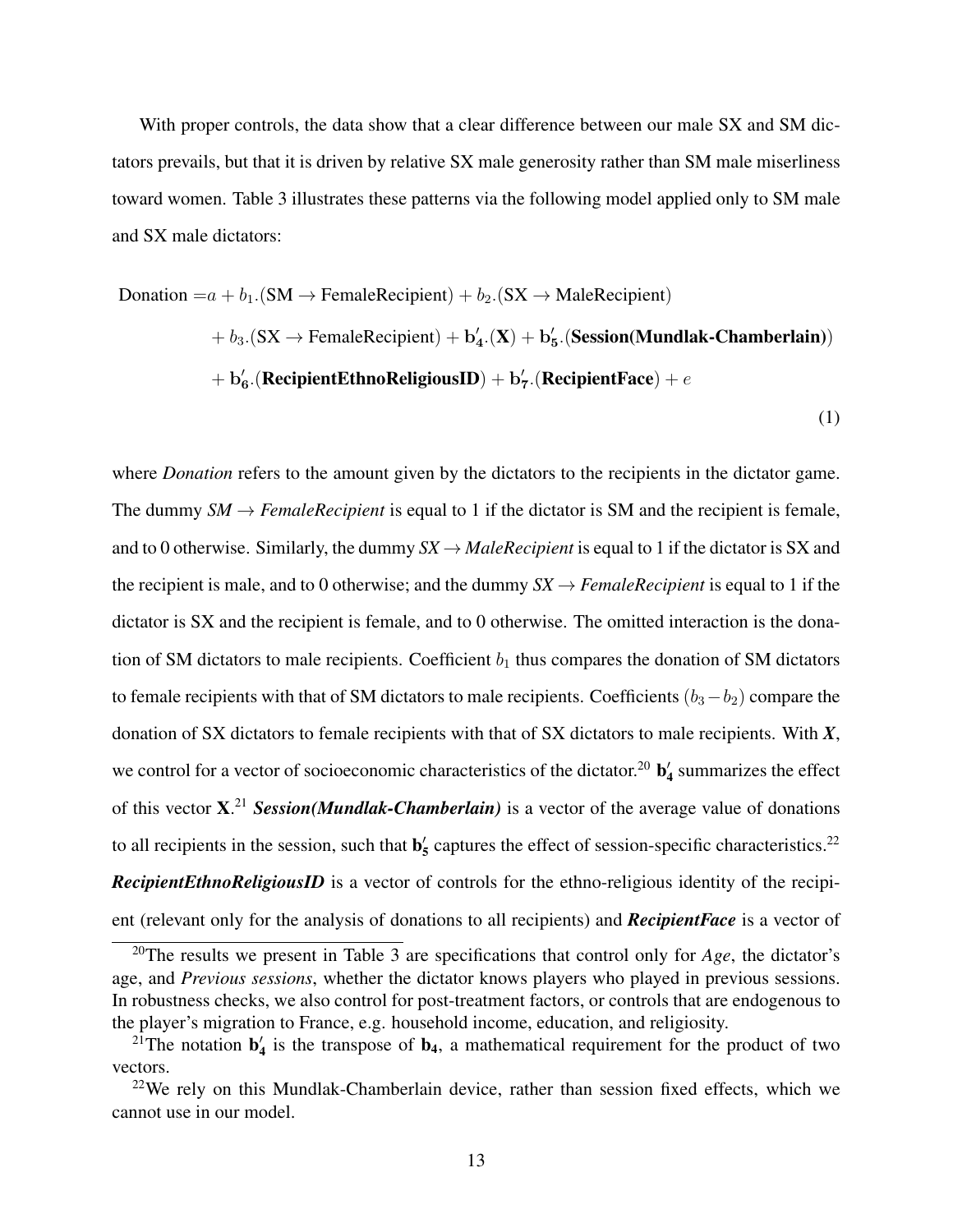controls for the face of the recipient (relevant only for the analysis of donations to all recipients and to French recipients, since the analysis of donations to SM/SX recipients already naturally controls for the face of the recipient). We cluster the standard errors at the individual level, since donations from the same player to different recipients cannot be considered as independent from one another. $23$ 

In table 3, model (1) highlights three results. First, since male SM dictators give less money to *both* male and female recipients, their differential donations to men and women are not statistically significant (see the p-value for  $\Delta_3$ , model (1)). On the other hand, male SX dictators give more to female recipients than to male recipients, and this difference is statistically significant at least at the 95% confidence level (see the p-value for  $\Delta_4$ , model (1)). Consequently, the difference-indifference between how SM and SX dictators treat women vs. men is statistically significant at the 90% confidence level, and this result holds in specifications that include post-treatment controls and that impute missing data.

On average, SM male dictators favor men over women; but in a regression analysis, controlling for the socio-economic status of the dictator, the face and ethno-religious identity of the recipient, and the characteristics of the session, this difference disappears. By contrast, in our regression analysis, SX male dictators significantly favor women over men. In short, given opportunities to be generous in the dictator game, SX men favor women, but SM men do not.

# 3.2.2 Finding 2: SX male dictators favor French women over French men, while SM male dictators do not.

In table 2.B and table 3, model (2), we analyze SX male vs. SM male donations to female and male rooted French recipients. Male SM dictators give on average 0.76 euros to French men, compared to only 0.38 euros to French women. This difference of 0.38 euros, while not statistically significant on its own, is significantly different from the way in which male SX dictators treat French men vs. women (at the 99% confidence level). Indeed, while male SM dictators tend to

 $23$ We have missing data for our socio-demographic controls. In robustness checks, we impute missing data via multiple imputation analysis in Stata 11.0.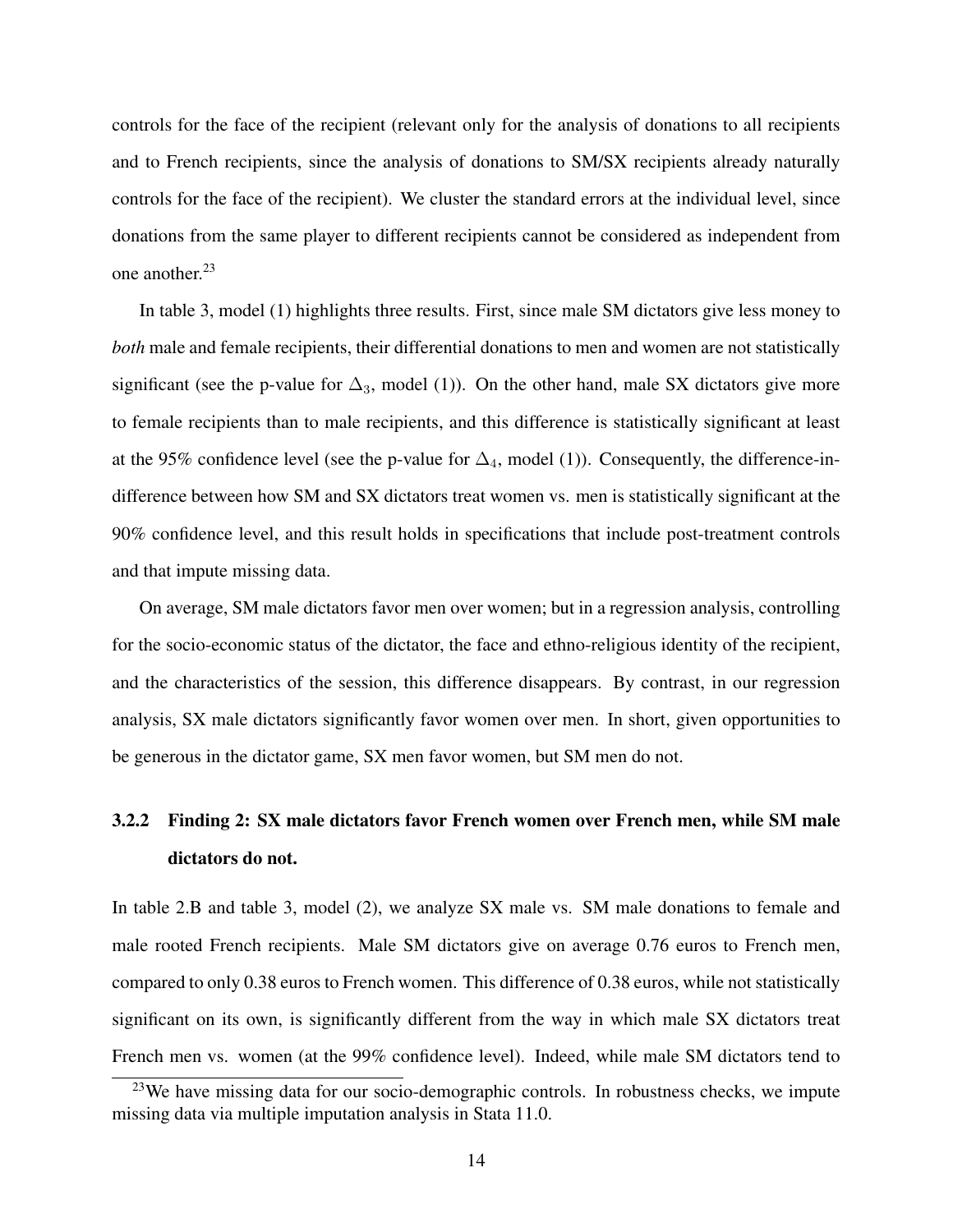favor rooted French men, male SX dictators significantly (at the 90% confidence level) favor rooted French women, giving them on average 1 more euro.

In table 3, model (2) corroborates these results. First, male SM dictators give less to French women than to French men, but this difference is not statistically significant (see the p-value for  $\Delta_3$ , model (2)). However, male SX dictators give significantly more to French women than to French men, and this difference is statistically significant at least at the 99% confidence level (see the p-value for  $\Delta_4$ , model (2)). Finally, the difference between how male SM and SX dictators treat French women vs. men (the difference-in-difference) is significant at least at the 99% confidence level. These results hold in specifications that include post-treatment controls and that impute missing data. Here, we find confirmation that SX men favor French women, but SM men do not.

# 3.2.3 Finding 3: SX male dictators favor their co-ethnic women over their co-ethnic men, while SM male dictators discriminate against their co-ethnic women relative to their co-ethnic men.

When we turn to gender norms among co-ethnics, a more powerful story delineates itself. Indeed, while SM male dictators do not clearly differentiate between the average male and female recipients, or between male and female rooted French recipients, they do differentiate significantly between co-ethnic male and female recipients. The results in table 2.C and in table 3, model (3) indicate that both SX and SM male dictators differentiate between male and female co-ethnic recipients, but in opposite directions: SX tend to favor their women, while SM tend to favor their men. Table 2.C indicates that male SM dictators give an average 1.33 euros to co-ethnic men compared to only 0.14 euros to co-ethnic women. This difference is statistically significant at the 95% confidence level. Male SX dictators, on the other hand, give an average 3 euros to co-ethnic women compared to 2 euros to co-ethnic men. We cannot calculate statistical significance due to low power, but we do observe average tendencies that favor women in the case of Christians and that favor men in the case of Muslims.

In table 3, model (3) indicates that male SM dictators give significantly more to co-ethnic men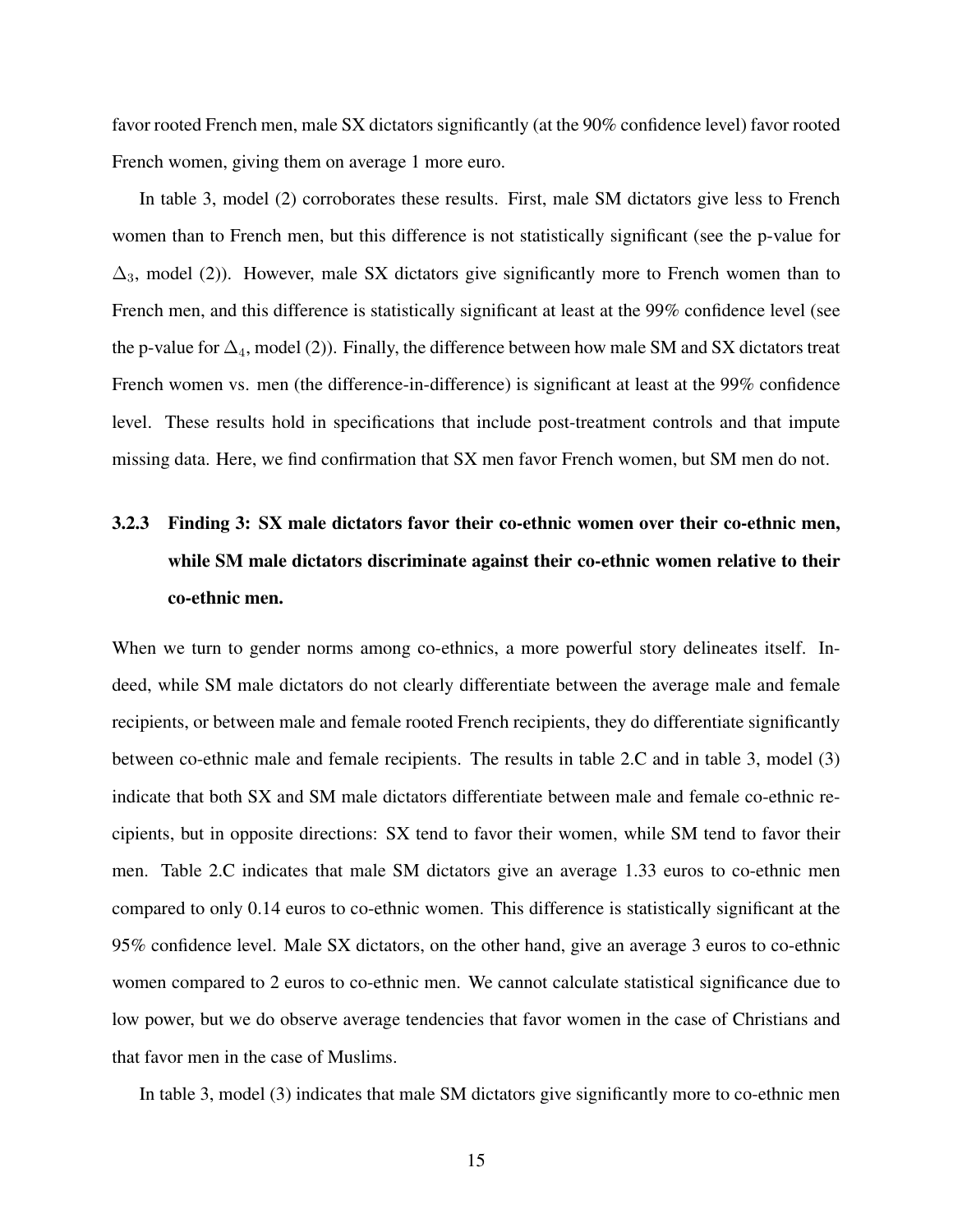than to co-ethnic women, and this is statistically significant at the 99% confidence level (see the p-value for  $\Delta_3$ , model (3)). The statistical significance of this result holds at least at the 95% confidence level in specifications that include post-treatment controls and that impute missing data. By contrast, male SX dictators tend to favor female over male co-ethnics, but this difference is not statistically significant in all specifications (the p-value for  $\Delta_4$ , model (3), does not reach significance thresholds in all robustness checks). At the very least, therefore, SX dictators treat their male and female co-ethnics equally. Finally the difference between the way in which male SM dictators treat their women and the way in which male SX dictators treat their women (the difference-in-difference) is statistically significant at least at the 95% confidence level in all models. Note, however, that this entire analysis relies on very low power: we only have one instance of a male SX dictator donating to a female SX dictator, casting doubt on the stability of our results. We thus take these findings as tentative evidence of co-ethnic gender discrimination on the part of male Muslim dictators.

# 3.2.4 Finding 4: SX female dictators treat their co-ethnic men and women on an equal basis, while SM female dictators discriminate against their co-ethnic women relative to their co-ethnic men.

We next perform a parallel analysis of female dictator behavior on all recipients (table 4.A and table 5, model (1)), on rooted French recipients (table 4.B and table 5, model (2)) and on co-ethnic recipients (table 4.C and table 5, model (3)). Both difference-of-means and regression analyses indicate that female SX and SM dictators do not differ significantly in their behavior toward all recipients and toward rooted French recipients: both tend to give slightly more to women than to men.<sup>24</sup> But when it comes to intra-group donations, table 4.C and table 5, model (3) uncover a striking result. Indeed, we find that female SX dictators give similarly to female and male coethnics, but that female SM dictators give significantly more to male co-ethnics (1.40 euros on average) than to female co-ethnics (0.33 euros on average). This difference of over 1 euro is

 $24$ We rely on Equation (1) applied to female dictators for our regression analysis.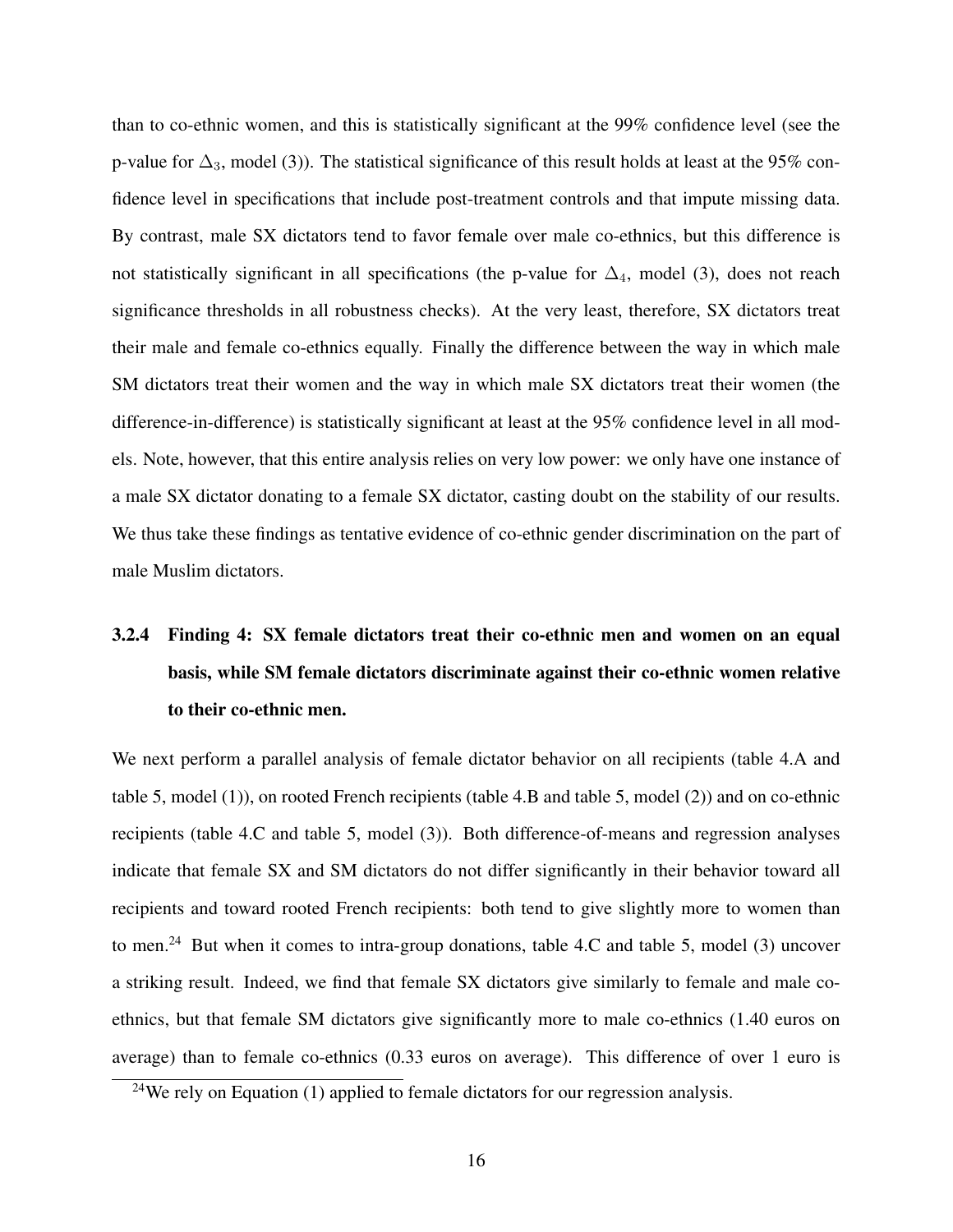statistically significant in most specifications. The difference-in-difference between how female SM dictators treat female vs. male co-ethnics, and how female SX dictators treat female vs. male co-ethnics, is statistically significant at least at the 95% confidence level in almost all regression models.25 It is significant at the 99% confidence level in our difference-of-means analysis. The evidence therefore suggests that female SM dictators disfavor women within their own community.

Our dictator game offers one measure of gender norms among Muslim vs. Christian immigrants to France. It isolates the religious effect via its novel identification strategy, and measures discriminatory behavior toward women via an experimental game with monetary stakes. It therefore resolves two major issues that plague discussions of gender norms among Muslims. Having done so, it confirms that Muslim players (both male and female) are less generous toward women than are matched Christian players. Can this explain Muslim economic underperformance in France?

# 4 Testing the correlation between Islam and the channels through which gender norms impact economic performance

#### 4.1 Data and research design

We examine the possible economic consequences of in-group gender norms by testing correlations between the religious identities of our Senegalese players and three possible channels linking gender norms to economic progress: (1) the human capital channel, (2) the bargaining-power channel, and (3) the recruiter channel. We examine these correlations through a variety of methods: we test channels (1) and (2) using a medium-N survey analysis (N=511) of SM and SX households in France in 2009. We test channel (3) using experimental data on the beliefs of rooted French about SM versus SX gender norms, and drawing from an ethnographic account of French recruiting practices (Bouzar and Bouzar (2009)).

 $25$ The significance drops below conventional levels when the model controls for household income and when it imputes missing data.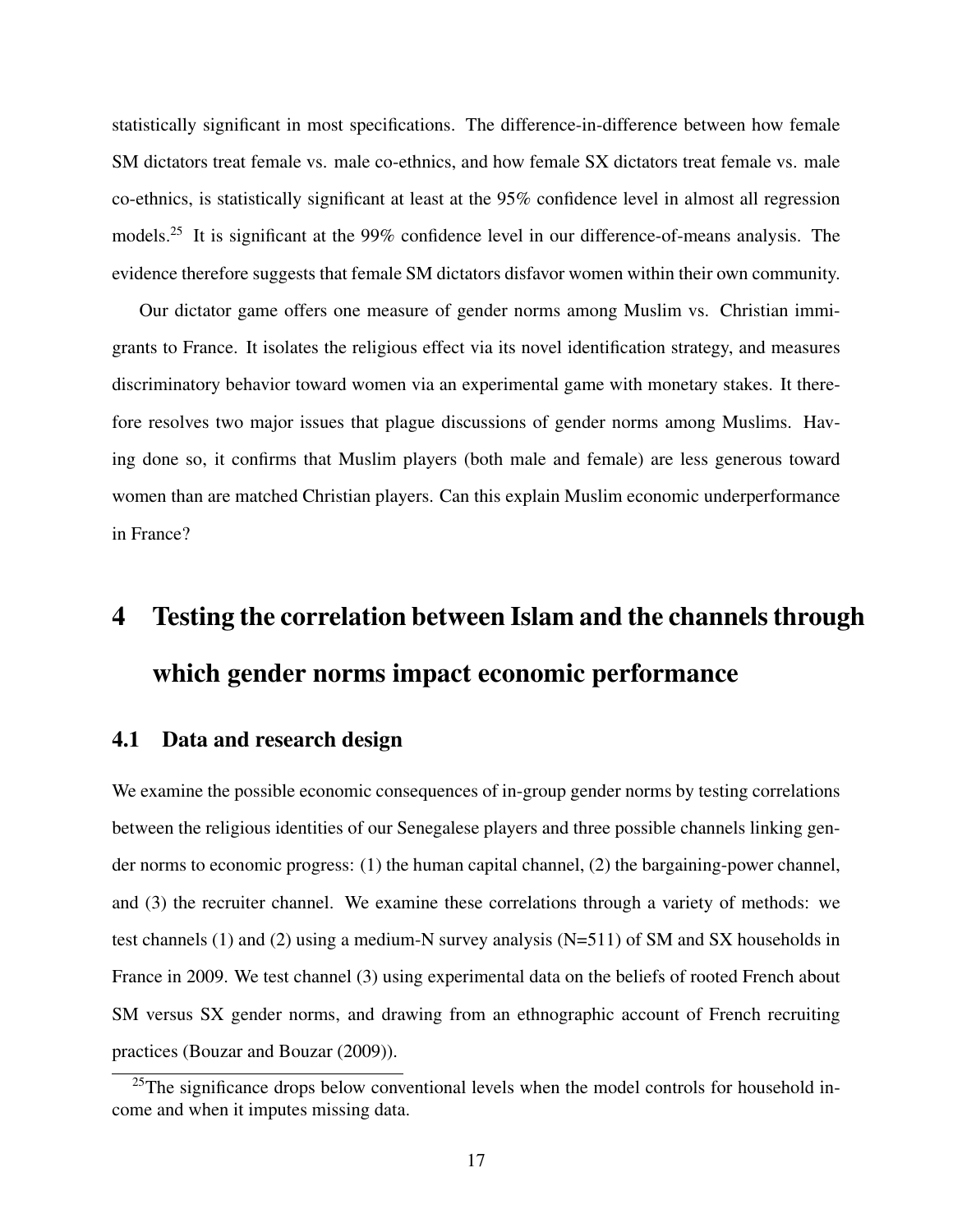Our original survey of 511 Serers and Joolas in France, both Christians and Muslims, was administered from April to June 2009 by the professional survey firm Conseils-Sondages-Analyses (CSA). The survey relied on a non-random sample of respondents initially contacted by linking Serer and Joola surnames with cell numbers,  $26$  and interviewed by telephone. To increase the sample, and relying on skilled ethnographers who went into targeted neighborhoods, face-to-face interviews were also conducted. The following four eligibility criteria were used: the respondent had to: (1) be 18 to 40 years of age, (2) be born in France, (3) have at least one parent or grandparent born outside of France, and (4) have at least one Serer or Joola-speaking grandparent. Quotas were used to ensure better sample representativeness. Respondents represent 1.2% of the eligible population-base. This survey data, which we call the CSA data, allows us to test the human capital channel using data on female SM vs. SX educational achievement. It also allows us to test the bargaining power channel using data on rates of participation in the labor force, sex of the first migrant, marriage practices of the first migrant, sex of the head of household, and the respondent's number of children.

We provide indirect evidence as to whether the recruiter channel is at stake through an experiment conducted among rooted French subjects in March 2010. If the economic disadvantage of Muslim immigrants in France is due to French recruiters' reluctance to hire candidates whom they believe abide by Muslim norms that favor men over women, we need a test of rooted French beliefs about Muslim vs. Christian in-group gender norms, controlling for ethnicity. To do this, we recruited 50 rooted French subjects then living in the 19th district of Paris. We contracted CSA to recruit respondents with addresses in the 19th district, and they did so relying on the phone directory. The sample was non-random, since it depended on the agreement of individuals who were called to participate in the experiment, but through quotas on neighborhood (*quartier*), gender, and age we guarded against systematic bias with respect to critical observable characteristics.<sup>27</sup> Re-

<sup>&</sup>lt;sup>26</sup>To avoid bias, we did not rely on landlines, as they would tap only the wealthiest, and least typical, of the immigrant population.

 $27$ To address the possible selection bias, we compare the rooted French players in our 2009 game with rooted French respondents in the nationally-representative European Social Survey (ESS) in 2009. We find, in both difference-of-means and regression analyses, that our sample of rooted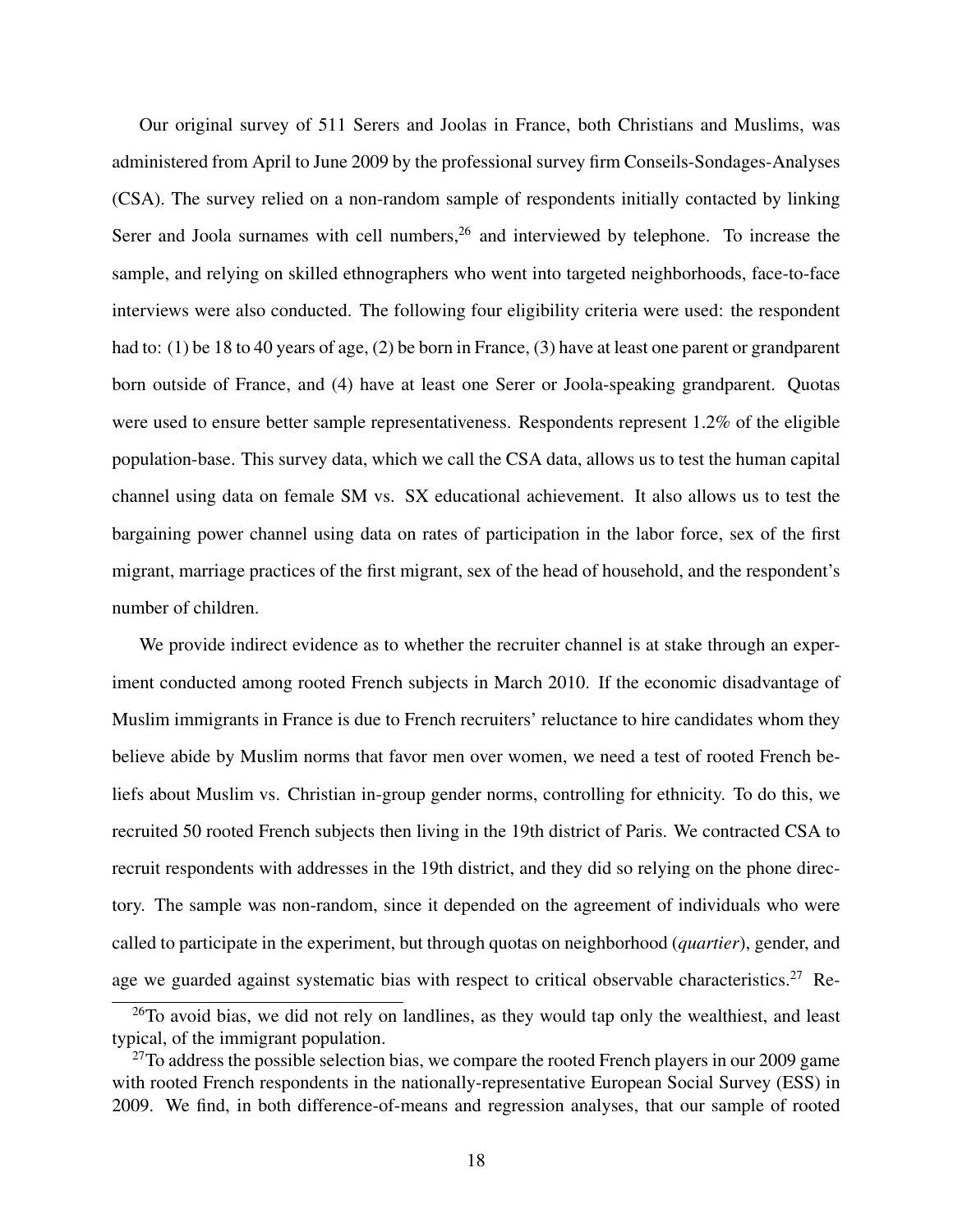spondents were invited to register if and only if they reported that all four grandparents were born within France's continental boundaries, thereby qualifying as rooted French. The average age of players was 40, ranging from 20 to 59. Twenty-seven were female, and twenty-three were male.

The games took place in an office building in the nearby 18th district, and were administered by computer, in groups of five. Each player sat in front of a computer without interacting with any of the other four players who were all sitting in front of their monitors. On the computer screen, rooted French players saw pictures of our 2009 Senegalese dictators (whom they had never met and who were the SX and SM players who had participated in our 2009 dictator game); however, we varied their assigned names such that half the rooted French players saw the real name and the other half saw an ascribed name reflecting membership in the other religious group. We asked our 2010 subjects to guess how much each of these 2009 dictators donated to each of the 2009 recipients. Correct guesses were financially rewarded.28 This game allows us to compare rooted French guesses about SM vs. SX dictators' generosity toward rooted French women,<sup>29</sup> holding the face of the person whose donation is guessed constant. Figure 2 provides a sample screenshot.

#### 4.2 Empirical results

Tables 6 and 7 test each channel via regression analysis of the CSA survey and experimental data. In Table 6 we present a specification that compares, as it applies, male and female SM vs. SX individuals (models (1) and (2), via the variables *Female SM*, *Male SX*, and *Female SX*) or households (models (3) through (7), via the variables *Muslim hh* and *Female*) to examine channel (1), the

29Our results hold for donations to the average woman.

French in 2009 is more left-wing in political ideology than is the ESS sample of rooted French, suggesting that our sample is more open to diversity than the average rooted French. We do not have a 2010 ESS to conduct such an analysis for our 2010 sample of rooted French players. However, our 2010 sample of rooted French players was recruited from the same district as our 2009 sample, and was presented the games in the exact same manner. It is therefore likely that the direction of the bias in 2010 is the same as the one we found in 2009, and thus that we face a harder test for detecting discrimination or discriminatory beliefs.

 $^{28}$ Players received 50 centimes for each correct answer. In cases where rooted French had to guess donation amounts for player match-ups that never actually occurred in 2009, they were automatically given 25 centimes.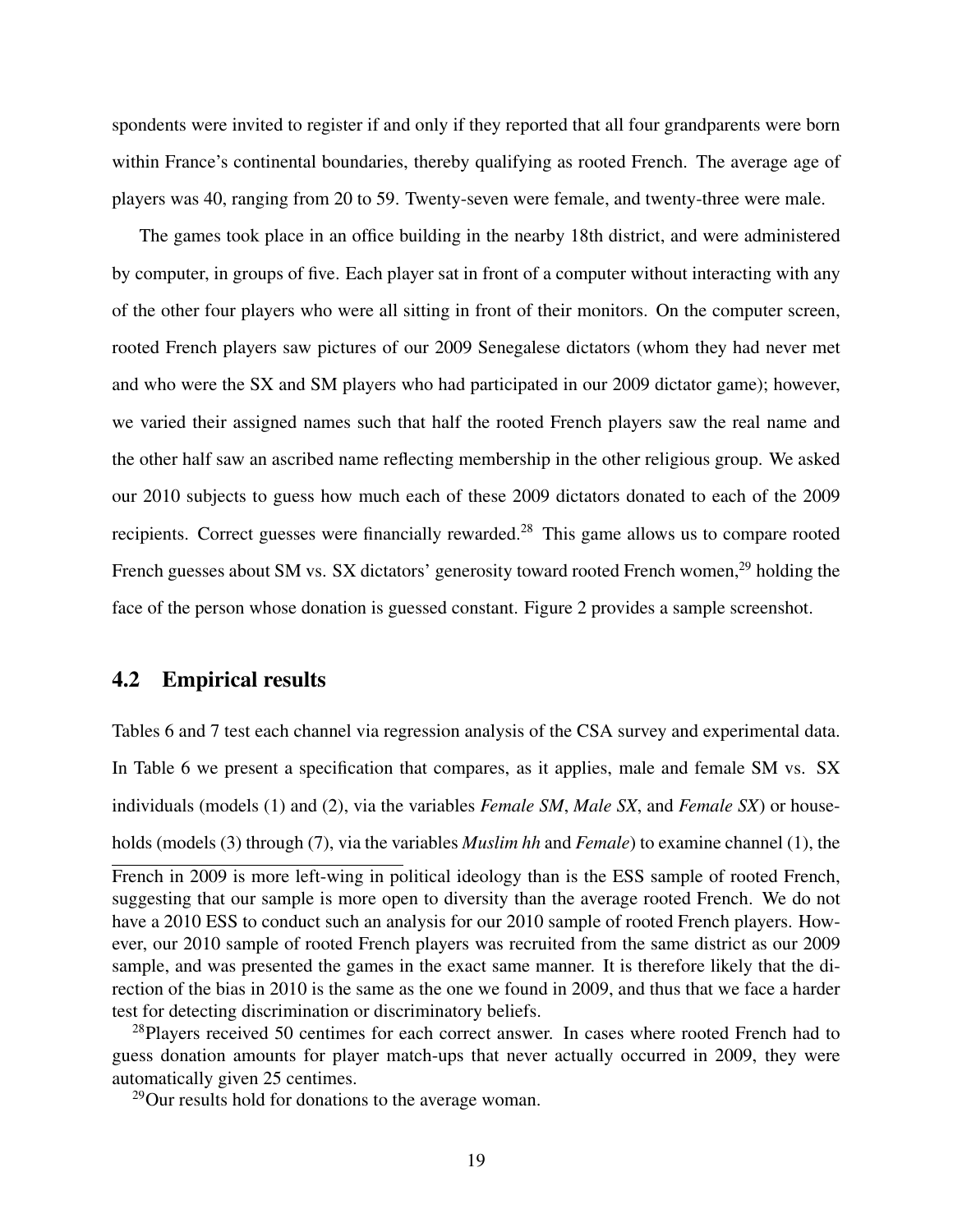human capital channel and channel (2), the bargaining power channel. The specifications in Table 6 include *Respondent & first migrant controls*, which are either exogenous or pre-treatment (e.g., before migrating to France) controls: the education of the first migrant, the age of the respondent and the year of arrival in France. In robustness checks, we include controls that are endogenous to being SM or SX in France (household income and religiosity): our results are largely unchanged. In Table 7, we present a specification that compares rooted French beliefs about SM vs. SX dictator donations (captured with the variables  $SM \rightarrow French female recipient$ ,  $SX \rightarrow French male$ *recipient*, and  $SX \rightarrow$  *French female recipient*), and controls – under *Guesser controls* – for the sex, age, income, education and religiosity of the rooted French respondent. It also includes recipient, dictator, computer and session fixed effects.

Is gender discrimination consequential for Muslim women's human capital accumulation (channel (1))? Results in Table 6, Model (1) indicate that SM women do not suffer from a lack of human capital relative to SX women. Not only is the difference between female SM and SX education levels never statistically distinguishable from zero (the p-value of the Wald test, not shown here, comparing coefficients (5) and (3) is  $p = 0.384$ ; the difference-in-difference between female vs. male education levels is not statistically significant either  $(p = 0.371)$ . When it comes to outcomes that matter for economic development, such as education, SX and SM women do not differ.<sup>30</sup>  $31$ 

 $30E$ ducation according to Read and Oselin (2008) is an invalid indicator of economic integration because it is only weakly related to employment. They find that in one Arab-American community, Muslim respondents achieve slightly higher rates of education. However, female Christian respondents were more likely to be employed than their Muslim counterparts, as Muslim women (in the authors' interpretation) relied on advanced education for cultural status rather than economic achievement. This might explain our non-results for the human capital channel.

<sup>&</sup>lt;sup>31</sup>Attitudinal indicators also yield ambiguous results. On whether respondents differ in educational ambitions for sons vs. daughters, relative to SX women, SM women favor their son's education in both a difference-of-means test and in multivariate regressions (significant at least at the 95% confidence level). On whether respondents differ in their beliefs that a male vs. a female student should sacrifice his/her career to take care of a sick mother, SM and SX women do not differ, but male SM are *less* likely than male SX to disapprove of a female student's unwillingness to sacrifice her career. These results hold in both a difference-of-means test and in multivariate regressions (significant at least at the 99% confidence level). They have no clear interpretation, and underline the complexity of drawing quick conclusions about economic success of Muslims from information about gender norms.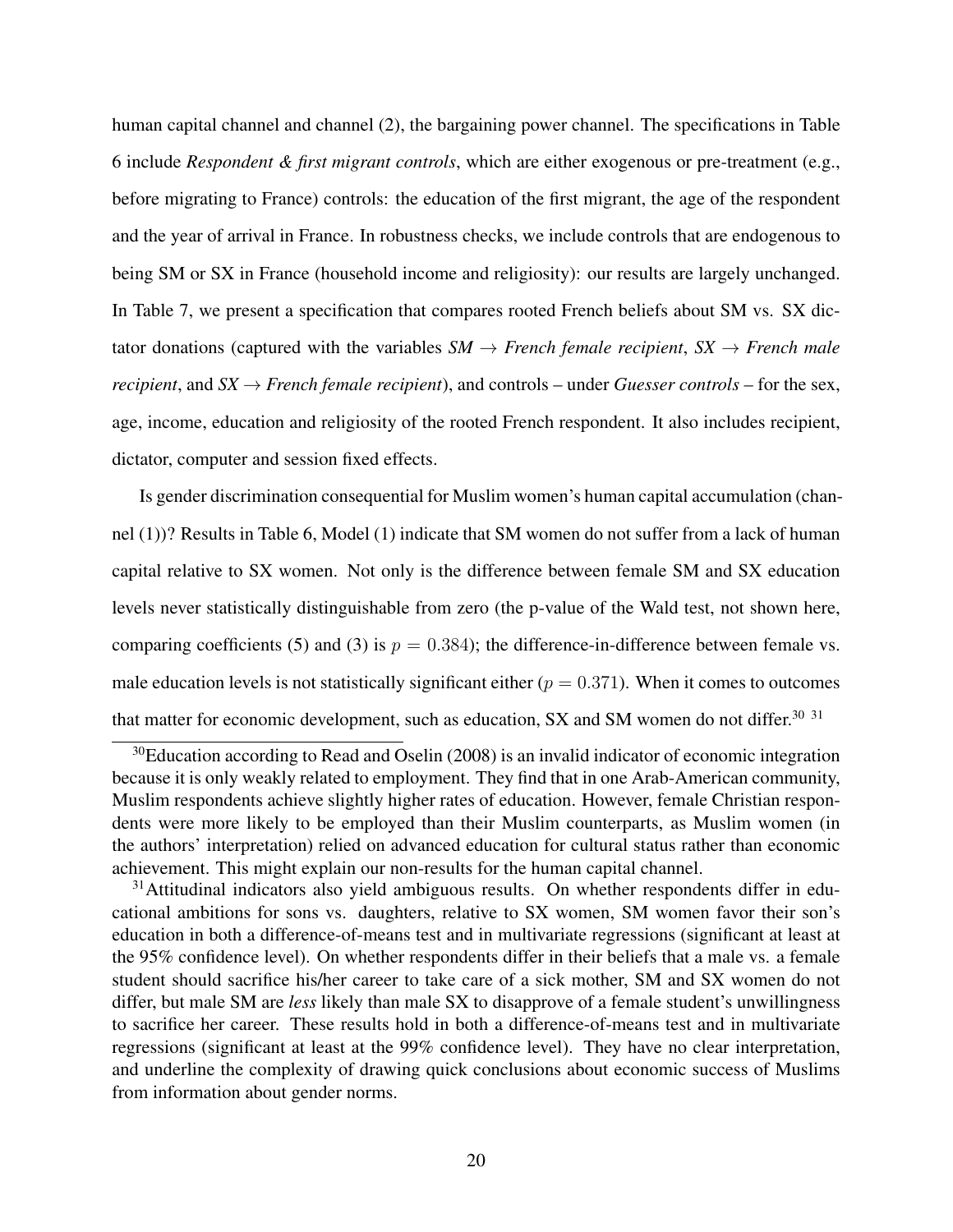Is gender discrimination consequential for Muslim women's bargaining power (channel (2))? Our analysis in Table 6, Models (2) through (7), provides mixed results. On one hand, SM women are significantly less likely than SX women to be heads of household (a significant result at the 90% confidence level);<sup>32</sup> and they have more children than their SX counterparts (a significant result at the 95% confidence level). On the other hand, SM women are just as likely to participate in the labor force as are SX women (see the p-value of 0.252 for the difference-in-difference in model (2)); SM and SX households are equally likely to have had a woman as the family's first migrant (see model (3), row (1)); and first migrants in SX and SM households were equally likely to practice polygamy (see models (4) and (5), row (1)).<sup>33</sup> In sum, evidence that SM women suffer from a lack of bargaining power remains ambiguous; there is some indication that SM women have less bargaining power in their households, and some evidence that there is no statistically distinguishable difference.

The behavioral differences uncovered in our analysis of the dictator game do not appear consequential for Muslim women's bargaining power or human capital accumulation. Do Muslims suffer instead from reactionary behavior on the part of French recruiters who do not wish to hire people whose gender norms they believe will hurt the work environment? We know from our CSA data that SM men are significantly less likely, relative to SX men, to favor female over male employment when jobs are scarce.<sup>34</sup> But do French recruiters *perceive* SM in-group norms disfavoring women and condition their hiring decisions on it? We test the beliefs of rooted French

<sup>&</sup>lt;sup>32</sup>A difference-of-means test also yields a significant result: Muslim households are significantly less likely to have a female head-of-household than are Christian households (24.22% vs. 47.66%, a difference that is statistically significant at the 99.99% confidence level). Yet, it is possible to interpret the head of household variable - not at all as an indicator of bargaining-power in the household - but rather as an indicator that the husband has left or passed away.

 $33$ Attitudinal indicators yield similarly ambiguous results. SM women are more likely than SX women to disapprove of a daughter marrying a religious-other, but SX men are more likely than SM men to disapprove of a daughter marrying a religious-other (both results are fragile). Finally, respondents were asked whether they believe that women are made to rear and raise children first. SM and SX men's responses did not differ significantly. SM women, however, were more likely to agree with the statement than were SX women; this difference is significant at the 95% confidence level.

<sup>&</sup>lt;sup>34</sup>Analysis tables are not presented here but are available upon request.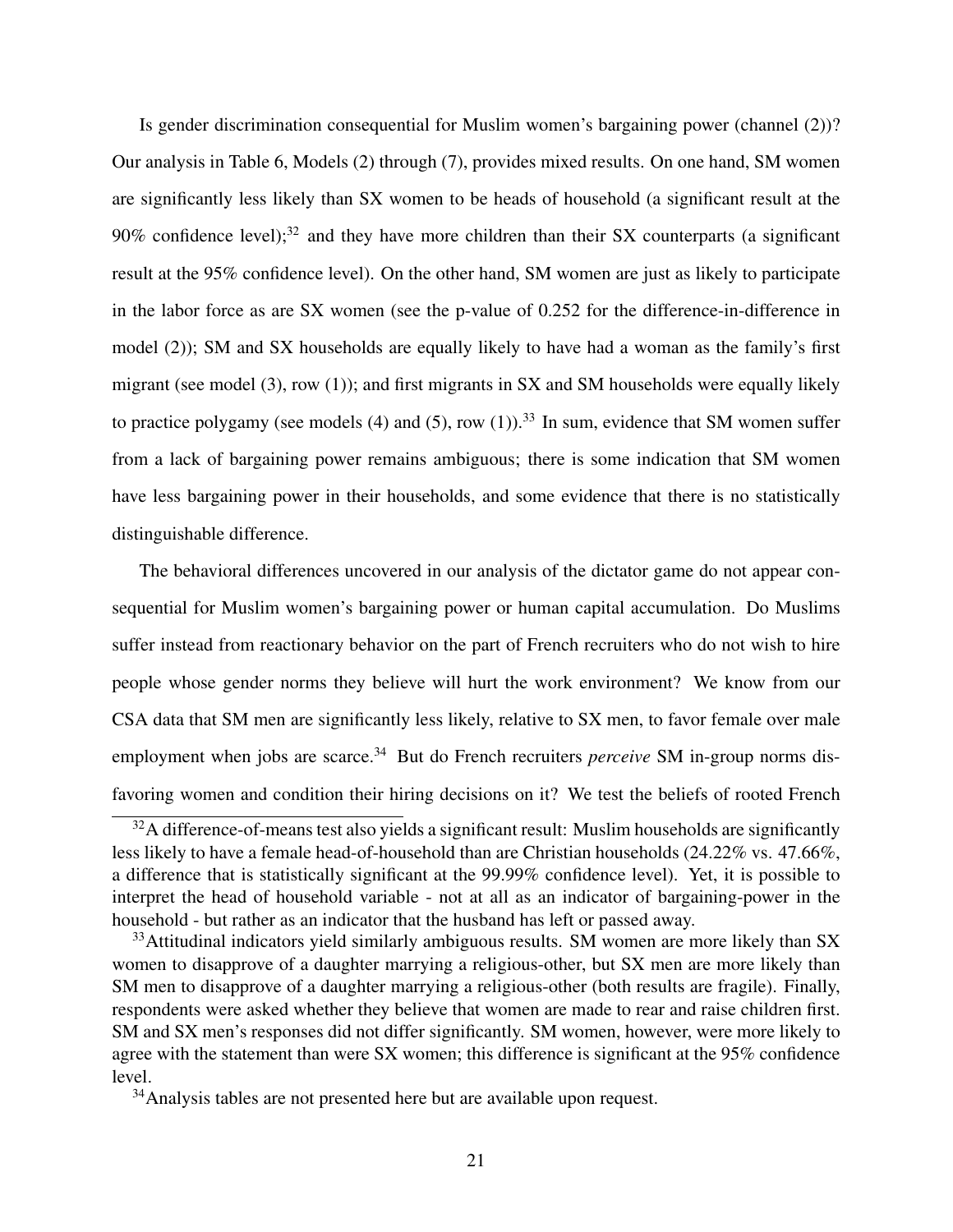players about these norms using data from our 2010 experiments, and present our analysis in Table 7. Model (1) displays results from our analysis of French beliefs about male dictator donations. These results indicate that French respondents in 2010 believed that male SX dictators would be more generous toward French female recipients than toward French male recipients, and this result is statistically significant at the 99% confidence level (the p-value of the difference between coefficients (2) and (3), not shown here, is  $p = 0.000$ ). However, French respondents in our 2010 experiments also believed that male SM dictators would be more generous toward French female recipients than toward French male recipients, and this result is also statistically significant at the 99% confidence level (the p-value for coefficient (1) in column (1) is  $p = 0.009$ .<sup>35</sup> The differencein-difference is thus not significant ( $p = 0.680$ ).

Similarly, Model (2) displays results from our analysis of French beliefs about female dictator donations. These results indicate that French respondents in 2010 believed that female SX dictators would be more generous toward French female recipients than toward French male recipients, and this result is statistically significant at the 95% confidence level (the p-value for the difference between coefficients (3) and (2), not shown here, is  $p = 0.027$ ). However, French respondents also believed that female SM dictators would be more generous toward French female recipients than toward French male recipients, and this result is statistically significant at the 90% confidence level (the p-value for coefficient (1) in column (2) is  $p = 0.058$ ).<sup>36</sup> The difference-in-difference is, again, not significant ( $p = 0.946$ ). We therefore have no evidence that rooted French perceive different gender norms among SM and SX who share the same nationality and ethnicity.

While the experimental evidence allows us to detect causal effects between religion and ingroup gender norms, it does not provide a direct test of French recruiter beliefs. Rather, it relies on the beliefs of a sample of rooted French from the 19th district of Paris. We therefore complement our experimental test of channel (3) with a report on a sociological analysis of the relationship of Muslim employees to managers and co-workers in large French firms. Bouzar and Bouzar (2009)

<sup>&</sup>lt;sup>35</sup>These results are confirmed by difference-of-means tests.

<sup>&</sup>lt;sup>36</sup>These results are corroborated by difference-of-means tests although statistical significance does not reach conventional levels here.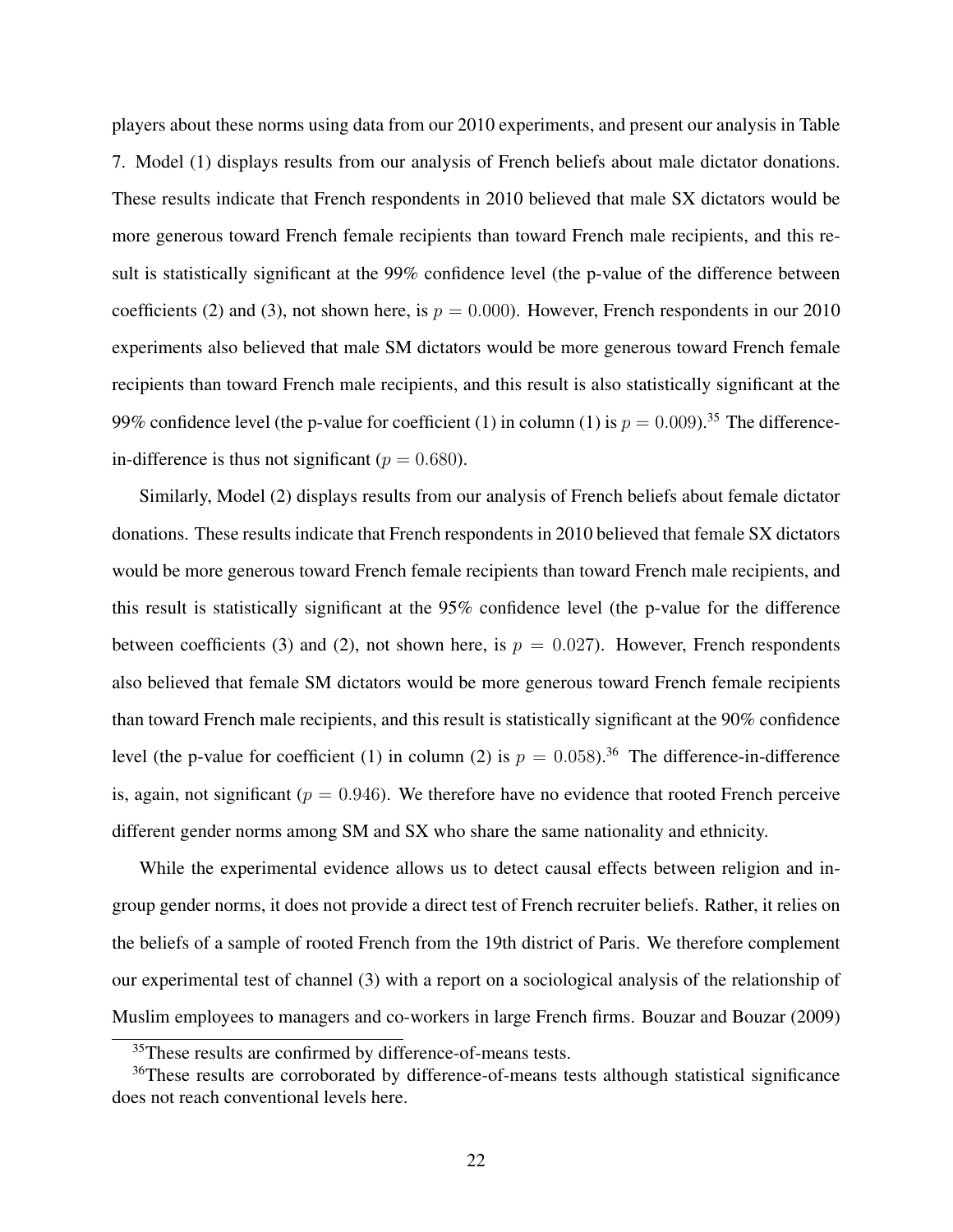rely on interviews with human resources managers to show that H.R. personnel condition their hiring decisions on their beliefs about what Muslims will do to the *esprit-de-corps* of their work teams. They report egregious behavior of Muslim male employees toward both rooted French women and Muslim women in the workplace. For example, one manager recounts an incident during the month of Ramadan involving a young Muslim man and a young Muslim woman. The young Muslim man was fasting in observance of Ramadan while the young Muslim woman was not. The young man verbally assaulted his female co-worker when she brought a hot chocolate back to her desk, accusing her of disrespect by drinking in front of him. Other examples abound: one French manager reported a Muslim male employee harassing his female colleagues who, he believed, wore inappropriate clothes.

The Bouzar and Bouzar (2009) study is important because it interviews directly those who make hiring decisions on the French labor market: H.R recruiters. It provides qualitative evidence in support for channel (3); but we cannot rule out the possibility that these interviews represent post-facto rationalizations for prejudicial behavior, perhaps based on popular scripts about Islam coming from the media. Taken together, the experimental and sociological evidence offer ambiguous support for channel (3), and highlight the need for experimental evidence identifying the beliefs of French H.R. recruiters about Muslim vs. Christian gender norms.

Table 8 summarizes the survey and experimental findings for each of the three channels we test here. It shows that we find at best inconsistent support for any of the three channels that might link Muslims' gender discrimination to their economic disadvantage in France.

### 5 Discussion

Our empirical approach is two-fold. In a first test, we are able to identify differences between SM and SX gender norms. In a second test, we examine correlations between SM (SX) and the possible channels linking gender norms to economic progress. These correlations allow us to explore a range of factors revealing that in the real world, all other things are rarely equal. However, lacking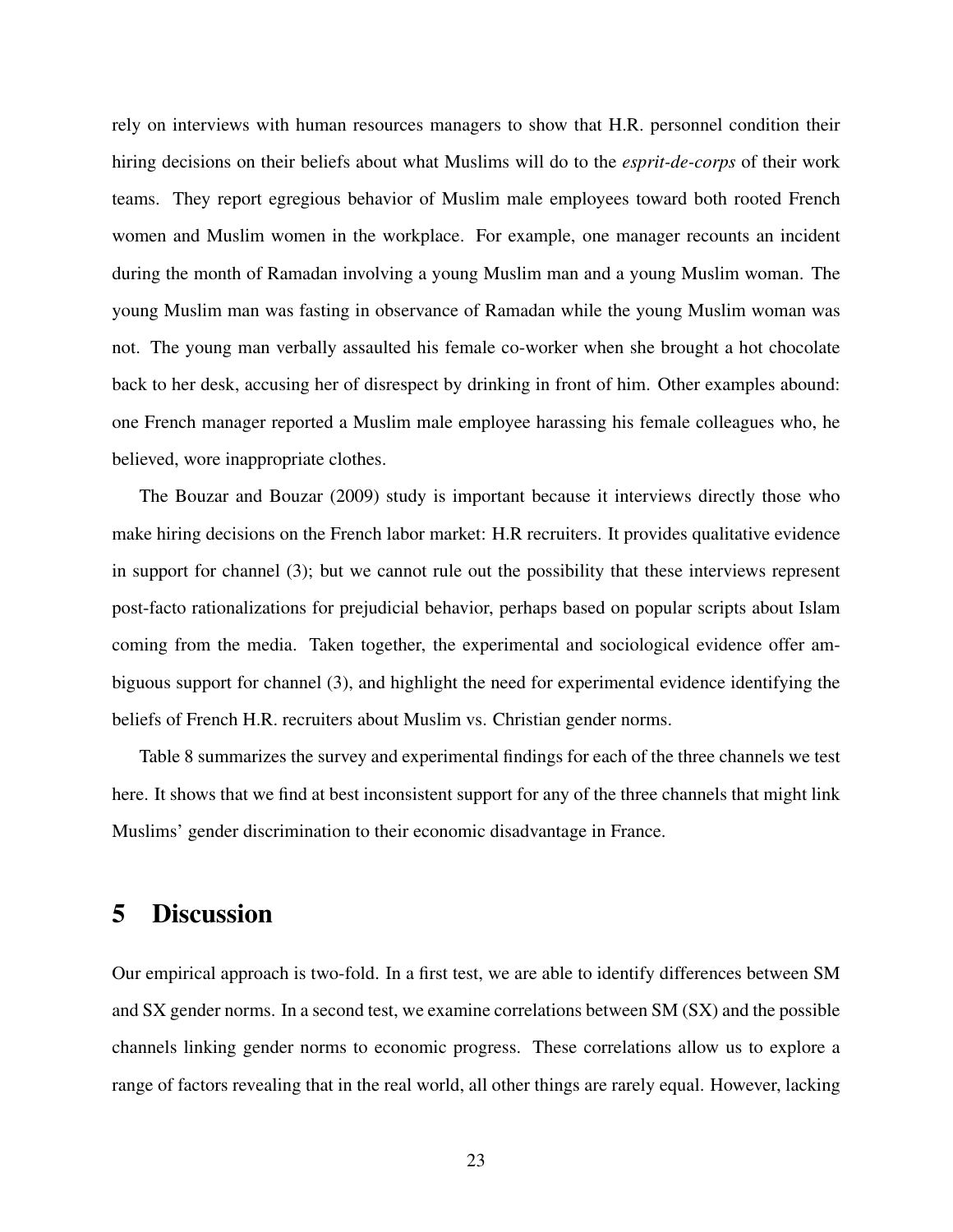an identification strategy, these tests do not permit causal claims. Tests of channels (1) and (2), for example, rely on observational data and thus cannot identify a causal effect. The test of channel (3) is experimental, but focuses on a quota sample of rooted French participants rather than French recruiters. Therefore, the research design cannot reject a causal relationship between the identified gender norms and Muslims' lapsed economic integration in France.

The failure to identify significant correlations comes from two possible sources. First, channels (1) and (2) are at play, but intervening factors mitigate the effects of human capital accumulation and bargaining-power on economic progress. Second, channel (3) is at play, but our sample of rooted French in March 2010 is systematically different from French recruiters; a test of French recruiter beliefs about SM and SX gender norms is thus needed. In this section, we consider a few examples of omitted variables that might explain our non-results for channels (1) and (2).

Muslims face significant discrimination on the French labor market. As we emphasized in the introduction, Adida, Laitin, and Valfort (2010) rely on a correspondence test to show that a SM job candidate is 2.5 times less likely to receive a call-back for an interview than is an *identical* SX job candidate.37 Muslim households may, in an attempt to counteract such discrimination, put as many household members as possible to work in order to make a living. In the face of discrimination, Muslim households may counter their own gender norms to improve their livelihoods, thereby preventing us from finding empirical support for the bargaining power channel.

Alternatively, Muslim gender norms may incentivize Muslim women to catch up through perseverance, patience, and cultural skills that matter for educational achievement. This would prevent us from finding empirical support for the human capital channel. In a comprehensive sociological study of immigrant cultures in the sensitive neighborhoods surrounding France's major cities, Lagrange (2010) confirms that patriarchy exists among (mostly Muslim) immigrant families from the Sahel (Lagrange (2010): 25, 189-91). However, this patriarchy does not imply a failure of girls to outpace boys in school. In fact, in the schools in the sensitive districts surrounding Paris, the girls far outpace the boys in educational success at an early age. This is due precisely to the

<sup>&</sup>lt;sup>37</sup>The only differences between the two candidate CVs are several signs designating religious affiliation.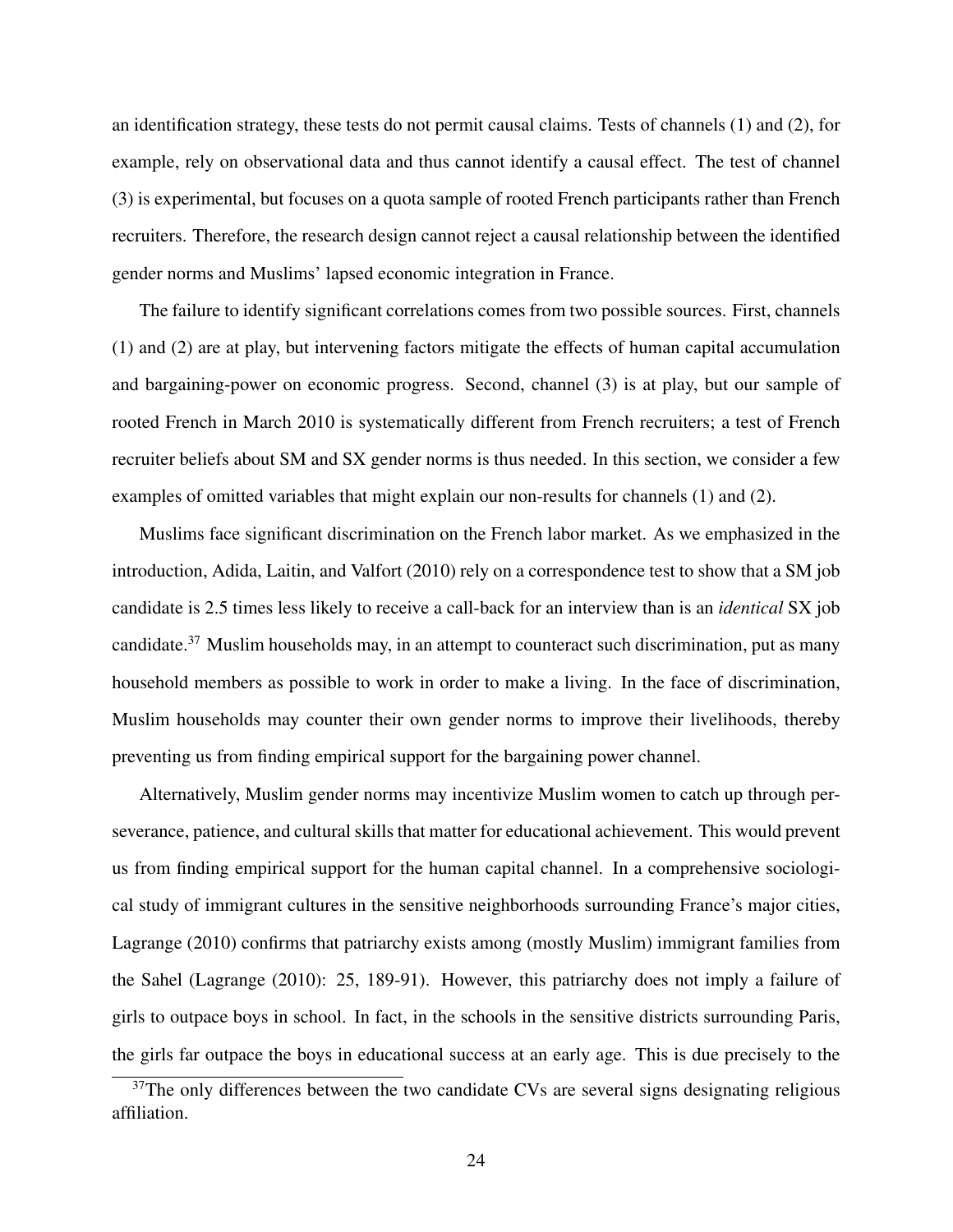restrictions on girls compared to the freedom for boys in these neighborhoods. It is in the schools that girls find relative freedom to hang out with friends, and the promise of emancipation; as a result, girls enjoy being in school. By contrast, among these patriarchal families, fathers failed when they abided by the rules; their sons have therefore not associated schooling with opportunity. To the extent this patriarchy is more prevalent in Muslim families, we see how disempowerment of women in the neighborhoods is associated with empowerment of girls in the schools (Lagrange (2010): 202-209).

Finally, institutional factors in the host country might counteract the effect of Muslim gender norms. In France, for example, education is compulsory and there are very few Islamic schools.<sup>38</sup> Compulsory education, therefore, may counteract the effect of Muslim gender norms on economic progress and prevent us from finding empirical support for the human capital channel.

In sum, the absence of significant correlations between being Muslim (Christian) and the channels through which gender norms yield economic progress does not necessarily mean that Muslim gender norms do not hurt Muslim economic progress. Instead, it points to a much more complex relationship between gender norms and economic integration among Muslims than today's conventional wisdom will have us believe.

### 6 Methodological concerns

Our analysis brings empirical scrutiny to the conventional wisdom about Muslim gender norms and Muslim economic performance. Its results question the conventional wisdom. At the same time, a number of methodological concerns remain.

 $38$ See Fetzer and Soper (2005), who highlight that "metropolitan France contains not a single state-funded Islamic school... [and only] a handful of privately funded Islamic schools." (pp. 85- 86).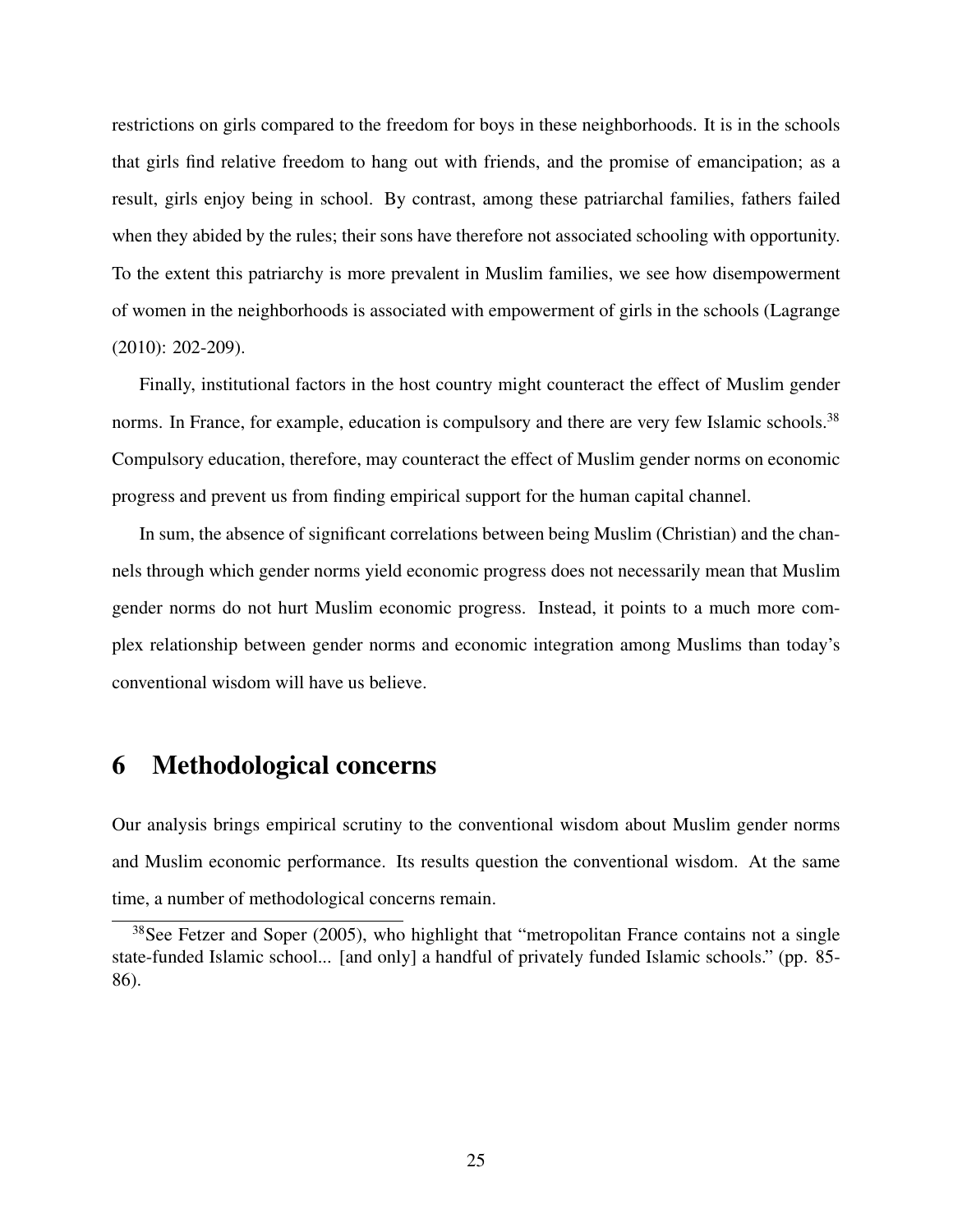#### 6.1 Is our measure of discrimination valid?

Why do we observe discrimination in a laboratory setting that appears to be inconsequential in the real world? One explanation is that the differential donations we observe in our dictator game do not measure gender discrimination because they capture only one dimension of a broader bargaining story between Muslim men and women. Senegalese Muslims might prefer to support women through alternative channels (for example, by keeping the money they earn in our laboratory games and taking it home to their wives); if that is the case, the differential donations we observe in the game capture only one aspect of gender relations among Muslims. This bargaining story might be a compelling explanation if we observe, in the experiment, discrimination of Muslims *only* toward Muslim women. However, what we find is a pervasive lack of generosity toward all women on the part of Muslims. When given the opportunity to donate to the average female recipient, or to rooted French female recipients, Muslims continue to refrain themselves. Our experiments are thus capturing a phenomenon that cannot be explained merely by intra-group gender bargains.

#### 6.2 External validity

In this section, we consider two possible problems with external validity: the fact that our sample of migrant SM and SX may be systematically different from those who stayed in Senegal; and the fact that we focus on Senegalese Muslims in France rather than North African Muslims, who constitute the large majority of the immigrant Muslim community in France.

First, we consider whether the migrating Senegalese Muslim community is significantly different from that which did not migrate, such that the differences we observe in our dictator game are driven by unique characteristics of the Senegalese Muslim population sampled. We address this source of bias by turning to behavioral indicators of gender discrimination *in Senegal* using Afrobarometer data from Senegal. We merge data from all three rounds (2002, 2005 and 2008), and focus on a sub-sample of Christian and Muslim respondents from the Joola and Serer language communities. These data allow us to measure behavior by focusing on three questions that were common to all three rounds: the interviewer's assessment of whether the respondent's spouse was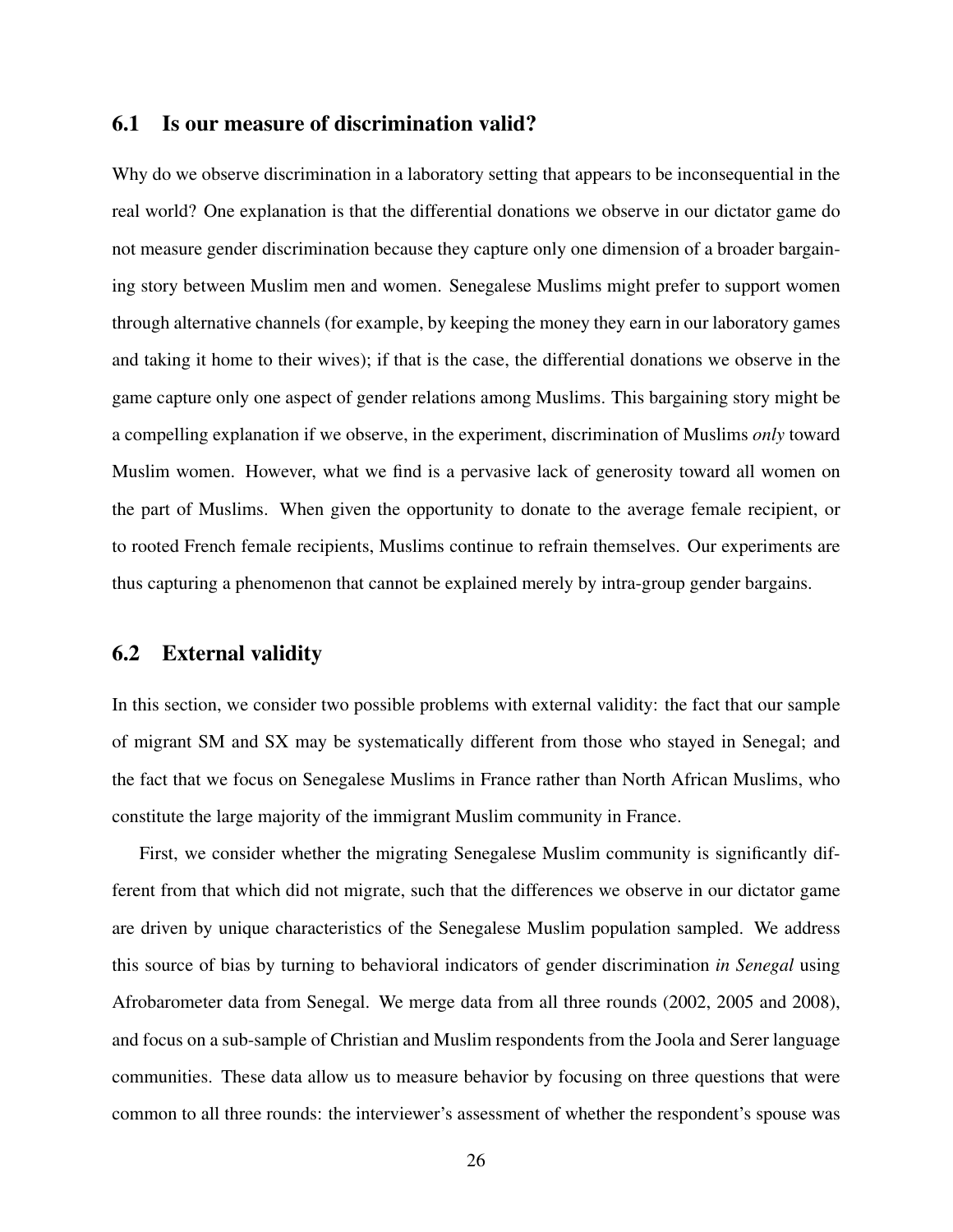present during the interview (*Spouse present*); the interviewer's assessment as to whether the respondent summoned others to answer questions (*Summoned others*); and the interviewer's assessment of the probability that the respondent was influenced by others in her responses (*Influenced by other*). Table 9 presents results from a regression analysis that compares SM and SX male and female respondents (via the variables *Female SM respondent*, *Male SX respondent*, and *Female SX respondent*), and includes fixed effects for each of the Afrobarometer rounds (*Year fixed effects*); socio-demographic controls of the respondent and the household (*Respondent controls*); and sociodemographic controls of the interviewer (*Interviewer controls*). Standard errors are clustered at the regional level.

Our results show that what we observed in the laboratory in Paris is compatible with what Afrobarometer surveyors reported in Senegal. Specifically, Table 9, column (3) indicates that female SM are more likely to have been influenced by others during their interview than are female SX: the difference-in-difference is statistically significant at the 99% confidence level ( $p = 0.01$ ).<sup>39</sup> These results hold controlling for the Afrobarometer round (the *year fixed effects*), and apply specifically to Senegalese Joola and Serer, Muslim and Christian respondents in Senegal.<sup>40</sup> They raise doubt about claims that those SM who migrated to France are systematically different, at least with regard to gender norms, from those who stayed in Senegal.

Second, SM migrants might systematically differ from other Muslims in France, in such a way

<sup>&</sup>lt;sup>39</sup>Results hold in a logit specification. Furthermore, difference-of-means analyses (not presented here) indicate that SM women were more likely than SX women to have a spouse present and to have been influenced by someone during the interview (statistically significant differences at least at the 95% confidence level).

<sup>&</sup>lt;sup>40</sup>We also find some evidence that migration exacerbates these gender norms. In the CSA survey, SX men with longer family histories are less likely to agree with the claim that women are made to rear children first and foremost (relative to SX men with shorter family histories), than are SM men with longer family histories (relative to SM men with shorter family histories). We propose that the migration process exacerbates norms of gender discrimination through two possible mechanisms. First, SM in France constitute a double minority: they are Senegalese and Muslim in a Christianheritage country. By contrast, SX in France are a single minority. Does this double-minority status exacerbate norms that differentiate Senegalese Muslims from their hosts? Second, following the work of Waters (1999) in the United States, SM and SX could associate with differently-placed status groups in their host country; such associations could reinforce the norms we observe.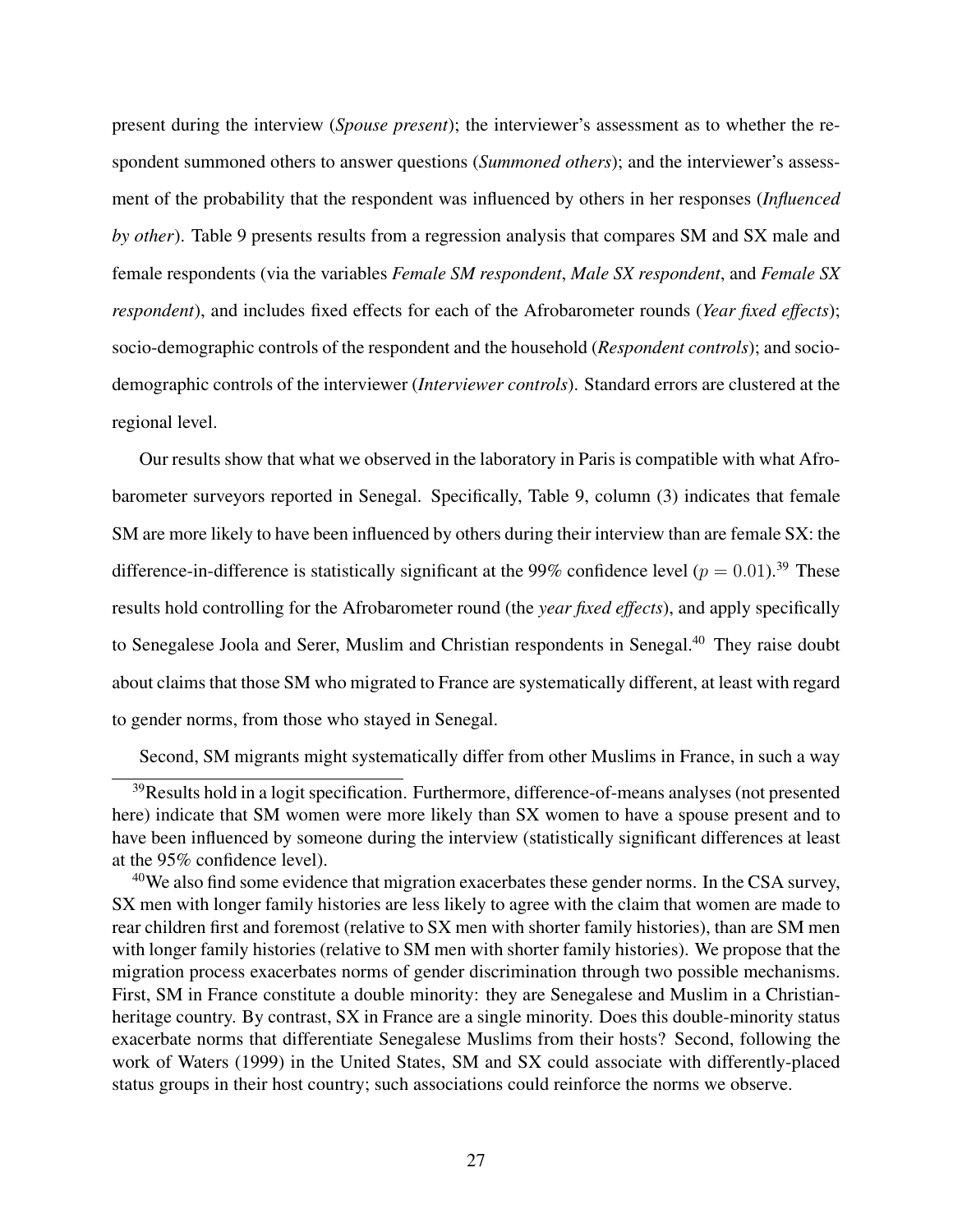that prevents us from generalizing about Muslim immigrants to France. In what direction might our reliance on SM – rather than North African Muslims – bias our results? Recall first that our reliance on Senegalese Muslims, rather than North African Muslims, is precisely what enables us to identify a Muslim effect, controlling for country-of-origin and ethnicity. Indeed, in the tradeoff between external and internal validity, this paper prioritizes internal validity and identifies the causal effects of religion. Furthermore, according to Diop (1988), the French population associates Black African Muslims less readily with Islam than they do North African Muslims, because Black African Muslims speak little to no Arabic and interact indiscriminately with African Muslims and African non-Muslims (Adida, Laitin, and Valfort (2010)). If true, this pattern might explain our non-results for channel (3): since the Muslim effect for Senegalese would be attenuated (and thus the lower bound of the general Muslim effect), rooted French may not perceive our SM players to be more heavily influenced by discriminating gender norms than our SX players as much as they would for Maghrebi Muslims as compared to say European Christian migrants. Additionally, human-resource recruiters in France probably have better knowledge of minority-group characteristics than do our French players. These factors suggest that our test probably underestimates the beliefs of French recruiters about Muslim gender norms: consequently, we cannot yet rule out channel (3), i.e. the recruiter channel.

#### 6.3 The distribution of donations

Finally, we ask whether the differences in donations to women between SM and SX dictators are driven by different central tendencies or by different tails in the overall distribution of donations. In other words, are these differences driven by a plurality of players or by a few outliers? Each entails different policy implications. Suppose discrimination reflects a central tendency. Then the policy implication is to attack the sources of that discrimination to compel an average change in behavior by the discriminating group. However, if the discrimination reflects only the tails of the distribution, the policy implication should be to redesign institutions to empower the median group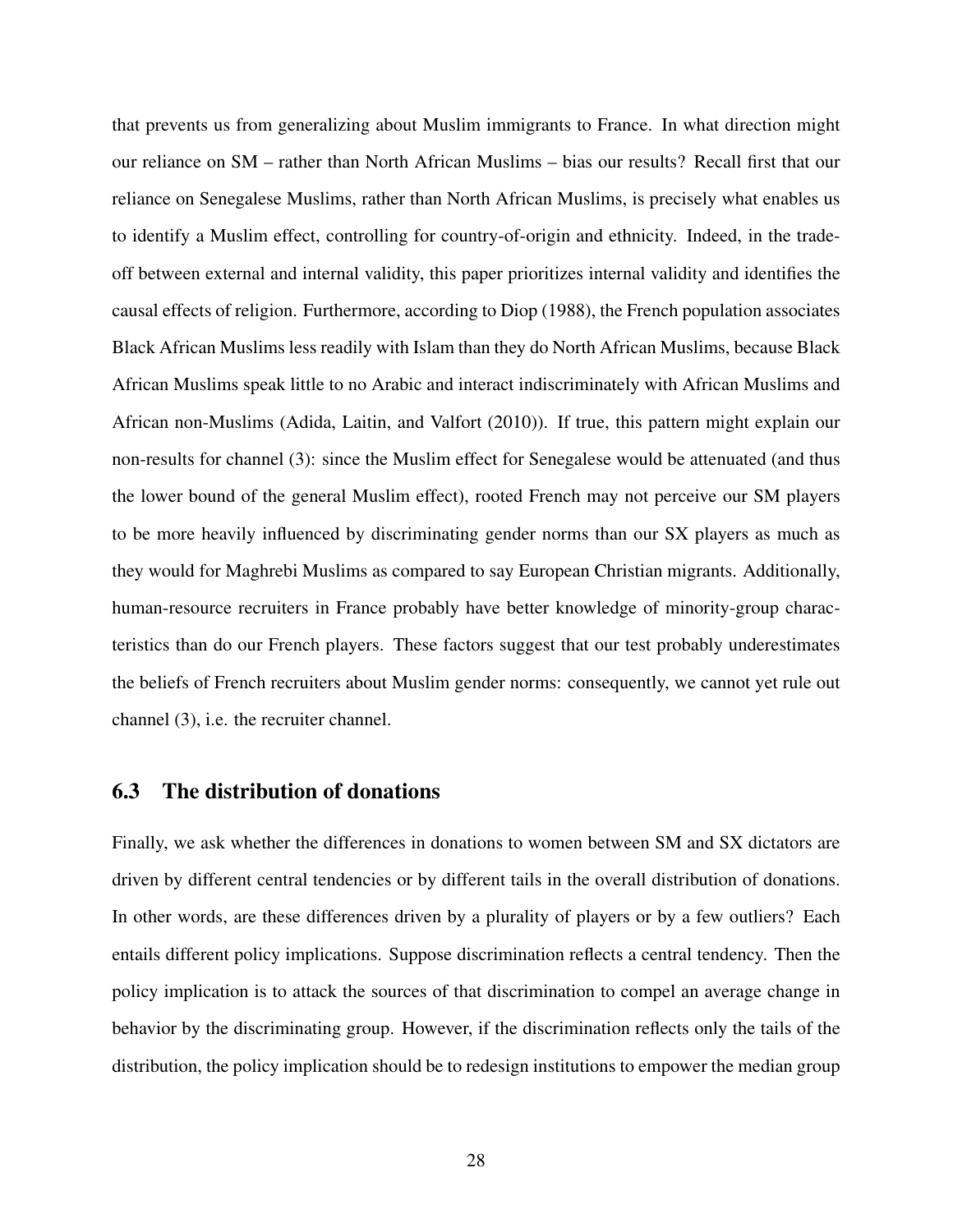actor at the expense of those at the extremes.<sup>41</sup>

Are the differential donations identified in our dictator game driven by differences in average behavior between Muslims and Christians, or by outliers on two different ends of the distribution tail? Figures 3 and 4 illustrate the distribution of the dictator-donation amounts for female and male SM and SX dictators toward all female recipients. Kolmogorov-Smirnov equality-of-distribution tests indicate that the distributions are not equal in both cases (at the 90% confidence level for female Muslims vs. Christians and at the 99% confidence level for male Muslims vs. Christians<sup>42</sup>); but the graphical distribution of the variable confirms that modal values are systematically higher for Christians than for Muslims. The modal Muslim female dictator gives 1 euro to female recipients, while the modal Christian female dictator gives 2 euros to female recipients. Similarly, the modal Muslim male dictator gives 0 euro to female recipients, compared to 2 euros for the modal Christian male dictator.43 Gender discrimination among Muslims does not appear to be driven by a few outliers. The modal SM gives less to women than does the modal SX.44

 $42$ We rely on the exact p-value.

 $41$ The following analogy might be useful. Research on American voters reveals that they are on average moderate (Fiorina 2004). However, those at the extremes have extraordinary sway in the election of representatives. If the tail is wagging the dog, there is no payoff in seeking to moderate the average voter. Rather, an institutional intervention, such as mandatory primary voting, would decrease the influence of the extreme voters, assuming that the radicals vote more persistently in the primaries than do the moderates.

 $43$ Figure 4 raises a question: if a plurality of male Senegalese Muslims gives 0, could our results be driven by the presence of players who never discriminate? ((Habyarimana et al. 2007) call these *non-egoists*.) Our difference-in-difference analysis gets around this problem: even if Senegalese Muslims are simply more "egoistic", these player-types continue to discriminate between female and male recipients. Furthermore, we run our analysis with a control for egoism (measured as (Habyarimana et al. 2007) do, and included in the specifications in table (3)). Our results are unchanged.

<sup>&</sup>lt;sup>44</sup> Figures 3 and 4 show just how little money was given in this dictator game. This differs from dictator games executed elsewhere, where averages are systematically higher. We propose that this may be due to the fact that our player pool is a group of Senegalese immigrants to France, a minority that is probably less secure on a number of dimensions. More work should explore how dictator donations change when dictators switch from majority to minority status.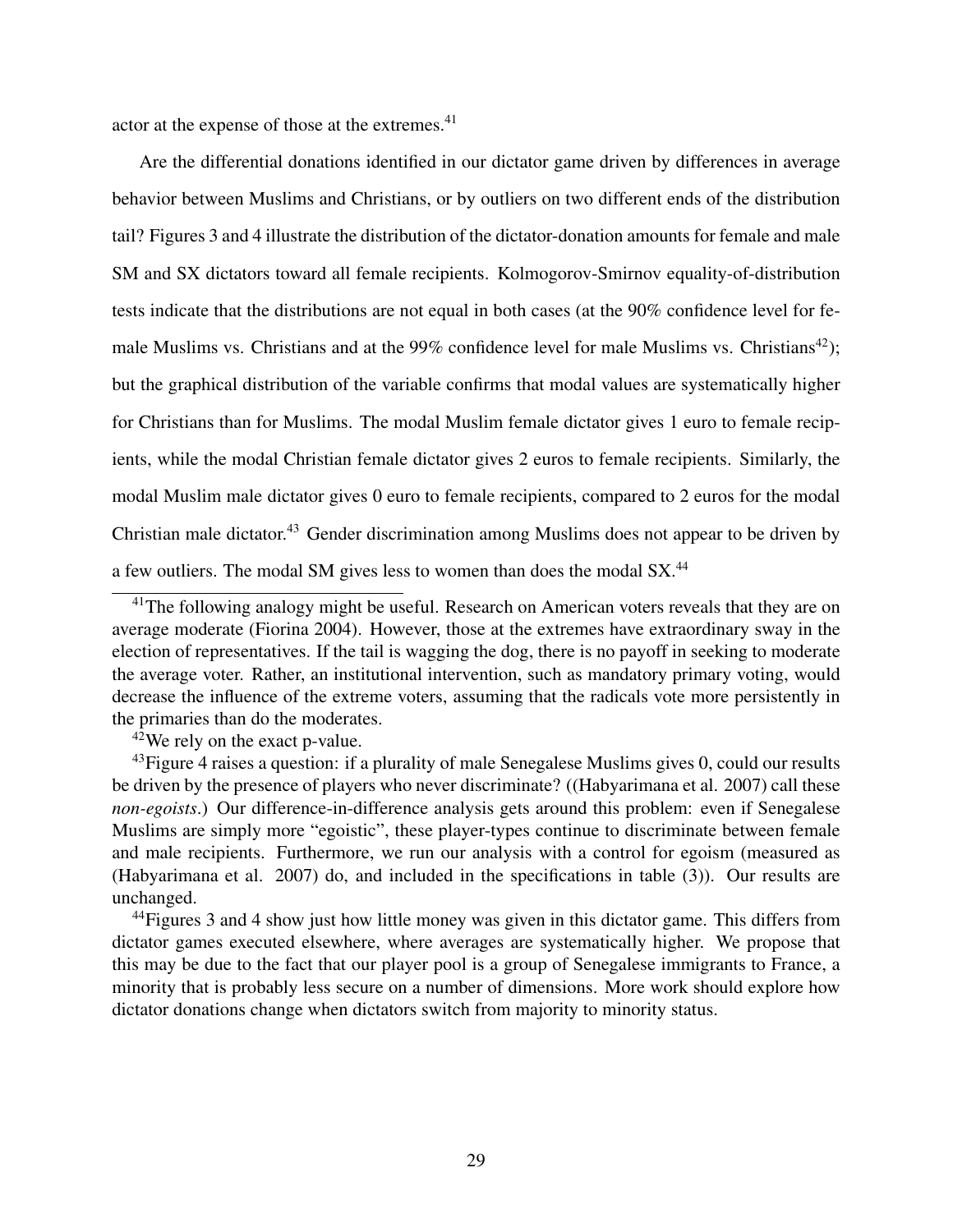### 7 Conclusion

This paper has identified a conventional wisdom that explains Muslim economic underperformance with Muslim gender norms, and typified it with the following syllogism: (1) the empowerment of women is a *sine qua non* for full-fledged economic progress; (2) in-group norms among Muslims do not empower women to the degree to which in-group norms among non-Muslims do; and hence (3) Muslim communities will underperform economically relative to non-Muslim communities. Relying on a matching strategy between two Senegalese language communities that are split by religion but otherwise similar, this paper has identified differing gender norms between Muslims and Christians in the context of a dictator game in France: *ceteris paribus*, the logic of this syllogism holds. And yet, using survey data based on the same matching strategy, this paper has found no consistently significant correlation between religious identity and the channels linking gender norms to economic progress. Muslim women are no less educated than matched Christian women; they are not unambiguously less empowered in their households either; and rooted French do not associate our Senegalese Muslim players with different gender norms relative to our Senegalese Christian players. In the real world, which is not *ceteris paribus*, the syllogism breaks down.

In sum, this paper combines experimental data allowing for the causal identification of religion and gender norms, with observational data reminding us that – in the real world – countless confounds can mitigate a *ceteris paribus* relationship. By doing so, it urges a change in public discourse to reflect the skepticism our systematic analysis brings. Furthermore, it calls on future research to offer more direct tests of the possible linkages between Muslim gender norms and Muslims' lapsed economic integration. Specifically, a direct test of French recruiter beliefs about Muslim gender norms seems like the natural next step in this research agenda.

Future research should also extend these results to other matched samples throughout Europe to provide a clear sense of the magnitude of the problem, and to develop better tests on the beliefs of rooted majorities in Europe about the likely behaviors of Muslim applicants. The question of Muslim integration into Europe, and the gender issues that surround it, are too important to allow either prejudice or denial to reign.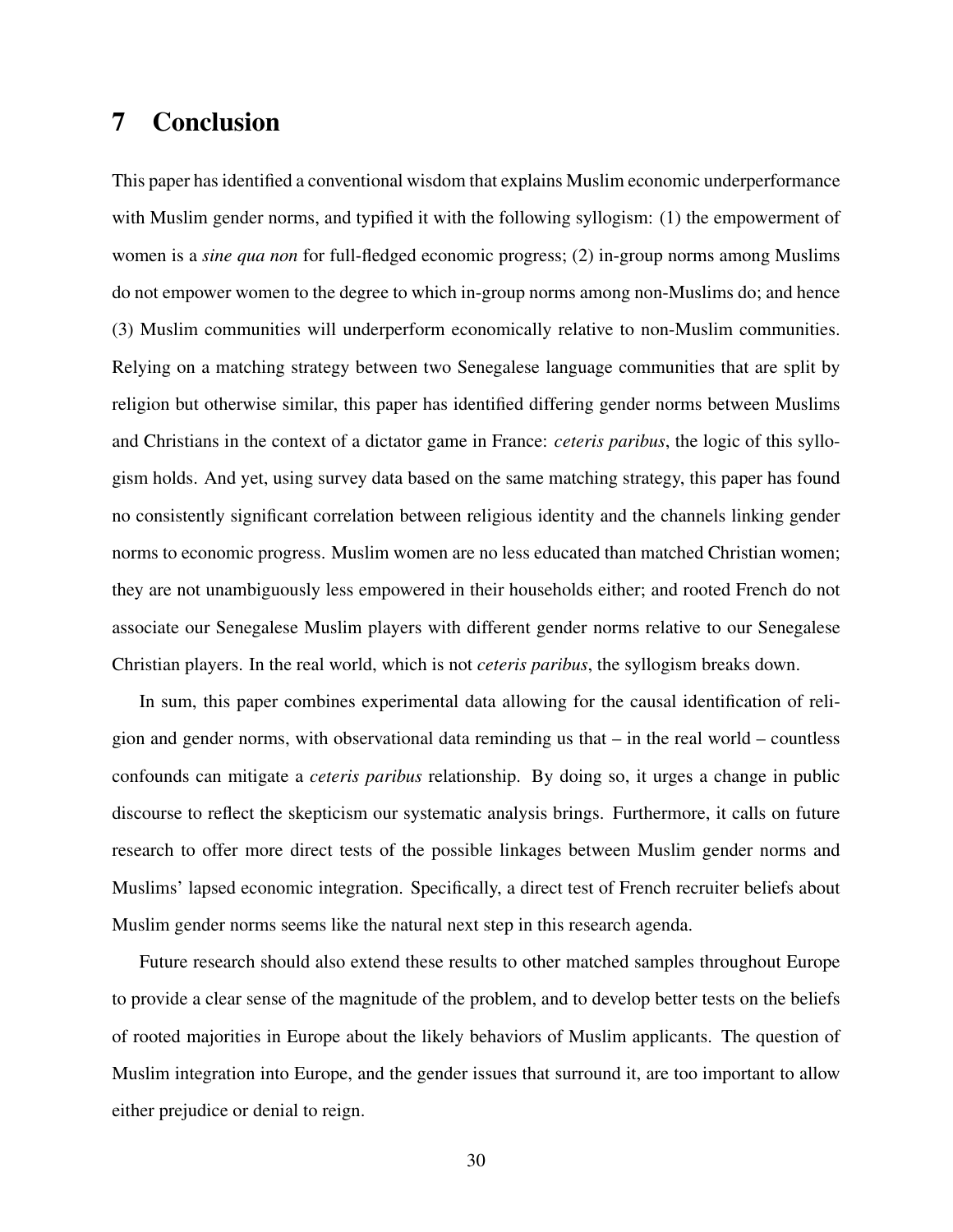### References

- Abu-Ghaida, D. and S. Klasen (2004). The costs of missing the millenium development goal on gender equity. *World Development 32*(7), 1075–1107.
- Adida, C. L., D. D. Laitin, and M. A. Valfort (2010). Identifying barriers to Muslim integration in France. *Proceedings of the National Academy of Sciences 107*(52).
- Adida, C. L., D. D. Laitin, and M. A. Valfort (2012, January). *One Muslim is enough! Evidence from a field experiment in France*. Working Paper.
- Alexander, A. C. and C. Welzel (2011, April). How robust is Muslim support for patriarchal values? A cross-national multi-level study. Technical report, Center for the Study of Democracy, U.C. Irvine.
- Atkin, D. (2009). Working for the future: female factory work and child health in Mexico. Unpublished Manuscript, Yale University.
- Blaydes, L. and D. A. Linzer (2008, July). The political economy of women's support for fundamentalist Islam. *World Politics 60*, 576–609.
- Bleich, E. (Ed.) (2009). *Muslims and the State in the Post-9/11 West*. Routledge.
- Boone, P. (1996). Political and gender oppression as a cause of poverty. LSE Centre for Economic Performance Discussion Paper No. 294.
- Bouzar, D. and L. Bouzar (2009). *Allah a-t-il sa place dans l'entreprise?* Paris, France: Albin Michel.
- Bowen, J. (2007). *Why the French don't like headscarves*. Princeton, New Jersey: Princeton University Press.
- Breierova, L. and E. Duflo (2004). The impact of education on fertilicty and child mortality: do fathers really matter less than mothers? NBER Working Paper No. 10513.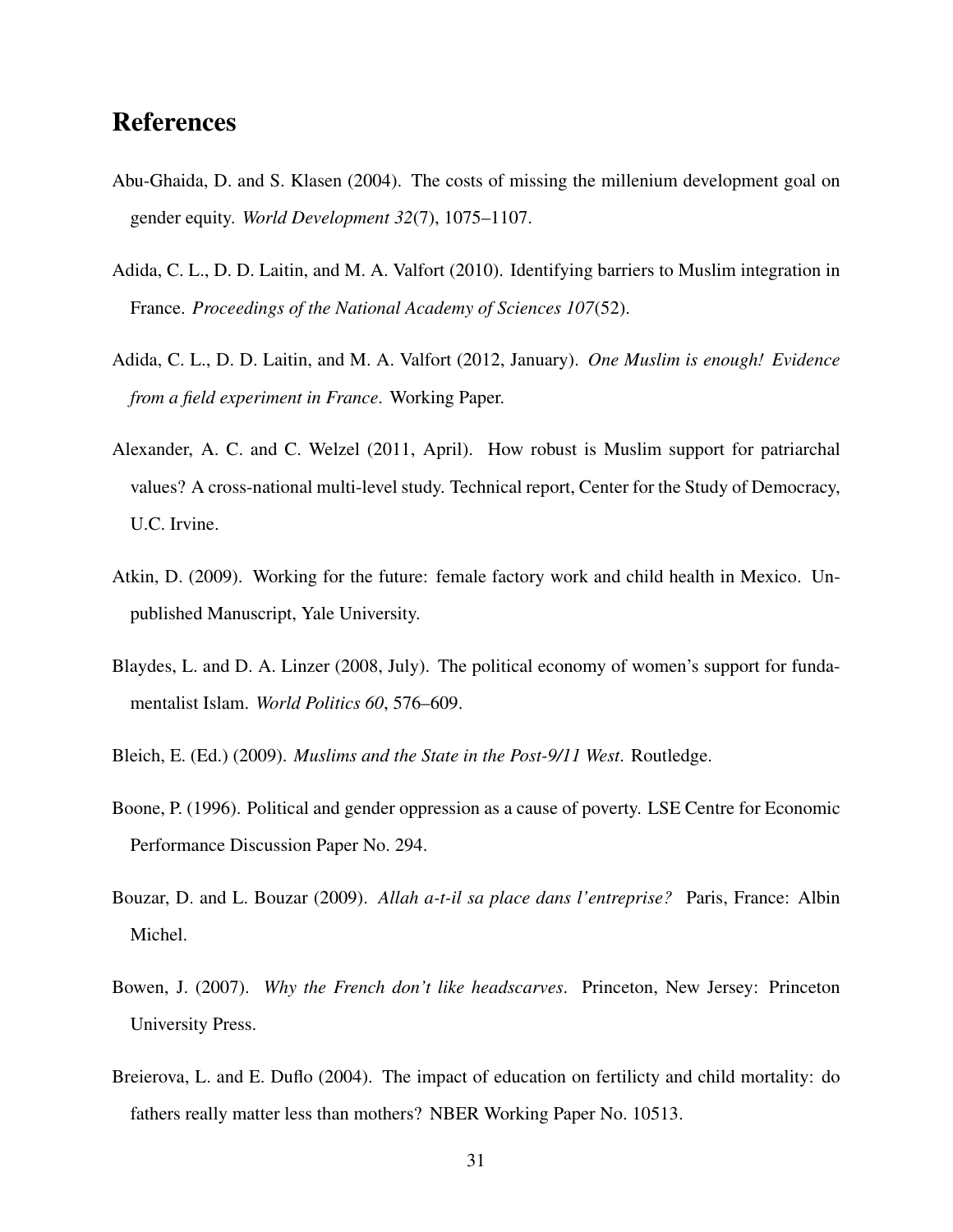- Caldwell, C. (2009). *Reflections on the Revolution in Europe: Immigration, Islam, and the West*. Doubleday.
- Camerer, C. F. (2003). *Behavioral game theory*. Princeton: Princeton University Press.
- Carvalho, J.-P. (2011). Veiling. University of California, Irvine. Working Paper.
- Case, A. and A. Deaton (1998). Large cash transfers to the elderly in South Africa. *The Economic Journal 108*(450), 1330–1361.
- Chou, Liu, Grossman, and Joyce (2010). Parental education and child health: evidence from a natural experiment in Taiwan. *American Economic Journal: Applied Economics 2*(1), 33–61.
- Delavande, A. and B. Zafar (2011, October). Gender discrimination and social identity: experimental evidence from urban Pakistan. Working Paper.
- Diop, A. (1988). Stéréotypes et stratégies. In R. Leveau and G. Kepel (Eds.), Les Musulmans *dans la Société Française*, pp. 77–98. Paris: Presses de la Fondation Nationale des Sciences-Politiques.
- Doepke, M. and M. Tertilt (2010, June). Does female empowerment promote economic development? Working Paper.
- Dollar, D. and R. Gatti (1999). Gender inequality, income and growth: are good times good for women? Policy Research Report on Gender and Development Working Paper No. 1, The World Bank.
- Doss, C. (2006). The effects of intrahousehold property ownership on expenditure patterns in Ghana. *Journal of African Economies 15*(1), 149–180.
- Duflo, E. (2000, May). Child health and household resources in South Africa: evidence from the old age pension program. *The American Economic Review 90*(2), 393–398.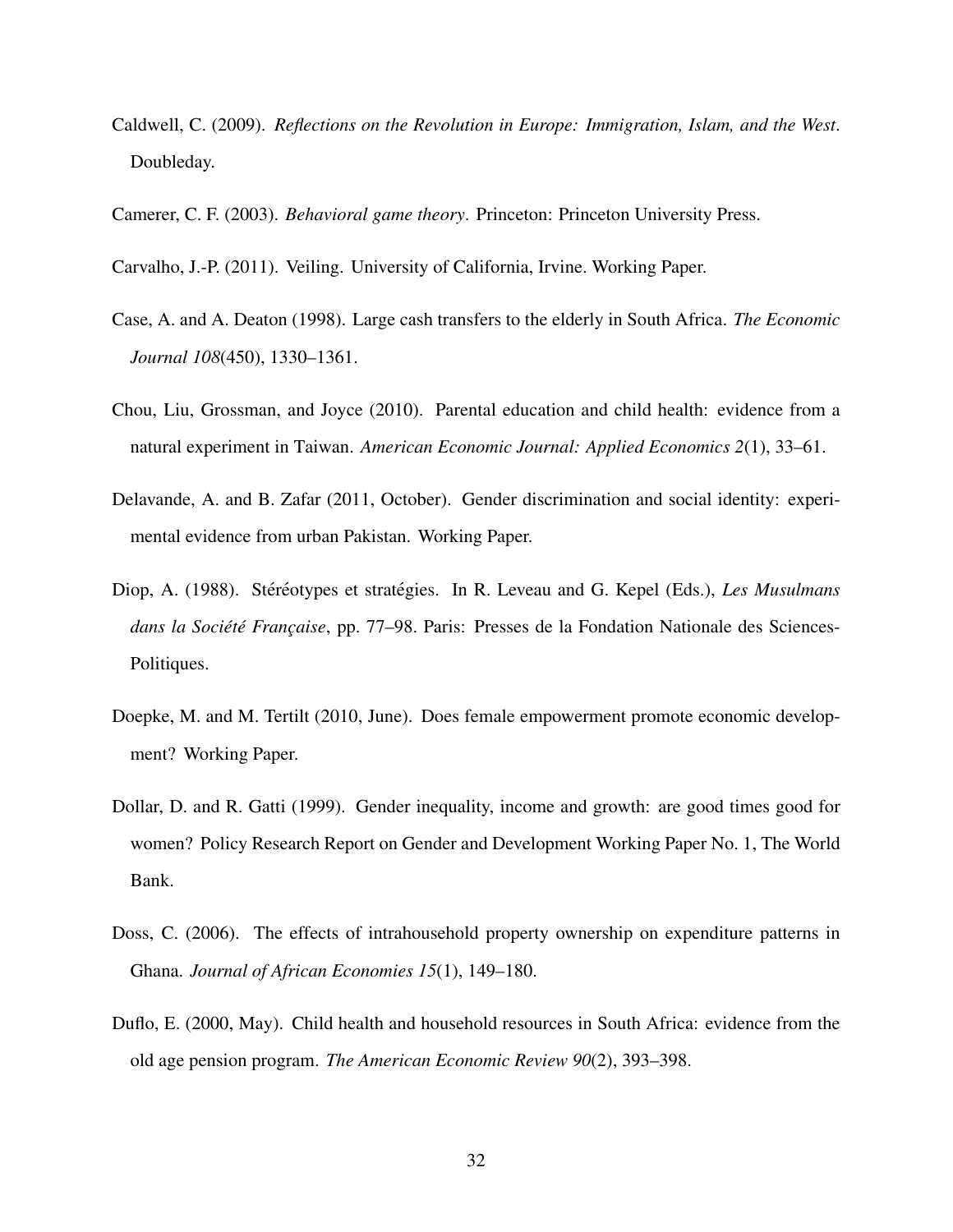- Duflo, E. (2003). Grandmothers and granddaughters: old-age pensions and intrahousehold allocation in South Africa. *World Bank Economic Review 17*(1), 1–25.
- Duflo, E. (2011, November). Women empowerment and economic development. Working Paper.
- Duflo, E. and C. Udry (2004, May). Intrahousehold resource allocation in Côte d'Ivoire: social norms, separate accounts and consumption choices. NBER Working Paper 10498.
- Fetzer, J. S. and J. C. Soper (2005). *Muslims and the State in Britain, France and Germany*. Cambridge University Press.

Fiorina, M. P. (2004). *Culture War? The myth of a polarized America*. Longman.

- Fish, M. S. (2011). *Are Muslims distinctive? A look at the evidence*. Oxford University Press.
- Forbes, K. (2000). A reassessment of the relationship between inequality and growth. *American Economic Review 90*, 869–887.
- Gitter, S. R. and B. L. Barham (2008, May). Women's power, conditional cash transfers, and schooling in Nicaragua. *World Bank Economic Review 22*(2), 271–290.
- Habyarimana, J., M. Humphreys, D. N. Posner, and J. M. Weinstein (2007, November). Why does ethnic diversity undermine public goods provision? *American Political Science Review 101*(4), 709–725.
- Hajj, M. and U. Panizza (2009). Religion and education gender gap: are Muslims different? *Economics of Education Review 28*, 337–344.
- Hill, M. and E. King (1995). *Women's education in developing countries: barriers, benefits and policies*. Baltimore, MD: The Johns Hopkins University Press.
- Hoddinott, J. and L. Haddad (1995). Does female income share influence household expenditures? Evidence from Côte d'Ivoire. Oxford Bulletin of Economics and Statistics 57(1), 77–96.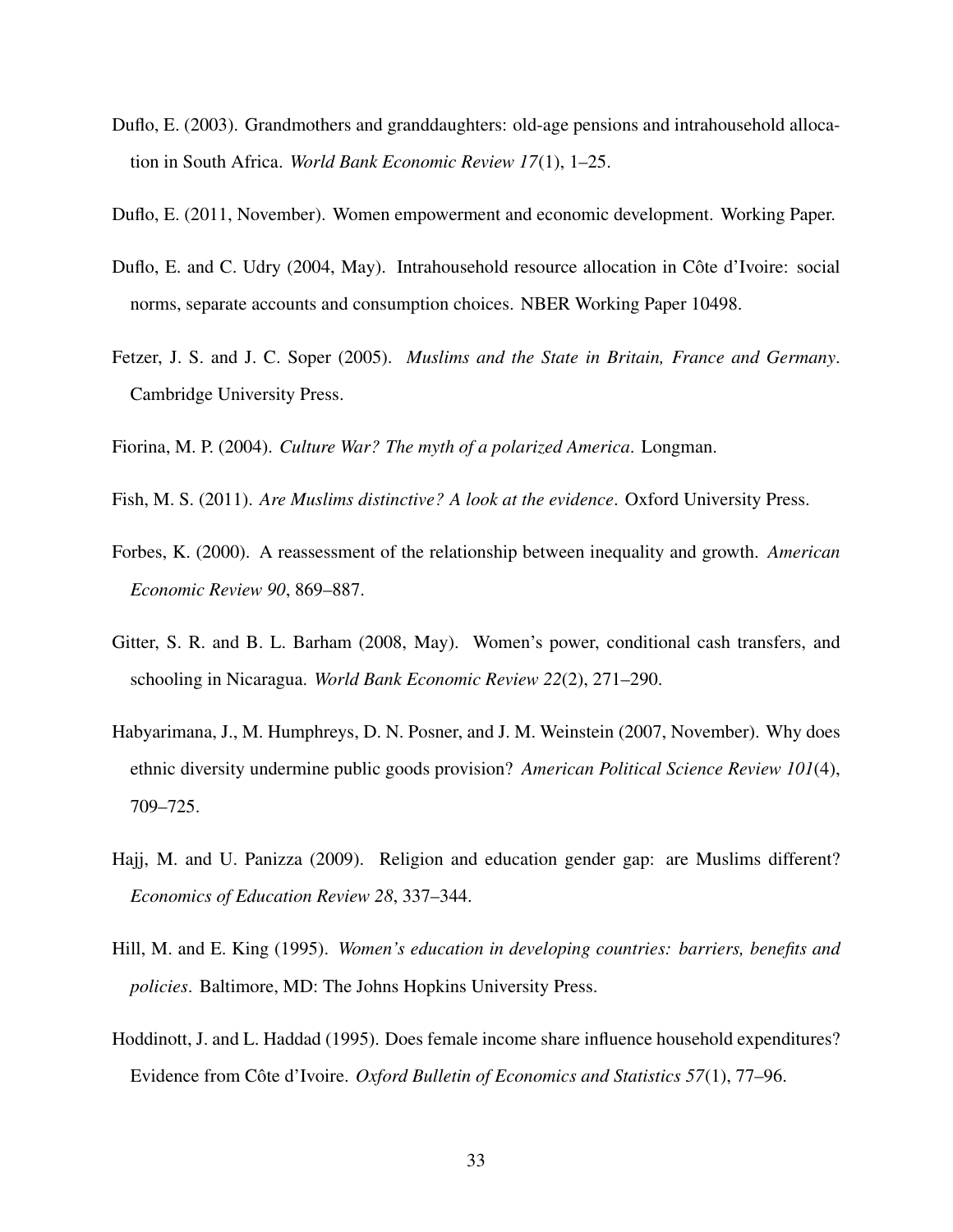- Howard, M. M. (2009). *The Politics of Citizenship in Europe*. Cambridge: Cambridge University Press.
- Huntington, S. P. (1993, Summer). The clash of civilizations? *Foreign Affairs 72*(3).
- Inglehart, R. (Ed.) (2003). *Human values and social change: findings from the Values Surveys*. Leiden: Brill.
- Kahneman, D., J. L. Knetsch, and R. H. Thaler (1986). Fairness and the assumptions of economics. *The Journal of Business 59*(4), 285–300.
- Kakpo, N. (2007). *L'Islam, un recours pour les jeunes*. Paris: Presses de la Fondation Nationale des Sciences-Politiques.
- Kennedy, E. and P. Peters (1992, August). Household food security and child nutrition: the interaction of income and gender of household head. *World Development 20*(8), 1077–1085.
- King, E. M. and M. A. Hill (Eds.) (1993). *Women's education in developing countries; barriers, benefits, and policies*. Washington, D.C.: The Johns Hopkins University Press.
- Klasen, S. (2002). Low schooling for girls, slower growth for all? Cross-country evidence on the effect of gender inequality in education on economic development. *World Bank Economic Review 16*(3), 345–373.
- Klasen, S. and F. Lamanna (2003). The impact of gender inequality in education and employment on economic growth in the Middle East and North Africa. Mimeographed, University of Munich.
- Klausen, J. (2009). *The cartoons that shook the world*. Yale University Press.
- Knowles, S., P. Lorgelly, and P. Owen (2002). Are educational gender gaps a brake on economic development? Some cross-country empirical evidence. *Oxford Economic Papers 54*, 118–149.
- Lagrange, H. (2010). *Le déni des cultures*. Paris, France: Seuil.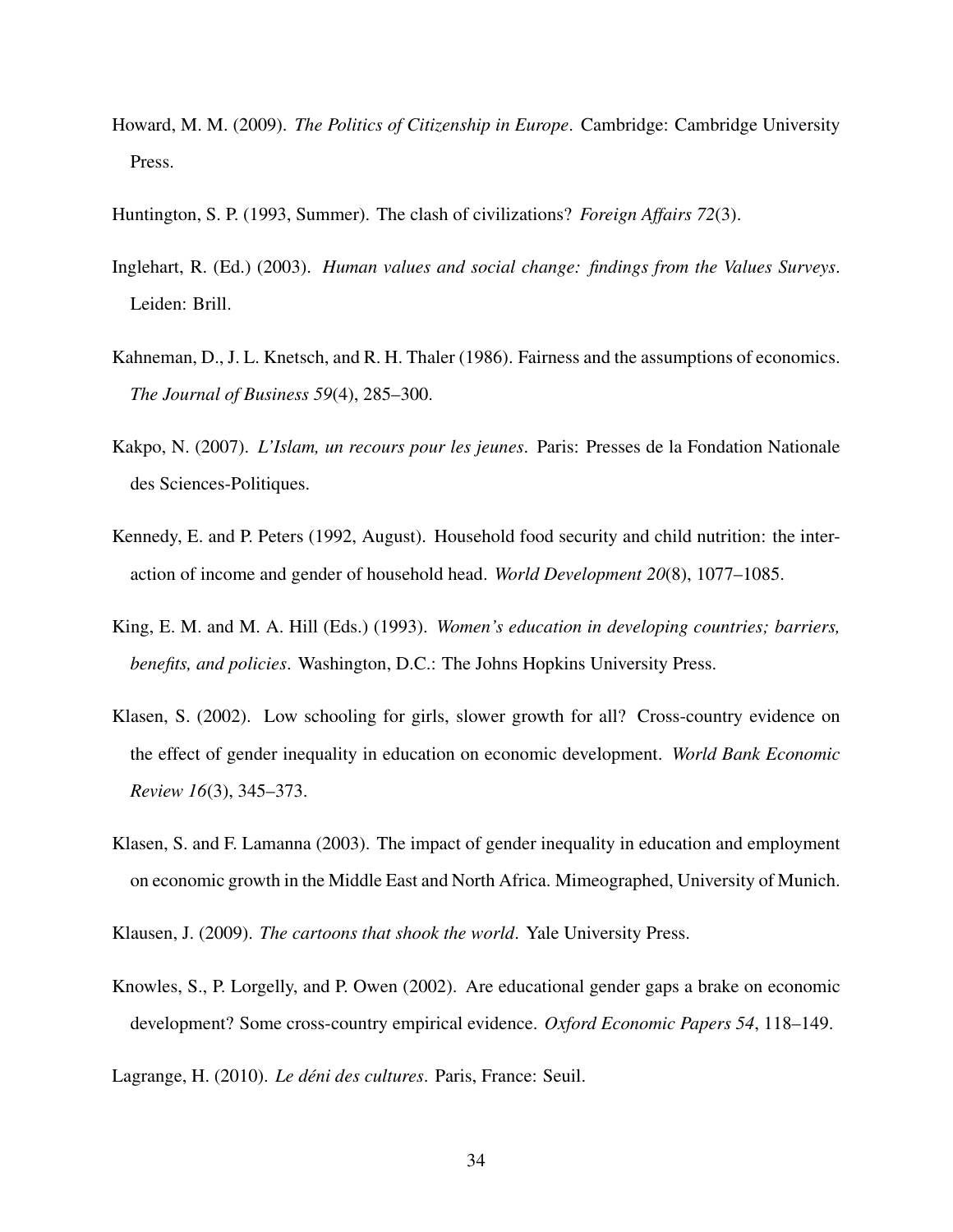- Lawrence, J. and J. Vaisse (2006). *Integration Islam: political and religious challenges in contemporary France*. Washington, D.C.: Brookings Institute Press.
- Lundberg, S. J., R. A. Pollack, and T. J. Wales (1997). Do husbands and wives pool their resources? Evidence from the United Kingdom Child Benefit. *The Journal of Human Resources 32*(3), 463–480.
- Mernissi, F. (1987). *Beyond the veil: male-female dynamics in modern Muslim society*. Indiana University Press.
- Meyersson, E. (2011, March). Islamic rule and the emancipation of the poor and pious. Sciences Po Working Paper.
- Phipps, S. A. and P. S. Burton (1998). What's mine is yours? The influence of male and female incomes on patterns of household expenditure. *Economica 65*(260), 599–613.
- Pitt, M. M. and S. R. Khandker (1998, October). The impact of group-based credit programs on poor households in Bangladesh: does the gender of participants matter? *Journal of Political Economy 106*(5), 958–996.
- Read and Oselin (2008, April). Gender and the education-employment paradox in ethnic and religious contexts: the case of Arab Americans. *American Sociological Review 73*, 296–313.
- Read, J. G. (2004, November). Family, religion and work among Arab American women. *Journal of Marriage and Family 66*, 1042–1050.
- Ross, M. (2008). Oil, Islam, and Women. *American Political Science Review 102*(1).
- Sharabi, H. (1988). *Neopatriarchy: a theory of distorted change in Arab society*. New York: Oxford University Press.
- Sniderman, P. and L. Hagendoorn (2007). *When ways of life collide*. Princeton University Press.

The World Bank (2001). Engendered development. Technical report, The World Bank, New York.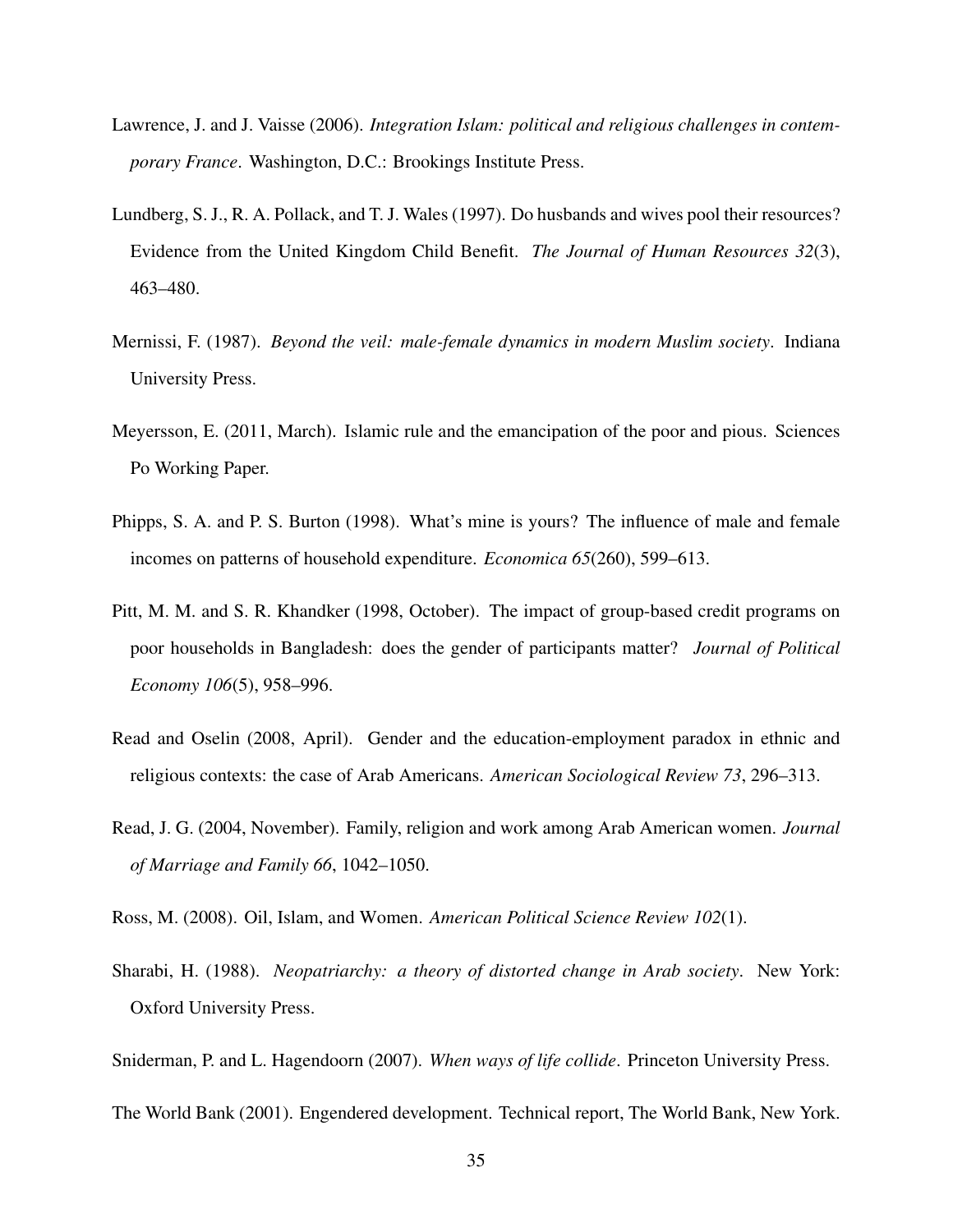- The World Bank (2011). World development report 2012: Gender equality and development. Technical report, The World Bank, Washington, D.C.
- Thomas, D. (1990). Intra-household resource allocation: an inferential approach. *The Journal of Human Resources 25*(4), 635–664.
- Tilak, J. B. G. (Ed.) (2003). *Education, society, and development: national and international perspectives*. New Delhi: National Institute of Educational Planning and Administration.
- Waters, M. C. (1999). *Black identities. West Indian immigrant dreams and American realities*. Harvard University Press.
- Yamarak, S. and S. Ghosh (2003). Is female education productive? Mimeographed, Medford, MA: Tufts University.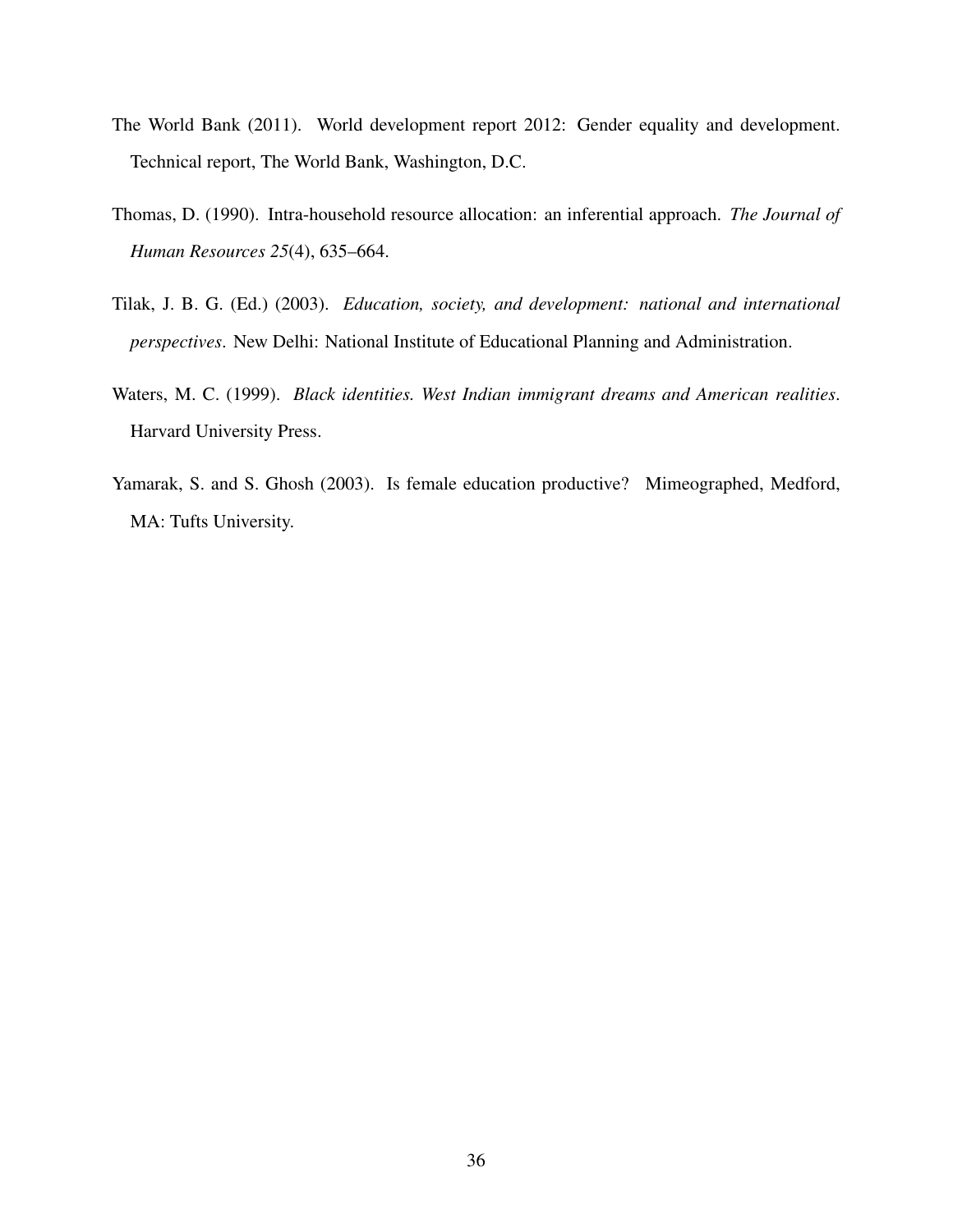# **Tables and Figures**

| SM       | SX       | Difference                                                                       |
|----------|----------|----------------------------------------------------------------------------------|
| 0.44     | 0.55     | $-0.10$                                                                          |
|          | $(N=11)$ |                                                                                  |
| 33.56    | 31.45    | 2.10                                                                             |
|          | $(N=11)$ |                                                                                  |
| 7.59     | 7.63     | $-0.04$                                                                          |
|          | $(N=8)$  |                                                                                  |
| 2.71     | 4.9      | $-2.19**$                                                                        |
|          | $(N=10)$ |                                                                                  |
| 4.73     | 4.43     | 0.30                                                                             |
|          | $(N=7)$  |                                                                                  |
| 0.06     | 0.09     | $-0.03$                                                                          |
|          | $(N=11)$ |                                                                                  |
| 3.87     | 4        | $-0.13$                                                                          |
| $(N=15)$ | $(N=9)$  |                                                                                  |
| 0.17     | 0.18     | $-0.01$                                                                          |
|          | $(N=11)$ |                                                                                  |
| 18       | 11       |                                                                                  |
|          |          | $(N=18)$<br>$(N=18)$<br>$(N=17)$<br>$(N=17)$<br>$(N=15)$<br>$(N=18)$<br>$(N=18)$ |

**Table 1**: Summary statistics for SM and SX respondents in March 2009

*Notes*: The table reports arithmetic means for the sub-samples of SM and SX players, and two-tailed t-tests assuming unequal variances. "Female" is a dummy variable that takes the value 1 if the individual is female, and 0 otherwise. "Age" is equal to the age of the individual. "Education" is a categorical variable ranging from 1 (less than primary school completed) to 10 (higher than college degree completed). "Religiosity" is a categorical variable ranging from 1 (never attends religious services) to 7 (attends religious services several times a week). "Political ideology" is a categorical variable ranging from 1 (most left-wing) to 10 (most right-wing). "Born in France" is a dummy variable that takes the value 1 if the individual is born in France, and 0 otherwise. "Family income" is a categorical variable ranging from 1 (less than 500 euros a month) to 11 (more than 7500 euros a month). "French national" is a dummy variable that takes the value 1 if the individual is a French national, and 0 otherwise. \* and \*\* indicate statistical significance at the 5 and 1% levels, respectively.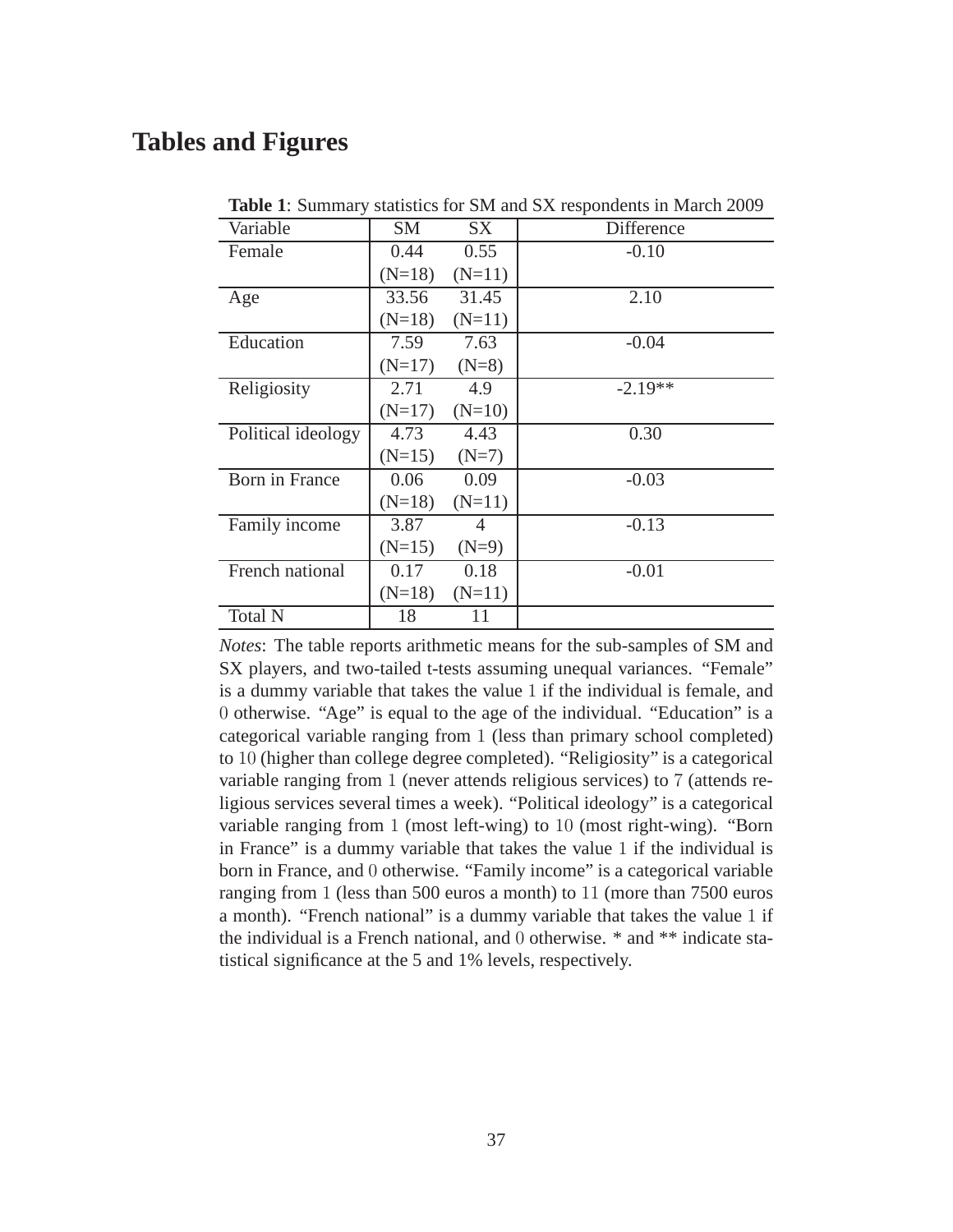|                       | $(A)$ Donations of male sive and szy dictators to all recipients |                           |                    |  |  |
|-----------------------|------------------------------------------------------------------|---------------------------|--------------------|--|--|
|                       | <b>Muslim Dictator</b>                                           | <b>Christian Dictator</b> | Difference         |  |  |
|                       | (a)                                                              | (b)                       | $(b-a)$            |  |  |
| All female recipients | 0.27                                                             | 1.67                      | $\Delta_1 = +1.40$ |  |  |
| (c)                   | $(N=30)$                                                         | $(N=15)$                  | $p=0.00$           |  |  |
| All male recipients   | 0.70                                                             | 1.53                      | $\Delta_2=+0.83$   |  |  |
| (d)                   | $(N=30)$                                                         | $(N=15)$                  | $p=0.03$           |  |  |
| Difference            | $\Delta_3 = +0.43$                                               | $\Delta_4 = -0.13$        | Diff-in-Diff:      |  |  |
| $(d-c)$               | $p=0.06$                                                         | $p=0.75$                  | Sig. at 99%        |  |  |

**Table 2**: Male SM and SX donations to female recipients, difference-of-means analysis

(A) Donations of male SM and SX dictators to all recipients

(B) Donations of male SM and SX dictators to rooted French recipients

|                          | <b>Muslim Dictator</b> | Christian Dictator | <b>Difference</b>  |
|--------------------------|------------------------|--------------------|--------------------|
|                          | (a)                    | (b)                | $(b-a)$            |
| French female recipients | 0.38                   | 2.00               | $\Delta_1 = +1.62$ |
| (c)                      | $(N=13)$               | $(N=6)$            | $p=0.00$           |
| French male recipients   | 0.76                   | 1.00               | $\Delta_2 = +0.24$ |
| (d)                      | $(N=17)$               | $(N=9)$            | $p=0.57$           |
| Difference               | $\Delta_3 = +0.38$     | $\Delta_4 = -1.00$ | Diff-in-Diff:      |
| $(d-c)$                  | $p=0.28$               | $p=0.06$           | Sig. at 99%        |

(C) Donations of male SM and SX dictators to coethnic recipients

|                            | <b>Muslim Dictator</b> | <b>Christian Dictator</b>    | Difference           |
|----------------------------|------------------------|------------------------------|----------------------|
|                            | (a)                    | (b)                          | $(b-a)$              |
| Coethnic female recipients | 0.14                   | 3.00                         | $\Delta_1 = +2.86$   |
| (c)                        | $(N=7)$                | $(N=1)$                      | p=Not available      |
| Coethnic male recipients   | 1.33                   | 2.00                         | $\Delta_2 = +0.67$   |
| (d)                        | $(N=3)$                | $(N=4)$                      | $p=0.44$             |
| Difference                 | $\Delta_3 = +1.19$     | $\Delta$ <sub>4</sub> =-1.00 | Diff-in-Diff:        |
| $(d-c)$                    | $p=0.05$               | p=Not available              | <b>Not available</b> |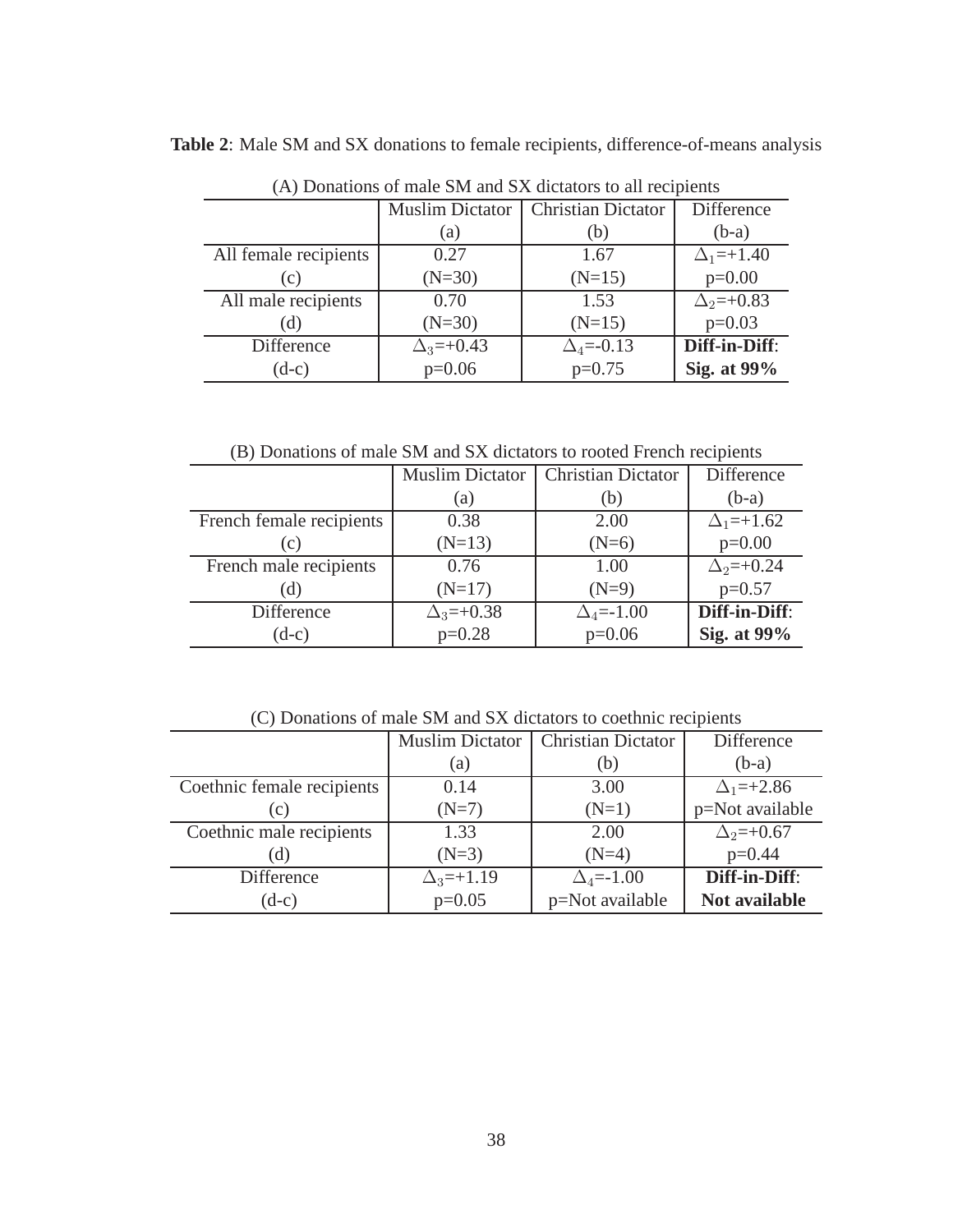|                                        | Model $(1)$ |                        | Model $(2)$ |                           | Model $(3)$ |                             |  |
|----------------------------------------|-------------|------------------------|-------------|---------------------------|-------------|-----------------------------|--|
|                                        |             | Donations to all women |             | Donations to French women |             | Donations to coethnic women |  |
|                                        | Coeff.      | <b>SE</b>              | Coeff.      | <b>SE</b>                 | Coeff.      | <b>SE</b>                   |  |
| $(1)$ SM $\rightarrow$ FemaleRecipient | $-0.183$    | (0.306)                | $-0.011$    | (0.416)                   | $-1.763**$  | (0.594)                     |  |
| $(2) SX \rightarrow MaleRecipient$     | 0.852       | (0.461)                | 0.133       | (0.513)                   | 0.417       | (0.619)                     |  |
| (3) $SX \rightarrow$ FemaleRecipient   | $1.211*$    | (0.472)                | 1.549       | (0.765)                   | $1.458**$   | (0.440)                     |  |
| $(4)$ Age                              | 0.004       | (0.015)                | $-0.005$    | (0.019)                   | 0.033       | (0.018)                     |  |
| (5) Previous sessions                  | $-0.263$    | (0.291)                | $-0.165$    | (0.316)                   | 0.536       | (0.447)                     |  |
| P-value: $\Delta_1 = (3) - (1) = 0$    |             | 0.01                   | 0.01        |                           | 0.00        |                             |  |
| P-value: $\Delta_2 = (2) = 0$          |             | 0.09                   | 0.80        |                           | 0.51        |                             |  |
| P-value: $\Delta_3 = -(1) = 0$         | 0.56        |                        |             | 0.98                      |             | 0.01                        |  |
| P-value: $\Delta_4 = (2) - (3) = 0$    | 0.02        |                        |             | 0.00                      |             | 0.05                        |  |
| P-value: Diff-in-Diff=0                |             | 0.09                   |             | 0.00                      |             | 0.00                        |  |
| Session (Mundlak-Chamberlain)          | Yes         |                        | Yes         |                           | Yes         |                             |  |
| Recipient Ethno-religious identity     | Yes         |                        | N/A         |                           | N/A         |                             |  |
| Recipient face                         | Yes         |                        | Yes         |                           | N/A         |                             |  |
| $R^2$                                  | 0.380       |                        | 0.452       |                           | 0.778       |                             |  |
| Observations                           |             | 90                     | 45          |                           | 15          |                             |  |

**Table 3**: Regression analysis of male SM and SX dictator donations

*Notes*: The table reports OLS estimates. The unit of observation is <sup>a</sup> dyad comprising of <sup>a</sup> SM or SX male dictator and one of the six recipients. The dependent variable is categorical, ranging from 0 (the dictator gives nothing to the recipient) to 5 (the dictator gives nothing to the recipient) to 5 (the dictator gives nothing to  $\frac{1}{2}$  and dictator gives his total endowment to the recipient). In Model (1), the dependent variable is the donation to all recipients. InModel (2), it is the donation to French recipients. In Model (3), it is the donation to coethnic recipients. "SM  $\rightarrow$  FemaleRecipient" is a dummy variable that takes the value 1 if the dictator is Muslim and the recipient ient" is <sup>a</sup> dummy variable that takes the value <sup>1</sup> if the dictator is Muslim and the recipient is <sup>a</sup> woman, and <sup>0</sup> otherwise. "SX $\rightarrow$  MaleRecipient" is a dummy variable that takes the value 1 if the dictator is Christian and the recipient is a man, and 0 oth-<br>erwise "SX  $\rightarrow$  EemaleRecipient" is a dummy that takes the value 1 if the dictator is Chri erwise. "SX  $\rightarrow$  FemaleRecipient" is a dummy that takes the value 1 if the dictator is Christian and the recipient is a woman,<br>and 0 otherwise. "Age" is equal to the age of the dictator. "Previous sessions" is a dummy var and <sup>0</sup> otherwise. "Age" is equa<sup>l</sup> to the age of the dictator. "Previous sessions" is <sup>a</sup> dummy variable that takes the value <sup>1</sup> if the dictator personally knows someone who participated in previous game sessions, and <sup>0</sup> otherwise. Standard errors are clustered at the individual dictator level. \* and \*\* indicate statistical significance at the 5 and 1% levels, respectively.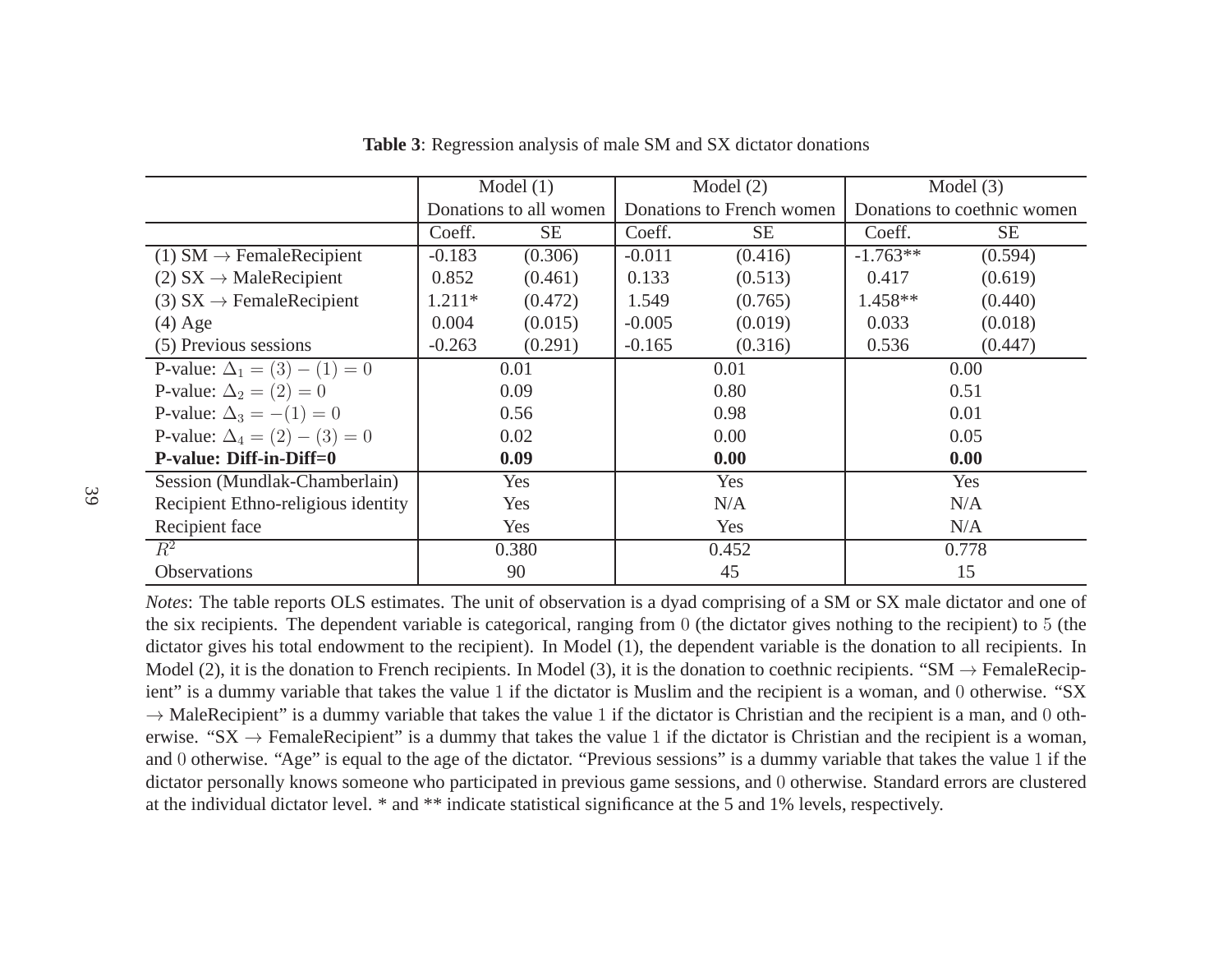|                       | $(A)$ Donations of female sixt and $SA$ dictators to all feeipichts |                           |                    |  |  |
|-----------------------|---------------------------------------------------------------------|---------------------------|--------------------|--|--|
|                       | <b>Muslim Dictator</b>                                              | <b>Christian Dictator</b> | <b>Difference</b>  |  |  |
|                       | (a)                                                                 | (b)                       | $(b-a)$            |  |  |
| All female recipients | 1.38                                                                | 2.06                      | $\Delta_1 = +0.68$ |  |  |
| (c)                   | $(N=24)$                                                            | $(N=18)$                  | $p=0.04$           |  |  |
| All male recipients   | 0.96                                                                | 1.67                      | $\Delta_2=+0.71$   |  |  |
| (d)                   | $(N=24)$                                                            | $(N=18)$                  | $p=0.01$           |  |  |
| Difference            | $\Delta_3 = -0.42$                                                  | $\Delta_4 = -0.39$        | Diff-in-Diff:      |  |  |
| $(d-c)$               | $p=0.16$                                                            | $p=0.18$                  | Not sig.           |  |  |

**Table 4**: Female SM and SX donations to female recipients, difference-of-means analysis

(A) Donations of female SM and SX dictators to all recipients

(B) Donations of female SM and SX dictators to rooted French recipients

|                          | <b>Muslim Dictator</b> | <b>Christian Dictator</b> | Difference         |
|--------------------------|------------------------|---------------------------|--------------------|
|                          | (a)                    | (b)                       | $(b-a)$            |
| French female recipients | 1.38                   | 2.11                      | $\Delta_1 = +0.73$ |
| (c)                      | $(N=13)$               | $(N=9)$                   | $p=0.14$           |
| French male recipients   | 0.73                   | 1.67                      | $\Delta_2 = +0.94$ |
| (d)                      | $(N=11)$               | $(N=9)$                   | $p=0.01$           |
| Difference               | $\Delta_3 = -0.65$     | $\Delta_4 = -0.44$        | Diff-in-Diff:      |
| $(d-c)$                  | $p=0.08$               | $p=0.35$                  | Not sig.           |

(C) Donations of female SM and SX dictators to coethnic recipients

|                            | <b>Muslim Dictator</b> | <b>Christian Dictator</b> | Difference         |
|----------------------------|------------------------|---------------------------|--------------------|
|                            | (a)                    | (b)                       | $(b-a)$            |
| Coethnic female recipients | 0.33                   | 2.33                      | $\Delta_1 = +2.00$ |
| (c)                        | $(N=3)$                | $(N=3)$                   | $p=0.01$           |
| Coethnic male recipients   | 1.40                   | 1.67                      | $\Delta_2 = +0.27$ |
| (d)                        | $(N=5)$                | $(N=3)$                   | $p=0.63$           |
| Difference                 | $\Delta_3 = +1.07$     | $\Delta_4$ =-0.66         | Diff-in-Diff:      |
| $(d-c)$                    | $p=0.09$               | $p=0.23$                  | Sig. at 99%        |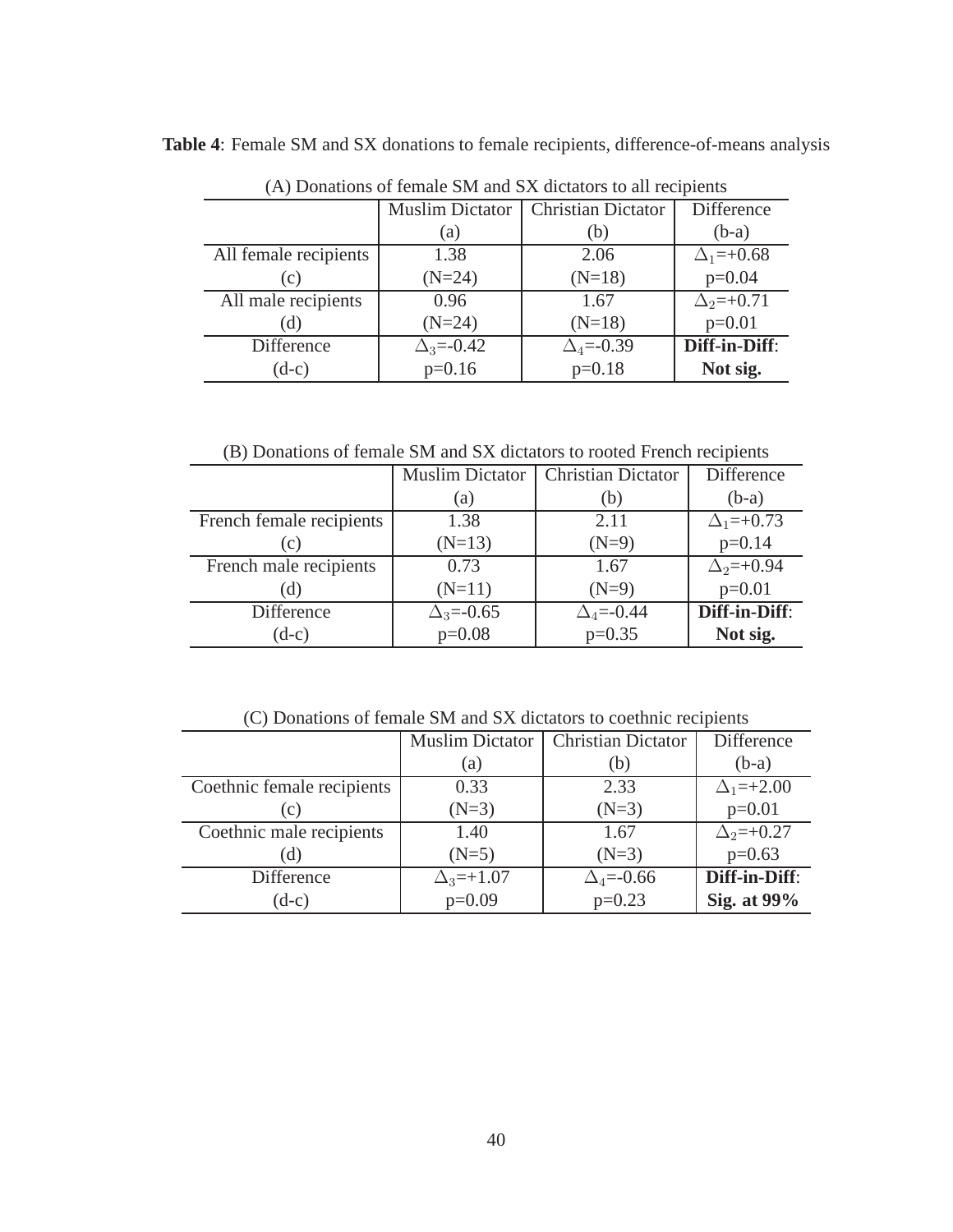|                                        | Model $(1)$ |                        | Model $(2)$ |                           | Model $(3)$ |                             |  |
|----------------------------------------|-------------|------------------------|-------------|---------------------------|-------------|-----------------------------|--|
|                                        |             | Donations to all women |             | Donations to French women |             | Donations to coethnic women |  |
|                                        | Coeff.      | <b>SE</b>              | Coeff.      | <b>SE</b>                 | Coeff.      | <b>SE</b>                   |  |
| $(1)$ SM $\rightarrow$ FemaleRecipient | $-0.108$    | (0.489)                | 1.040       | (0.623)                   | $-0.912*$   | (0.409)                     |  |
| $(2) SX \rightarrow MaleRecipient$     | $0.735*$    | (0.300)                | $0.933*$    | (0.384)                   | 0.504       | (0.529)                     |  |
| (3) $SX \rightarrow$ FemaleRecipient   | 0.655       | (0.404)                | 1.841*      | (0.707)                   | $1.121*$    | (0.515)                     |  |
| $(4)$ Age                              | 0.019       | (0.024)                | 0.021       | (0.027)                   | $-0.025$    | (0.027)                     |  |
| (5) Previous sessions                  | $0.751**$   | (0.228)                | 0.543       | (0.303)                   | 0.671       | (0.388)                     |  |
| P-value: $\Delta_1 = (3) - (1) = 0$    | 0.03        |                        | 0.07        |                           | 0.00        |                             |  |
| P-value: $\Delta_2 = (2) = 0$          |             | 0.03                   |             | 0.03                      |             | 0.36                        |  |
| P-value: $\Delta_3 = -(1) = 0$         |             | 0.83                   |             | 0.12                      |             | 0.04                        |  |
| P-value: $\Delta_4 = (2) - (3) = 0$    | 0.76        |                        | 0.17        |                           |             | 0.29                        |  |
| P-value: Diff-in-Diff=0                | 0.94        |                        |             | 0.83                      |             | 0.04                        |  |
| Session (Mundlak-Chamberlain)          |             | Yes                    | Yes         |                           | Yes         |                             |  |
| Recipient ethno-religious identity     | Yes         |                        | N/A         |                           | N/A         |                             |  |
| Recipient face                         | Yes         |                        | Yes         |                           | N/A         |                             |  |
| $R^2$                                  | 0.341       |                        | 0.380       |                           | 0.761       |                             |  |
| Observations                           |             | 84                     | 42          |                           | 14          |                             |  |

**Table 5**: Regression analysis of female SM and SX dictator donations

*Notes*: The table reports OLS estimates. The unit of observation is <sup>a</sup> dyad comprising of <sup>a</sup> SM or SX female dictator and oneof the six recipients. The dependent variable is categorical, ranging from  $0$  (the dictator gives nothing to the recipient) to 5 (the dictator gives nothing to the recipient) to 5 (the dictator gives nothing to  $5$ ) the dictator gives her total endowment to the recipient). In Model (1), the dependent variable is the donation to all recipients. InModel (2), it is the donation to French recipients. In Model (3), it is the donation to coethnic recipients. "SM  $\rightarrow$  FemaleRecipient" is a dummy variable that takes the value 1 if the dictator is Muslim and the recipient ient" is <sup>a</sup> dummy variable that takes the value <sup>1</sup> if the dictator is Muslim and the recipient is <sup>a</sup> woman, and <sup>0</sup> otherwise. "SX $\rightarrow$  MaleRecipient" is a dummy variable that takes the value 1 if the dictator is Christian and the recipient is a man, and 0 oth-<br>erwise "SX  $\rightarrow$  EemaleRecipient" is a dummy that takes the value 1 if the dictator is Chri erwise. "SX  $\rightarrow$  FemaleRecipient" is a dummy that takes the value 1 if the dictator is Christian and the recipient is a woman,<br>and 0 otherwise. "Age" is equal to the age of the dictator. "Previous sessions" is a dummy var and <sup>0</sup> otherwise. "Age" is equa<sup>l</sup> to the age of the dictator. "Previous sessions" is <sup>a</sup> dummy variable that takes the value <sup>1</sup> if the dictator personally knows someone who participated in previous game sessions, and <sup>0</sup> otherwise. Standard errors are clustered at the individual dictator level. \* and \*\* indicate statistical significance at the 5 and 1% levels, respectively.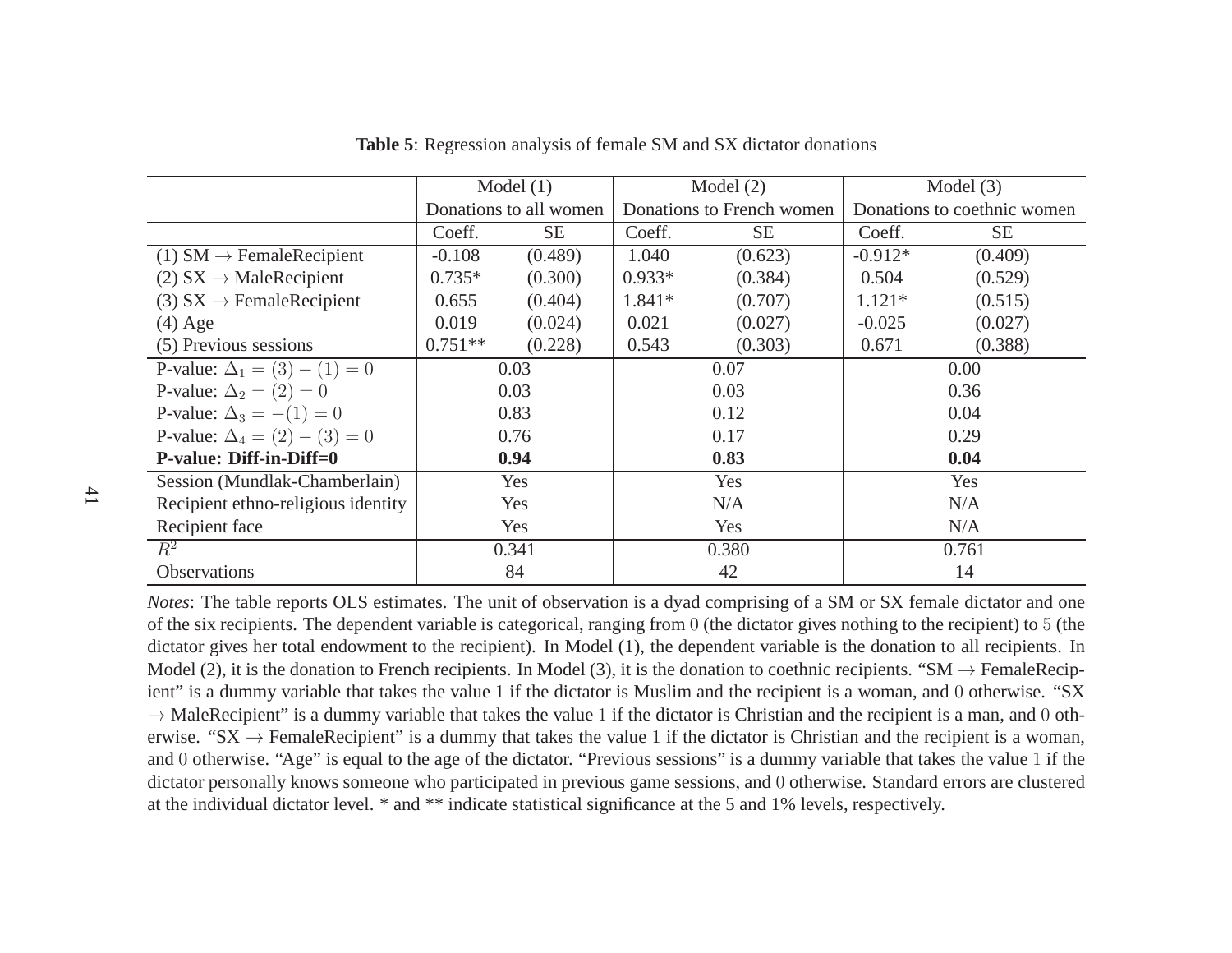|                                     | Human capital |             |               | <b>Bargaining power</b> |            |              |               |
|-------------------------------------|---------------|-------------|---------------|-------------------------|------------|--------------|---------------|
|                                     | Educ. attain. | Labor force | Fem. 1st mig. | Co-wives                | Polygamous | Fem. head hh | Nbr. children |
|                                     | (1)           | (2)         | (3)           | (4)                     | (5)        | (6)          | (7)           |
| $(1)$ Muslim hh                     |               |             | $-0.080$      | 0.010                   | 0.065      | $-0.099$     | $0.218*$      |
|                                     |               |             | (0.048)       | (0.135)                 | (0.040)    | (0.059)      | (0.110)       |
| $(2)$ Female                        |               |             | 0.031         | 0.015                   | $-0.058$   | $0.459**$    | $0.191*$      |
|                                     |               |             | (0.042)       | (0.147)                 | (0.043)    | (0.051)      | (0.095)       |
| (3) Female SM                       | 0.004         | 0.015       |               |                         |            |              |               |
|                                     | (0.218)       | (0.052)     |               |                         |            |              |               |
| $(4)$ Male SX                       | $-0.164$      | $-0.044$    |               |                         |            |              |               |
|                                     | (0.349)       | (0.063)     |               |                         |            |              |               |
| $(5)$ Female SX                     | 0.224         | 0.067       |               |                         |            |              |               |
|                                     | (0.264)       | (0.061)     |               |                         |            |              |               |
| Respondent & first migrant controls | Yes           | Yes         | Yes           | Yes                     | Yes        | Yes          | Yes           |
| <b>P-value: Diff-in-Diff=0</b>      | 0.371         | 0.252       |               |                         |            |              |               |
| $R^2$                               | 0.117         | 0.439       | 0.029         | 0.202                   | 0.030      | 0.289        | 0.390         |
| Observations                        | 294           | 295         | 293           | 40                      | 248        | 252          | 295           |

**Table 6:** Testing the link between gender norms and labor market outcomes (channels <sup>1</sup> and 2)

*Notes*: The table reports OLS estimates. The unit of observation is the individual for models (1) and (2), and the household for models (3) through (7). The dependent variables are: in model (1), categorical, ranging from <sup>1</sup> (no diploma) to <sup>8</sup> (more than two years post-secondary education); in model (2), <sup>a</sup> dummy variable that takes the value 1 if the respondent is <sup>a</sup> home-maker, has never worked, or is <sup>a</sup> student, and <sup>0</sup> otherwise; in model (3), <sup>a</sup> dummy variable that takes the value 1 if the respondent's maternal grandmother, paternal grandmother, or mother was the first to migrate to France, and <sup>0</sup> otherwise; in model (4), <sup>a</sup> dummy variable that takes the value <sup>1</sup> if the respondent's first female migrant to France had co-wives, and <sup>0</sup> otherwise; in model (5), <sup>a</sup> dummy variable that takes the value <sup>1</sup> if the respondent's first male migrant to France had more than one wife, and <sup>0</sup> otherwise; in model (6), <sup>a</sup> dummy variable that takes the value <sup>1</sup> if the head of the respondent's household is female, and <sup>0</sup> otherwise; in model (7), the respondent's number of children. "Muslim hh" is <sup>a</sup> dummy variable that takes the value <sup>1</sup> if the household is SM, and <sup>0</sup> if the household is SX. "Female" is <sup>a</sup> dummy variable that takes the value <sup>1</sup> if the respondent is female, and <sup>0</sup> if the respondent is male. "Female SM" is <sup>a</sup> dummy variable that takes the value 1 if the respondent is <sup>a</sup> female SM, and <sup>0</sup> otherwise. "Male SX" is <sup>a</sup> dummy variable that takes the value 1 if the respondent is <sup>a</sup> male SX, and <sup>0</sup> otherwise. "Female SX" is <sup>a</sup> dummy variable that takes the value <sup>1</sup> if the respondent is <sup>a</sup> female SX, and <sup>0</sup> otherwise. The omitted category is the male SM. "Respondent  $\&$  first migrant controls" includes the education level of the respondent's first migran<sup>t</sup> to France, the number of years since arrival in France, and the age of the respondent. Standard errors are robust. \* and \*\* indicate statisticalsignificance at the 5 and 1% levels, respectively.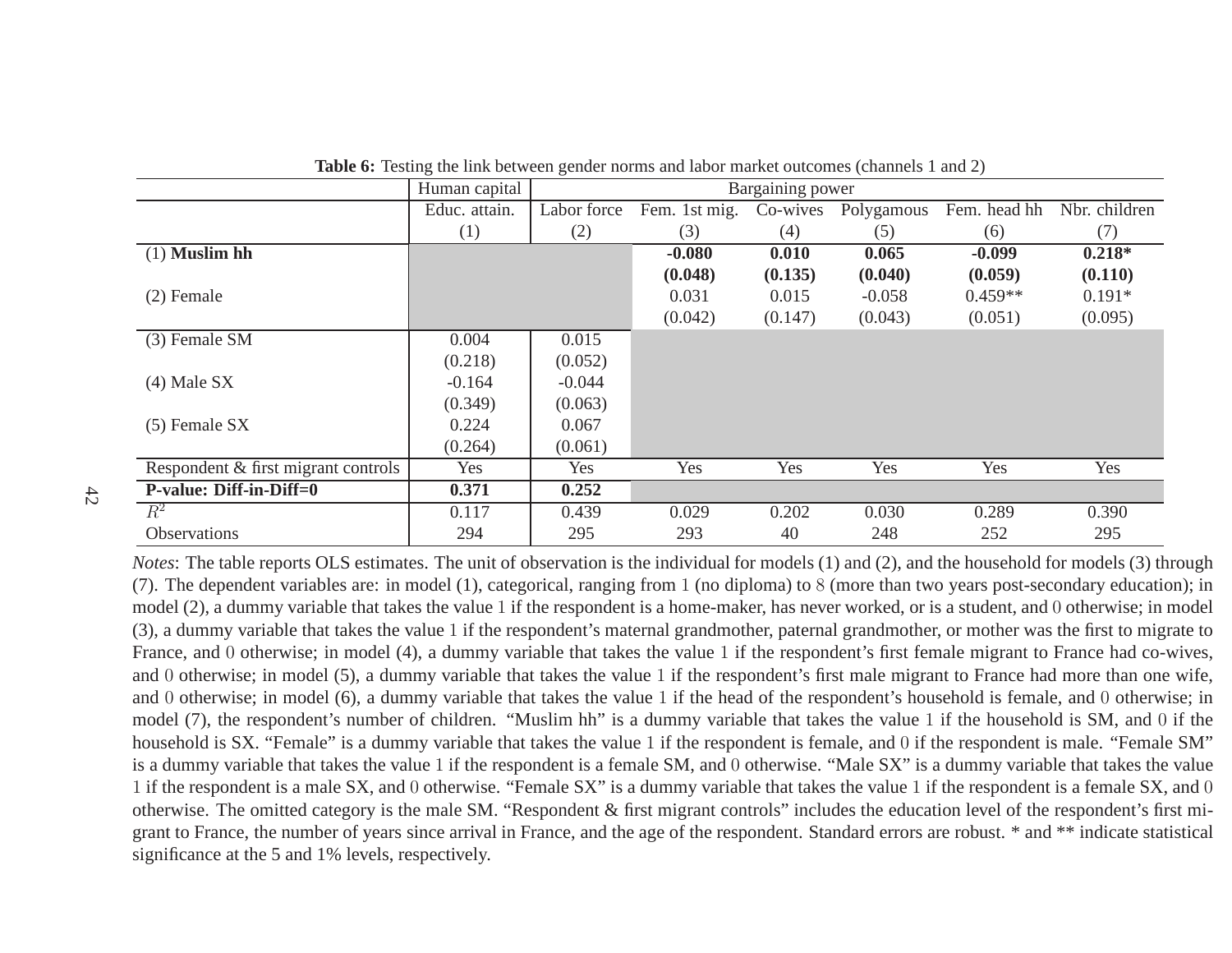|                                              | French beliefs about     |                            |  |  |
|----------------------------------------------|--------------------------|----------------------------|--|--|
|                                              | male behavior: model (1) | female behavior: model (2) |  |  |
| (1) SM $\rightarrow$ French female recipient | $0.332**$                | 0.232                      |  |  |
|                                              | (0.122)                  | (0.119)                    |  |  |
| (2) $SX \rightarrow$ French male recipient   | 0.041                    | $-0.073$                   |  |  |
|                                              | (0.086)                  | (0.103)                    |  |  |
| (3) $SX \rightarrow$ French female recipient | $0.430**$                | 0.153                      |  |  |
|                                              | (0.116)                  | (0.128)                    |  |  |
| Guesser controls                             | Yes                      | Yes                        |  |  |
| Recipient fixed effects                      | Yes                      | Yes                        |  |  |
| Dictator fixed effects                       | Yes                      | Yes                        |  |  |
| Computer fixed effects                       | Yes                      | Yes                        |  |  |
| Session fixed effects                        | Yes                      | Yes                        |  |  |
| P-value: Diff-in-Diff=0                      | 0.680                    | 0.946                      |  |  |
| $R^2$                                        | 0.442                    | 0.349                      |  |  |
| Observations                                 | 432                      | 420                        |  |  |

**Table 7**: Testing the link between gender norms and labor market outcomes (channel 3)

*Notes*: The table reports OLS estimates. The unit of observation is <sup>a</sup> triad comprising of <sup>a</sup> rooted French guesser, <sup>a</sup> SM or SX dictator and <sup>a</sup> rooted French recipient. The dependent variable is categorical, ranging from 0 (the respondent believes nothing was given to the recipient)<br>to  $\mathcal{F}$  (the recent believes the total or derivatives since to the recipient) if  $\mathcal{S}M \rightarrow \mathcal{F}$ to 5 (the respondent believes the total endowment was given to the recipient). "SM  $\rightarrow$  French<br>female recipient" is a dummy variable that takes the value 1 if the respondent is quessing about female recipient" is <sup>a</sup> dummy variable that takes the value 1 if the respondent is guessing about SM dictator donations to French female recipients, and 0 otherwise. "SX  $\rightarrow$  French male recipient" is a dummy variable that takes the value 1 if the respondent is quessing about SX diccipient" is <sup>a</sup> dummy variable that takes the value <sup>1</sup> if the respondent is guessing about SX dictator donations to French male recipients, and 0 otherwise. " $SX \rightarrow$  French female recipient"<br>is a dummy variable that takes the value 1 if the respondent is quessing about SX dictator dois <sup>a</sup> dummy variable that takes the value <sup>1</sup> if the respondent is guessing about SX dictator donations to French female recipients, and <sup>0</sup> otherwise. The omitted category is the guess about SM donations to French male recipients. "Guesser controls" include the guesser's sex, age, education, income and religiosity. Model (1) evaluates the determinants of rooted French beliefs about male behavior. Model (2) evaluates the determinants of rooted French beliefs about female behavior. Standard errors are robust. \* and \*\* indicate statistical significance at the <sup>5</sup> and1% levels, respectively.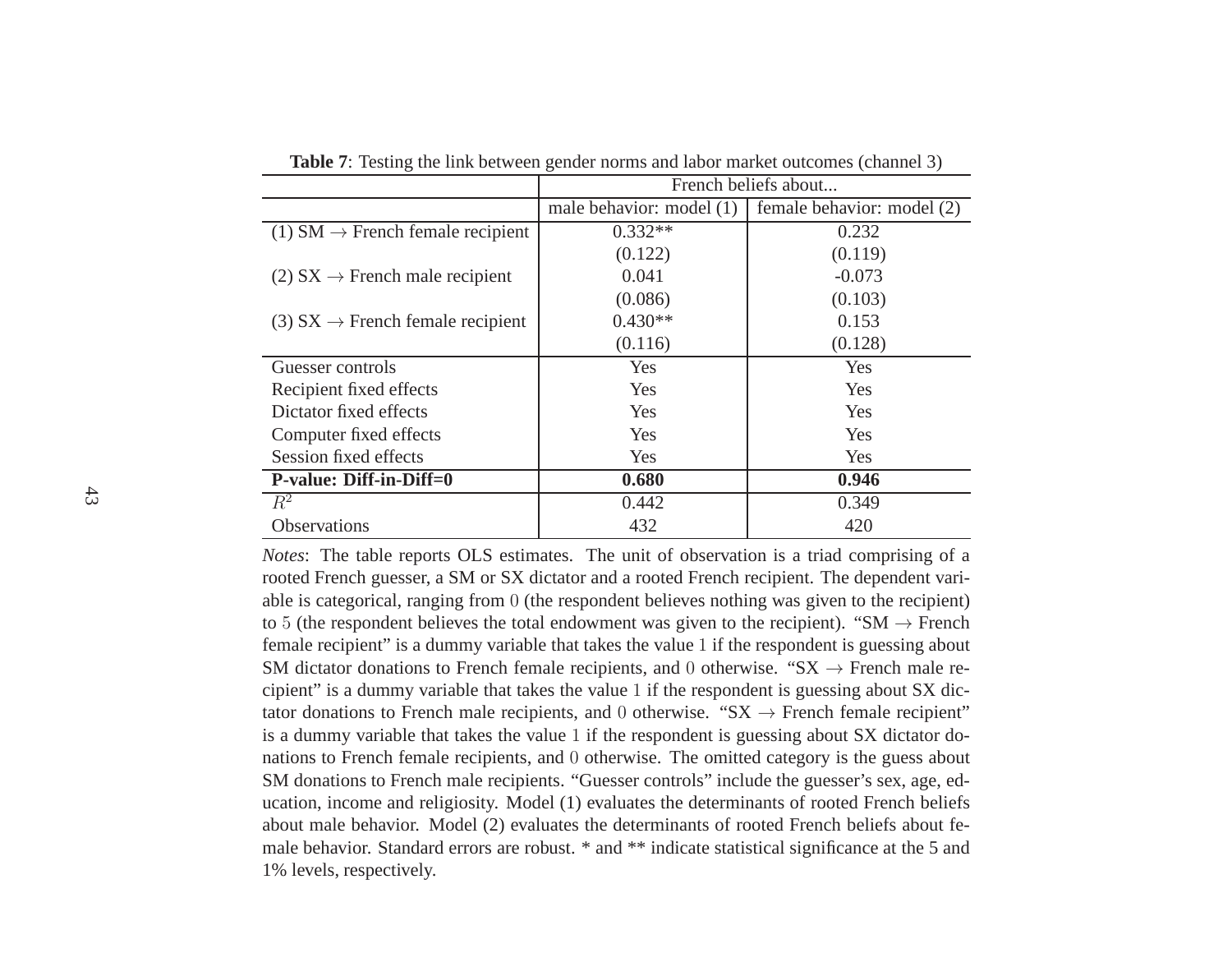**Table 8**: Summary of results for tests of channels linking religion to economic performance

|                                                                    | Channel 1: Do female SM have lower human capital than female SX? |  |  |
|--------------------------------------------------------------------|------------------------------------------------------------------|--|--|
| Indicator                                                          | Result                                                           |  |  |
| <b>Education</b> level                                             | No significant difference                                        |  |  |
| Channel 2: Do female SM have less bargaining power than female SX? |                                                                  |  |  |
| Indicator                                                          | Result                                                           |  |  |
| Labor force participation                                          | No significant difference                                        |  |  |
| Female first migrant                                               | No significant difference                                        |  |  |
| First female migrant had co-wives                                  | No significant difference                                        |  |  |
| First male migrant was polygamous                                  | No significant difference                                        |  |  |
| Head of household is a woman                                       | SM households less likely (90% confidence)                       |  |  |
| Number of children                                                 | SM households have more children (95% confidence)                |  |  |
| Channel 3: Do French recruiters perceive SM gender norms?          |                                                                  |  |  |

| Indicator                                                        | Result |
|------------------------------------------------------------------|--------|
| French beliefs about SM/SX donations   No significant difference |        |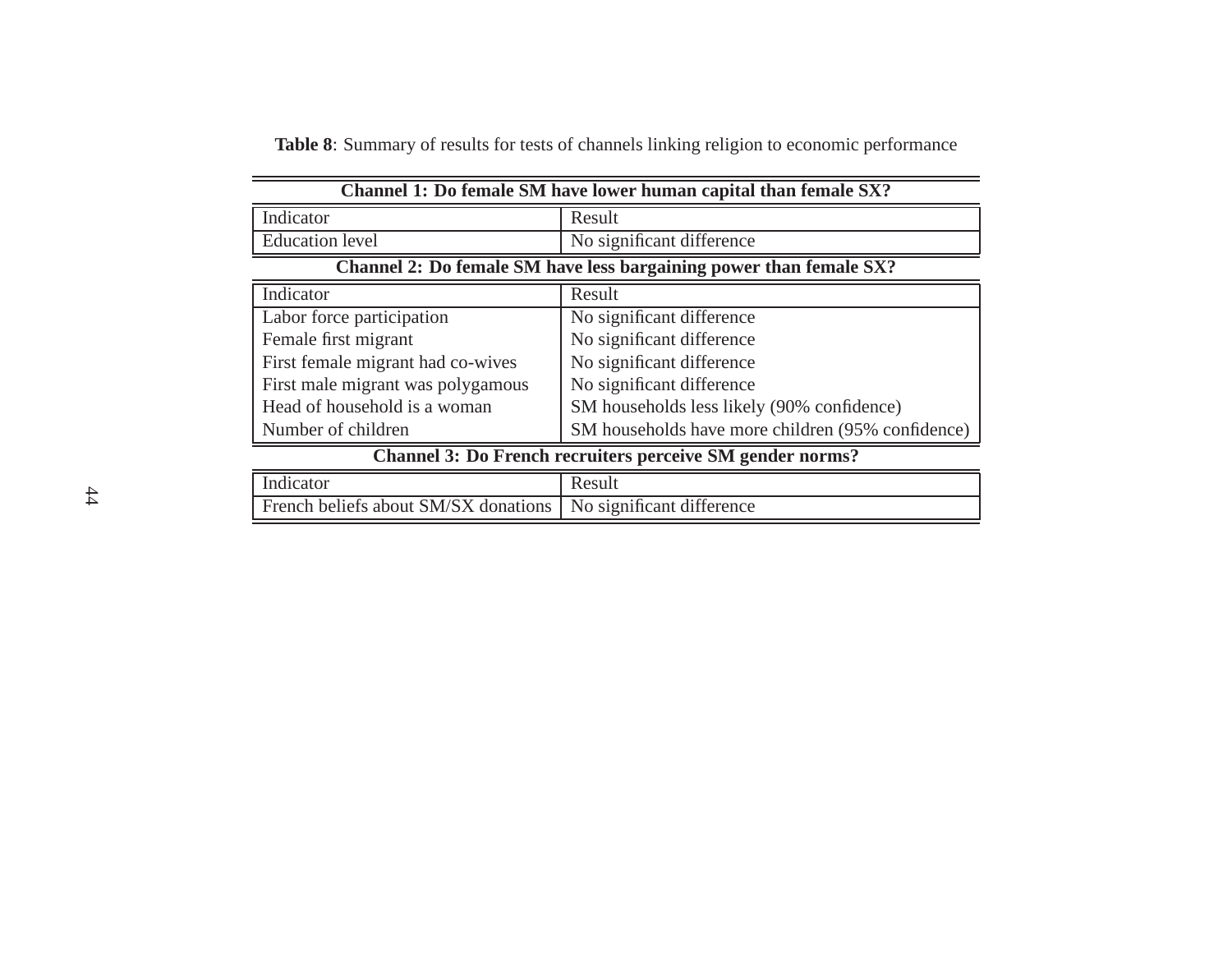|                                | Spouse present: model (1) | Summoned others: model (2) | Influenced by others: model (3) |
|--------------------------------|---------------------------|----------------------------|---------------------------------|
| (1) Female SM respondent       | $-0.014$                  | $-0.031*$                  | 0.034                           |
|                                | (0.013)                   | (0.013)                    | (0.016)                         |
| (2) Male SX respondent         | 0.028                     | $-0.034$                   | 0.013                           |
|                                | (0.037)                   | (0.023)                    | (0.039)                         |
| (3) Female SX respondent       | $-0.048$                  | $-0.027$                   | $-0.044$                        |
|                                | (0.024)                   | (0.032)                    | (0.031)                         |
| Respondent controls            | Yes                       | Yes                        | Yes                             |
| Interviewer controls           | Yes                       | Yes                        | Yes                             |
| Year fixed effects             | Yes                       | Yes                        | Yes                             |
| <b>P-value: Diff-in-Diff=0</b> | 0.26                      | 0.20                       | 0.01                            |
| $R^2$                          | 0.047                     | 0.045                      | 0.040                           |
| <b>Observations</b>            | 497                       | 497                        | 494                             |

**Table 9**: Regression analysis of gender norms before migration

*Notes*: The table reports OLS estimates. The unit of observation is the individual SM or SX respondent in the Afrobarometer survey. The dependent variable in model (1) is based on Afrobarometer questions Q99 (round 2002) and Q104 (rounds 2005 and 2008). It is <sup>a</sup> dummy variable coded as <sup>1</sup> if the interviewer noted that the respondent's spouse was immediately presen<sup>t</sup> during the interview, and <sup>0</sup> otherwise. The dependent variable in model (2) is based on Afrobarometer questions Q100 (round 2002) and Q105A (rounds 2005 and 2008). It is <sup>a</sup> dummy variable coded as <sup>1</sup> if the interviewer noted that the respondent checked with others before answering any question, and <sup>0</sup> otherwise. The dependent variable in model (3) is based on Afrobarometer questions Q101 (round 2002) and Q105B (rounds 2005 and 2008). It is <sup>a</sup> dummy variable coded as <sup>1</sup> if the interviewer noted that someone influenced the respondent's answers during the interview, and <sup>0</sup> otherwise. "Female SM respondent" is <sup>a</sup> dummy variable that takes the value 1 if the respondent is <sup>a</sup> female SM, and <sup>0</sup> otherwise. "Male SX respondent" is <sup>a</sup> dummy variable that takes the value 1 if the respondent is <sup>a</sup> male SX, and <sup>0</sup> otherwise. "Female SX respondent" is <sup>a</sup> dummy variable that takes the value 1 if the respondent is <sup>a</sup> female SX, and <sup>0</sup> otherwise. The omitted category is the male SM respondent. "Respondent controls" includes the age and education of the respondent; how often the respondent has gone without food in the previous year; and whether the household is in an urban or rural area. "Interviewer controls" includes the sex, age, education and urban/rural origins of the interviewer. Standard errors are robust and clustered at the regional level. \*and \*\* indicate statistical significance at the 5 and 1% levels, respectively.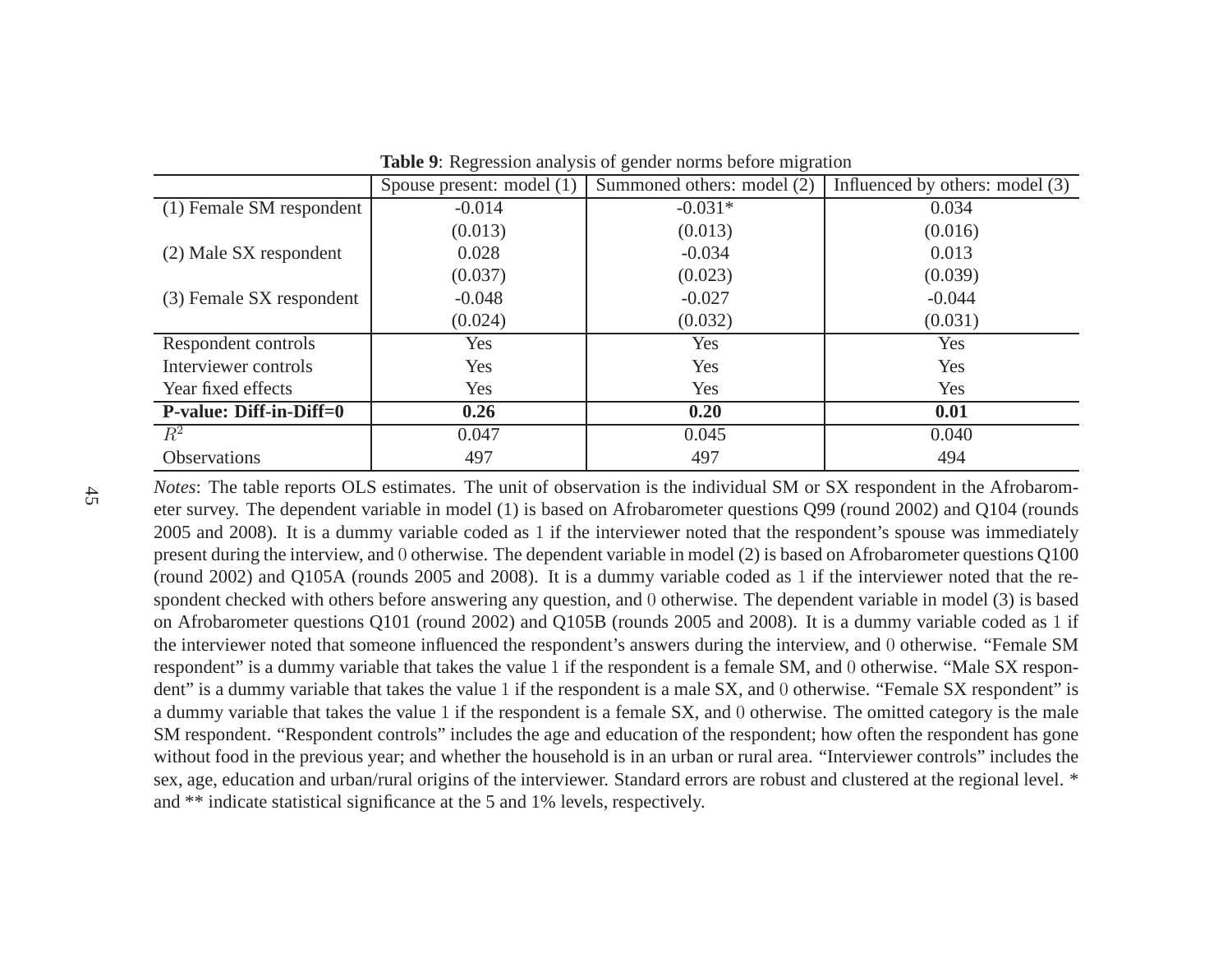| Figure 1: Variation in the ethno-religious identity of the recipients |  |  |  |  |
|-----------------------------------------------------------------------|--|--|--|--|
|                                                                       |  |  |  |  |

| Firstname | Version 1        | Sylvie        | Georges       | Khadija   | Jean-Marc     | Farida        | Michel    |
|-----------|------------------|---------------|---------------|-----------|---------------|---------------|-----------|
|           | <b>Version 2</b> | Sylvie        | Mohammed      | Joséphine | Jean-Marc     | Christine     | Aboubacar |
| Type      | Version 1        | Rooted French | Rooted French | <b>SM</b> | Rooted French | North African | <b>SX</b> |
|           | Version 2        | Rooted French | North African | <b>SX</b> | Rooted French | Rooted French | <b>SM</b> |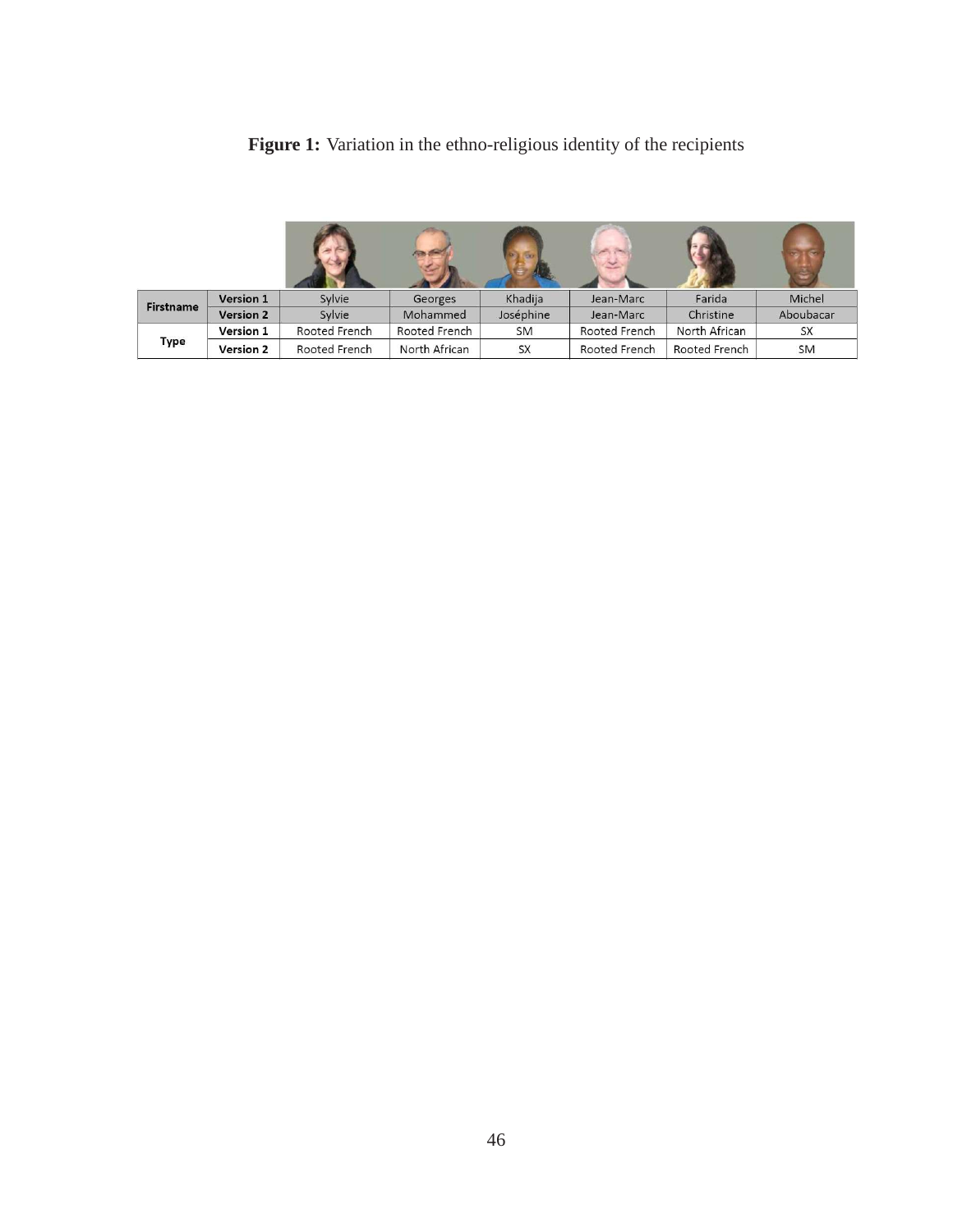**Figure 2:** Sample screenshot for the March 2010 experiment



Selon vous, combien Pierre a-t-il donné à ces différentes personnes?

| Sylvie | Georges | Khadija | Jean Marc | Farida | Michel |
|--------|---------|---------|-----------|--------|--------|
| Euros  | Euros   | Euros   | Euros     | Euros  | Euros  |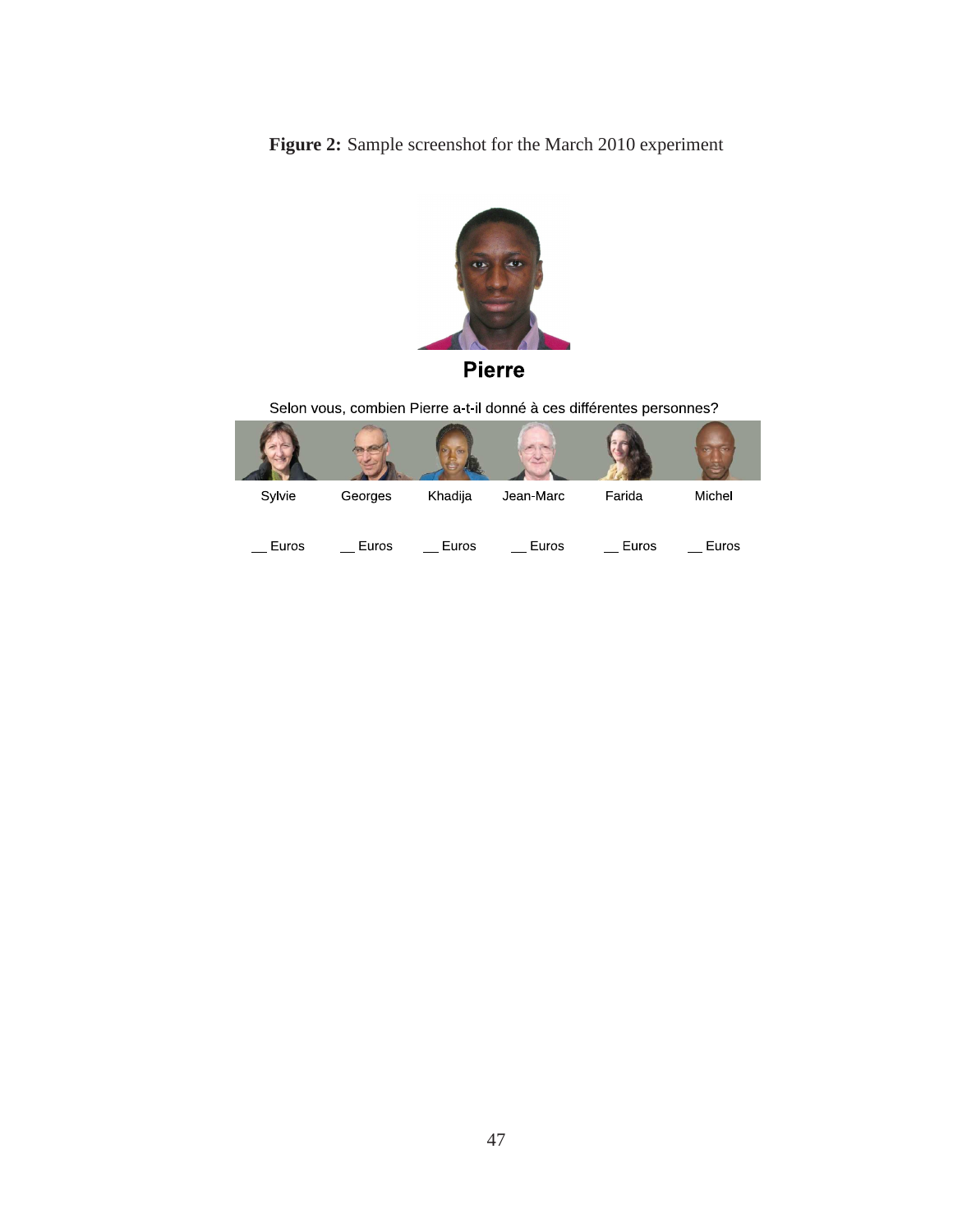#### **Figure 3:** Distribution of female Senegalese Muslim and Christian dictator donations to all female recipients